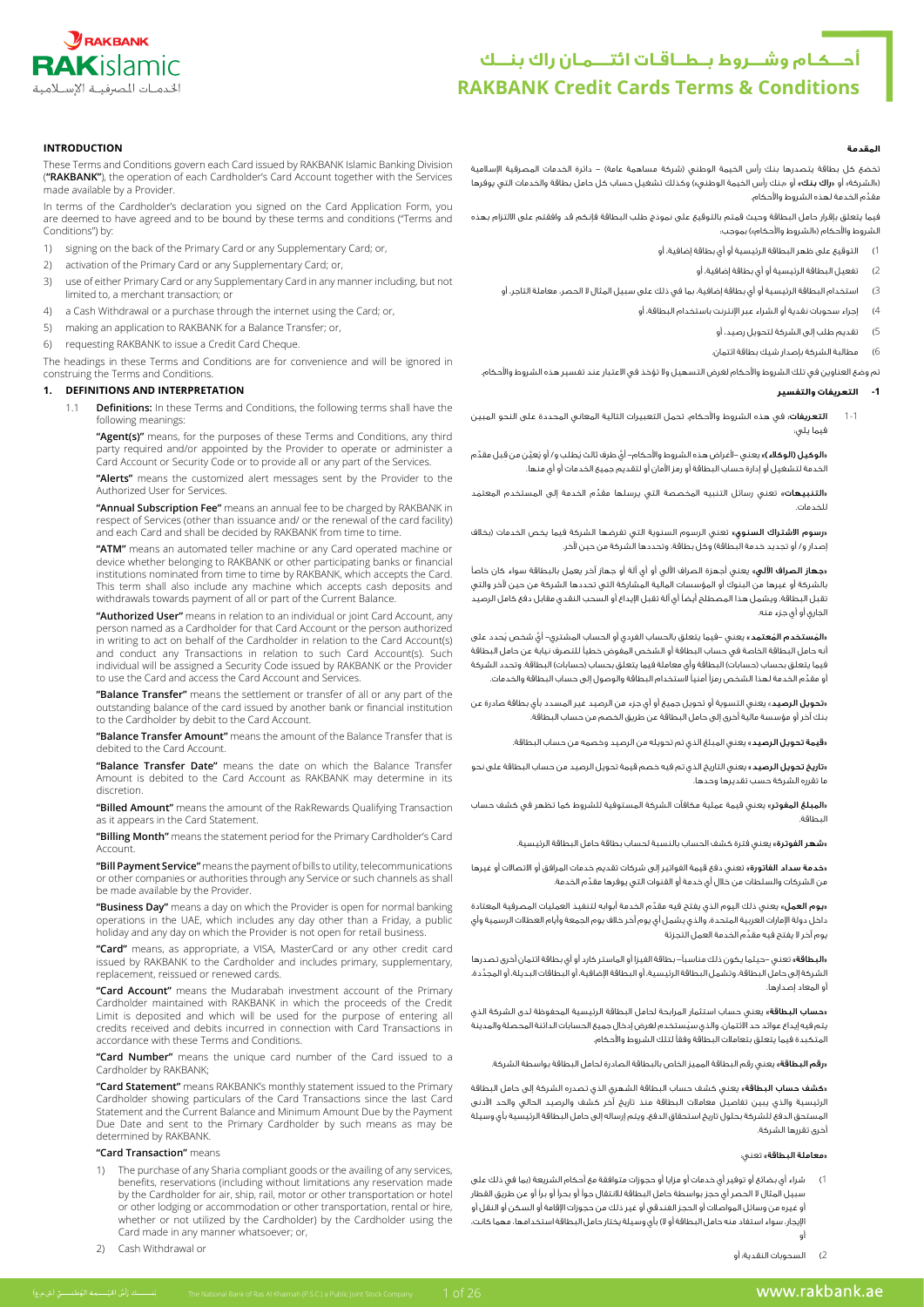- 3) Balance Transfers: or
- 4) Card Cheques: or.
- 5) Smart Cash
- 6) Any other transaction initiated in any manner by the Cardholder, by the use of the Card or the Card numbers or the Security Code or in any other manner including without limitation mail, telephone, internet or facsimile orders or reservations authorised or made by the Cardholder, regardless of whether a sales slip or Cash Withdrawal or other voucher or form is signed by the Cardholder.

"Cardholder" means an individual to whom a Card bearing that individual's name is issued by RAKBANK and includes the Primary Cardholder and any Supplementary Cardholder. References in these Terms and Conditions to 'Cardholder' shall mean Primary Cardholder and/or Supplementary Cardholder as shall be appropriate in the context.

"Cash Withdrawal" means any amount in any currency obtained by use of the Card, the Card number or the Security Code or in any manner by the Cardholder from RAKBANK or any other bank or financial institution or ATM for debit to the Card Account. Cash Withdrawal includes transactions at exchange houses.

"Card Application Form" means an application form filled out and signed by the Cardholder in relation to the opening of a Card Account, in the form prescribed and acceptable to RAKBANK.

"Credit Card Cheque" means a banker's cheque issued by RAKBANK, itself or through its Provider to Cardholders by debiting the Card Account subject to the daily and per transaction withdrawal limits or the Card Limit and payable at RAKBANK's discretion to any other person or entity that the Cardholder may .request

"Charges" means amounts payable by the Cardholder from the use of the Card, the Card number, the Security Code or by any other means under these Terms and Conditions and includes without limitation all Card Transactions, fees, charges, additional expenses, damages, legal costs and disbursements, which will be debited to the Card Account and form part of the Current Balance.

"Credit Limit" means the maximum debit balance permitted by RAKBANK for the Card Account for the Primary Card and the Supplementary Card, if any, and notified to the Primary Cardholder by means of the monthly Card Statement or by such other means as may be appropriate at the discretion of RAKBANK.

"Current Balance" means the Card Account balance (inclusive of all Charges which shall be debited to the Card Account) outstanding on the Card Account payable to RAKBANK as per RAKBANK's records on the date the Card Statement .issued is

**"Deposit"** means an amount in cash or cheque placed with RAKBANK<br>as specified by RAKBANK as security for the performance of the Primary Cardholder's obligation and to secure the Credit Limit.

Digital Banking means any or all the digital banking functions and service(s) provided by RAKBANK to the Cardholder and the Authorized User from time to time through the Bank's Website, Mobile App. and USSD (Unstructured Supplementary Service Data) service. The Cardholder declares and confirms having read and understood the Terms and Conditions governing Digital Banking. In case of any contradiction between the present Terms and Conditions and the Terms and Conditions governing Digital Banking, the latter supersede..

> "Dues" means an amount to be deposited by the Cardholder against the Current Balance and constitutes an amount not less than the Minimum Amount Due, and not exceeding the Current Balance.

> "Electronic Funds Transfer" means the movement of funds from the Cardholder's Card Account by electronic means using instructions or any other banking services provided by RAKBANK to a third party account within the UAE or outside UAE (if offered by RAKBANK).

> "Eligible Card" means the Cards which are eligible for the RAKrewards Program as determined by RAKBANK in its sole discretion from time to time.

"Eligible Cardholders" mean the holders of an Eligible Card.

"EPP" means RAKBANK's Easy Payment Plan offered to eligible Cardholders pursuant to these Terms and Conditions.

"Guarantee" means a guarantee, from a bank or individual acceptable to TO ACCEPT ACCEPT SUBSTANCE SUBSTANCE AND FORM IN AN ANNUAL ACCEPTABLE TO RAKBANK and in form and substance acceptable to RAKBANK for an amount specified by RAKBANK, as security for the performance of the Cardholder's obligation and to secure the Credit Limit

"Instructions" means documented, operating instructions electronic instructions, facsimile, telegraphic transfers, or any other means by which an Authorized User initiates and transmits directions to the Provider in relation to a Card Account.

"Intellectual Property" means intellectual property rights in connection with the Services under these Terms and Conditions including but not limited to all statutory and other proprietary rights in respect of all intellectual property including all trademarks, technical information, process control technology, database rights, information technology, rights attaching to software, patents, patent applications, logos and devices, confidential information, trade secrets, design rights, copyright and any other rights of like nature (whether registered or unregistered) belonging to any Provider.

"Late Payment Amount" means an amount payable by the Cardholder in relation to any amount not paid on the Payment Due Date as designated by RAKBANK from time to time and in accordance to these Terms and Conditions

"Merchant" means any corporate entity, person or other establishment supplying Sharia compliant goods and/or services who accepts the Card (in any manner) or the Card number as a mode of payment or reservation by the .Cardholder

"Minimum Amount Due" is the minimum amount of the Current Balance payable by the Cardholder on the Payment Due Date as shown on the relevant .<br>Card Statement

- 3( تحويالت الرصيد: أو
- 4( شيكات البطاقة : أو
	- 5( سمارت كاش
- 6( أي معاملة أخرى يقوم بها حامل البطاقة بأي وسيلة عن طريق استخدام البطاقة أو أرقام البطاقة .<br>أو رمز الأمان أو بأي طريقة أخرى بما في ذلك على سبيل المثال لا الحصر، طلبات البريد أو الهاتف أو اإلنترنت أو الفاكس أو الحجوزات المعتمدة أو المنفذة بواسطة حامل البطاقة، بغض النظر عما إذا َّوقع حامل البطاقة على فاتورة مبيعات أو إيصال سحوبات نقدية أو أي سند قبض أو نموذج آخر.

«**حامل البطاقة»** يعني أي شخص أصدرت الشركة لمصلحته بطاقة ائتمان تحمل اسمه، ويتضمن حامل البطاقة الرئيسية وأي حامل بطاقة إضافية. الإشارة في هذه الشروط والأحكام إلى «حامل البطاقة» تعني حامل البطاقة الرئيسية و/أو حامل البطاقة اإلضافية، حسب ما يقتضيه السياق.

«**السحوبات النقدية**» تعني أي مبلغ بأي عملة يتم الحصول عليه باستخدام البطاقة أو رقم البطاقة أو رمز األمان أو بأي طريقة أخرى بواسطة حامل البطاقة من الشركة أو أي بنك آخر أو مؤسسة مالية أو جهاز صراف آلي ويتم خصمه من حساب البطاقة. وتتضمن السحوبات النقدية معامالت محالت الصرافة.

«نموذج طلب البطاقة» يعني أي طلب يقوم حامل البطاقة باستكمال بياناته وتوقيعه فيما يتعلق بفتح ُ حساب بطاقة بالنموذج المحدد بواسطة الشركة والمقبول لديها.

«**شيك بطاقة الائتمان**» يعني شيكات مصرفية تصدرها الشركة نفسها أو من خلال مقدّم الخدمة الخاص بها إلى حامل/ حملة البطاقة عن طريق الخصم من حساب البطاقة بموجب حدود السحب اليومي وحدود ً السحب للمعامالت أو حد االئتمان ويكون واجب السداد بناء على اختيار الشركة إلى أي شخص آخر أو كيان آخر يطلبه حامل البطاقة.

«**الرسوم»** تعني المبالغ المستحقة الدفع من قبل حامل البطاقة نتيجة استخدام البطاقة أو رقم البطاقة أو رمز األمان أو بموجب هذه الشروط واألحكام، وتشمل على سبيل المثال ال الحصر جميع المعامالت والرسوم والمصروفات والنفقات اإلضافية واألضرار والتكاليف والمدفوعات القانونية الخاصة بالبطاقة التي سيتم خصمها من حساب البطاقة وتشكل جزءًا ال يتجزأ من الرصيد الحالي.

«**حد الائتمان**» يعني أقصى حد تسمح به الشركة للرصيد المدين فى حساب البطاقة بالنسبة لكلّ من البطاقة الرئيسية والبطاقة اإلضافية -إن وجدت- ويتم إخطار حامل البطاقة الرئيسية به عن طريق كشف حساب البطاقة الشهري أو بأي وسيلة مناسبة أخرى حسب تقدير واختيار الشركة.

«**الرصيد الحالي**» يعنى رصيد حساب البطاقة (شاملاً جميع الرسوم والتبرعات المقررة التي يتم خصمها من حساب البطاقة) المترصد على حساب بطاقة الائتمان والمستحق الدفع للشركة وفقاً لسجلات الشركة في تاريخ إصدار كشف حساب البطاقة.

«**التأمين**» يعني المبلغ النقدي أو الشيك المودع لدى الشركة كضمان لأداء حامل البطاقة الرئيسية اللتزاماته وكذلك لضمان حد االئتمان.

الأعمال المصرفية الرقمية تعني أي وجميع مهام المعاملات المصرفية الرقمية والخدمة (الخدمات) التي تقدمها الشركة لحامل البطاقة والمستخدم المعتمد من حين آلخر من خالل الموقع اإللكتروني للبنك وتطبيق الهاتف وبيانات الخدمة اإلضافية غير المهيكلة. يقر حامل البطاقة ويؤكد على أنه قد قرأ وفهم الشروط واألحكام التي تحكم المعامالت المصرفية الرقمية، وفي حال أي تناقض بين الشروط واألحكام الحالية والشروط واألحكام التي تحكم المعامالت المصرفية الرقمية فإن األخيرة تحل محلها.

«المستحقات» تعني المبلغ المستحق الدفع من قبل حامل البطاقة مقابل الرصيد الحالي الذي لا يقل عن الحد الأدنى المستحق ولا يتجاوز الرصيد الحالي.

«**التحويل الإلكتروني للأموال**» يعني حركة الأموال من حساب حامل البطاقة بواسطة وسائل إلكترونية باستخدام تعليمات أو أي خدمات مصرفية أخرى تقدمها الشركة إلى حساب الغير داخل دولة اإلمارات .<br>العربية المتحدة أو خارجها (إذا عرضت الشركة ذلك).

«**البطاقة المؤهلة**» تعني البطاقات المؤهلة لبرنامج مكافآت الشركة حسب ما تقرره الشركة وفقاً لتقديرها من حين آلخر.

«**حاملو البطاقات المؤهلة»** تعني حاملي البطاقة المؤهلة.

«خطة السداد السهل» تعني خطة السداد السهل لدى الشركة، المعروضة لحاملي البطاقات المؤهلة وفقًا لتلك الشروط واألحكام.

«**الكفالة**» تعني أي كفالة إن وجدت صادرة لصالح الشركة من قبل أي بنك أو فرد مقبول لديها بالصيغة ً المقبولة أيضًا لدى الشركة، شكال وموضوعًا وبالقيمة التي تحددها الشركة لضمان أداء حامل البطاقة وضمان حد االئتمان.

.<br>«**التعليمات**» تعني الوثائق والتعليمات التشغيلية والتعليمات الإلكترونية والفاكس والتحويلات ِّ التلغرافية أو غيرها من الطرق التي يمكن للمستخدم المعتمد استخدامها لتوجيه التعليمات لمقدم الخدمة فيما يتعلق بحساب البطاقة.

«**الملكية الفكرية**» تعني حقوق الملكية الفكرية فيما يتعلق بالخدمات بموجب هذه الشروط والأحكام، بما في ذلك على سبيل المثال ال الحصر جميع الحقوق القانونية وغيرها من حقوق الملكية المتعلقة بالملكية .<br>الفكرية، بما في ذلك جميع العلامات التجارية والمعلومات الفنية وتقنية التحكم في العمليات وحقوق قواعد البيانات وتقنية المعلومات والحقوق المصاحبة للبرامج وبراءات االختراع وطلبات براءات االختراع والشعارات واألجهزة والمعلومات السرية واألسرار التجارية وحقوق التصميم وحقوق الطبع وغيرها من الحقوق الأخرى ذات الطبيعة المشابهة (سواء كانت مسجلة أو لا) والتي تؤول ملكيتها إلى مقدّم الخدمة.

«**رسم التأخر عن السداد**» يعني المبلغ المستحق الدفع من قبل حامل البطاقة فيما يتعلق بالقيمة غير المدفوعة بحلول تاريخ استحقاق السداد على النحو المحدد من قبل الشركة من حين آلخر وبموجب هذه الشروط واألحكام.

«**التاجر**» يعني أي منشأة أو شخصية اعتبارية أو غيرها من المنشآت تقوم بتوريد البضائع و/أو الخدمات المتوافقة مع الشريعة والتي تقبل البطاقة أو رقم البطاقة بوصفها وسيلة للدفع أو الحجز بواسطة حامل البطاقة.

«**الحد الأدنى المستحق**» يعنى الحد المستحق من الرصيد الحالي المستحق من قبل حامل البطاقة في تاريخ استحقاق السداد على النحو المبين بكشف حساب البطاقة.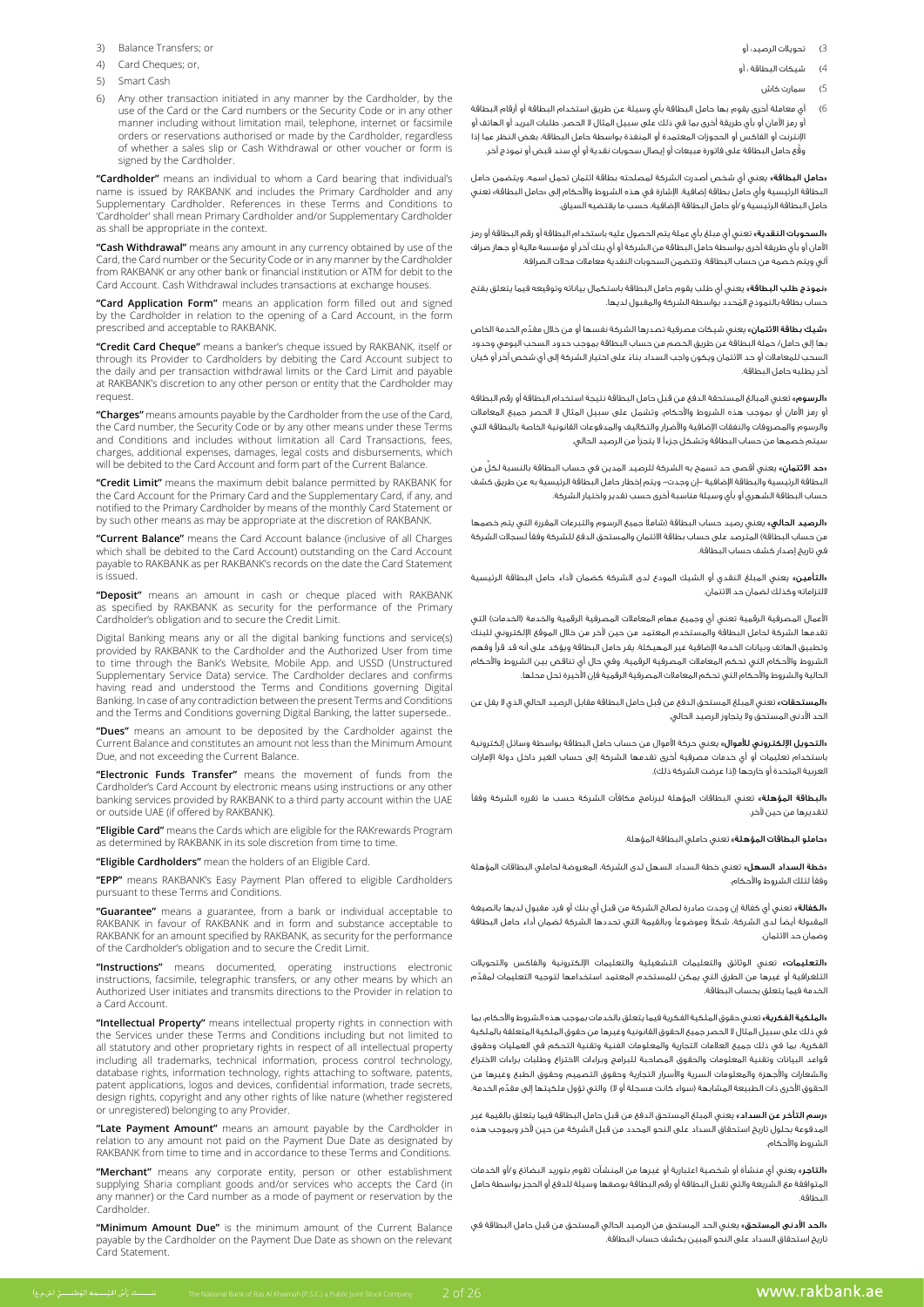"Mobile Banking Service" means the mobile banking facility made available by RAKBANK, itself or through a Provider for the Cardholder to avail the Services, as may be offered by RAKBANK from time to time and made available to the Cardholder or any Authorized User through a Mobile Device.

"Mobile Device" means a compatible device registered with the Provider to communicate all the messages relating to all transactions / requests using the Services. The device also includes the handset and the SIM card along with the accessories and necessary software for the GSM, which is owned or otherwise operated by an Authorized User or Cardholder.

"Mobile Number" means the number specified by the Cardholder for an Authorized User during registration for Mobile Banking Service for the purpose of availing the Mobile Banking Service.

"Murabaha Contact" means a Murabaha contract for the sale of the share of the Commodities (as defined herein) that is or is to be concluded between RAKBANK and the Primary Cardholder for the Sale Proceeds (as defined herein) on an undivided common share basis of ownership to fund the Credit Limit or the Card Account.

"Online Services" means the online electronic service made available by RAKBANK, itself or through a Provider to Cardholders having personal Card Accounts whereby the Cardholder may carry out transactions and avail other Services online from any Website as may be accepted or offered by RAKBANK from time to time.

"Online Disclaimer" means RAKBANK's online disclaimer, a copy of which is available on the Website's login page.

"Payment Cheque" means the cheque payable to RAKBANK and drawn on the Primary Cardholder's bank account (whether with RAKBANK or with another bank) for an amount specified by RAKBANK to be applied at RAKBANK'S sole discretion towards any amount outstanding in relation to the Primary Card and/ or Supplementary Card(s)

"Payment Due Date" means the date specified in the Card Statement by which date payment of at least the Minimum Amount Due is to be made to RAKBANK by the Cardholder

**"Person"** means any legal person and shall include an individual person, a sole proprietor, an individual partnership firm, company, corporation or other natural or legal person whatsoever

**"Personal Information"** means any information whatsoever about the<br>Cardholder provided by the Cardholder or any Authorized User or otherwise obtained by the Provider.

> "Phone Services" means the telephone Instruction and information service, whether automated or through a Cardholder service agent made available by RAKBANK, itself or through a Provider for Islamic products and Services, currently known as RAKDirect.

> "PIN" means in relation to a Cardholder the personal identification number issued to the Cardholder by RAKBANK, itself or through a Provider, to enable the Card or the Card Number to be used at an ATM or any other electronic device.

> "POS Terminal" means a point of sale electronic terminal available at Merchant's whether local or international capable of processing Card Transactions.

> "Primary Card" means a Card issued by RAKBANK at the request of an individual entering into the card agreement with RAKBANK and who signs the primary card applicant declaration in the Card Application Form.

> "Primary Cardholder" means the person who is issued the Primary Card and for whom the Card Account is first opened by RAKBANK based on an agreement entered into by him/her with RAKBANK.

> "Privacy Policy" means the Provider's privacy policy, and in the case of RAKBANK, a copy of which is available at the Website's login page.

> **"Provider"** means as applicable, the entity that provides Services to the Cardholder which includes RAKBANK, an affiliate, or any other third party service .provider

> "RAKrewards" means the points earned on RAKrewards Qualifying Transactions, reflected in the Rewards Statement, in accordance with these Terms and Conditions.

> "RAKrewards Program" means the rewards program in relation to the Eligible Cards offered at the discretion of RAKBANK.

> "RAKrewards Partner" shall have same meaning as ascribed to it under Clause 18.3.

> "Rewards Statement" shall have same meaning as ascribed to it under Clause  $18.9(3)$

> "RAKrewards Qualifying Transactions" means the Sharia compliant retailor online transactions made by the Cardholder using an Eligible Card (in any manner whatsoever) which earn RAKrewards in the manner determined by RAKBANK from time to time.

"RAKDirect" is RAKBANK's 24 hour phone banking system providing:

- 1) By means of any device installed by RAKBANK, an automated Interactive Voice Response System (IVRS) to a Cardholder's telephone request for transactions and/or services and/or information; and
- 2) Personal interface with phone banking staff for transactions and/or services and/or information.

"Security" means the Deposit and/or the Guarantee when these are held.

"Security Amount" means an amount deposited in the Card Account by the Primary Card Member as a security in favor of RAKBANK for any claims RAKBANK may have against a Primary Cardholder or a Supplementary Cardholder and may include the cost price under the Murabaha Contract.

"Security Codes" means all passwords, activation codes, and other codes or PINs as may be provided by RAKBANK, itself or through a Provider to utilize or access the Card, Card Account and Services.

.<br>«الخدمات المصرفية عبر الهاتف المتحرك» تعني الخدمات المصرفية التي توفرها الشركة بنفسها ِّ أو من خالل مقدم الخدمة لحامل البطاقة لالستفادة من الخدمات التي تعرضها الشركة من حين آلخر َّ والمقدمة لحامل البطاقة أو أي مستخدم معتمد من خالل الهاتف المتحرك.

«**الهاتف المتحرك**» يعنى ذلك الجهاز المتوافق المسجل لدى مقدّم الخدمة من أجل توصيل جميع الرسائل المتعلقة بجميع المعامالت أو الطلبات المستخدمة للخدمات ويشمل سماعة الهاتف وبطاقه )سيم( SIM باإلضافة إلى جميع اإلكسسوارات والبرامج الالزمة لخدمات النظام العالمي لالتصاالت المتنقلة GSM الذي يملكه أو يديره المستخدم المعتمد أو حامل البطاقة خالف ذلك.

«**رقم الهاتف المتحرك**» يعني الرقم الذي يحدده حامل البطاقة للمستخدم المعتمد أثناء التسجيل في الخدمات المصرفية عبر الهاتف المتحرك لغرض االستفادة من الخدمات ذات الصلة.

«**عقد المرابحة**» يعني عقد المرابحة لبيع حصة السلع (بحسب التعريف بموجبه) المبرم أو الذي سيبرم بير الشركة وحامل البطاقة الرئيسي لعوائد البيع (بحسب التعريف بموجبه) على أساس الحصص العادية غير المقسمة من الملكية لتمويل حد االئتمان أو حساب البطاقة.

«**خدمات الإنترنت»** تعني الخدمات الإلكترونية المتاحة على الإنترنت من قِبل الشركة نفسها أو من خلال مقدّم الخدمة لصالح حَمَلة البطاقات أصحاب حسابات البطاقة الشخصية حيث يمكن لحامل البطاقة تنفيذ المعامالت واالستفادة من الخدمات األخرى التي تعرضها الشركة من حين آلخر على اإلنترنت من أي موقع على الشبكة.

«**نموذج إخالء المسؤولية الإلكتروني**» يعني نموذج إخالء المسؤولية الإلكتروني بالشركة، والذي تتوفر نسخة منه على صفحة الدخول إلى الموقع اإللكتروني.

«**شيك السداد**» يعنى شيكاً مستحق السداد للشركة أو مسحوباً على الحساب البنكى لحامل البطاقة الرئيسي (سواء كان لدى الشركة أو لدى بنك آخر) بمبلغ محدد من قبل الشركة ليستخدم وفقاً لاختيار وتقدير الشركة وحدها مقابل أي مبلغ مستحق فيما يتعلق بالبطاقة الرئيسية و/ أو البطاقة (البطاقات) اإلضافية.

«<mark>تاريخ استحقاق السداد</mark> » يعني التاريخ المحدد في كشف حساب البطاقة والذي يتعين بحلوله سداد الحد الأدنى المستحق على الأقل للشركة.

«**الشخص»** يعني أي شخصية قانونية ويتضمن أي شخص طبيعي أو مالك وحيد أو مؤسسة فردية أو شركة أو غير ذلك من األشخاص الطبيعيين أو االعتباريين مهما كان.

«**المعلومات الشخصية»** تعني أي معلومات عن حامل البطاقة المقدمة بواسطة حامل البطاقة أو أي ِّ مستخدم مفوض حصل عليها مقدم الخدمة.

«الخ**دمات الهاتفية**» تعني خدمة المعلومات والتعليمات عبر الهاتف، سواء كانت محوسبة أو من خلال ِّ وكيل خدمات لحامل البطاقة تعينه الشركة بنفسها أو من خالل مقدم للخدمات والمنتجات اإلسالمية، والمعروفة حاليًا باسم »راك دايركت«

«**رقم التعريف الشخصي**» يعني –بخصوص حامل البطاقة– رقم التعريف الشخصي الصادر لحامل ِّ البطاقة بواسطة الشركة بنفسها أو من خالل مقدم الخدمة لتمكينه من استخدام البطاقة أو رقم البطاقة في جهاز صراف آلي أو أي جهاز إلكتروني آخر.

«**جهاز نقطة البيع»** يعني الجهاز الإلكتروني المتاح لدى التاجر المحلي أو الدولي والذي يمكن من خلاله إتمام معامالت البطاقة.

«**البطاقة الرئيسية**» تعني البطاقة الصادرة بواسطة الشركة بناءً على طلب أحد الأفراد المبرمين لاتفاقية بطاقة االئتمان مع الشركة والموقع إلقرار طلب البطاقة الرئيسية في نموذج طلب البطاقة.

«**حامل البطاقة الرئيسية**» يعني الشخص الذي تم إصدار البطاقة الرئيسية لصالحه وفتح باسمه حساب ً البطاقة أول مرة بواسطة الشركة بناء على االتفاق المبرم بينه/ها وبين الشركة.

«**سياسة الخصوصية**» تعني سياسة الخصوصية الخاصة بمقدّم الخدمة، وتتوفر نسخة منها في صفحة الدخول إلى الموقع اإللكتروني.

«**مقدّم الخدمة»** يعني الكيان الذي يقوم بتوفير الخدمات لحامل البطاقة ويشمل راك بنك والشركة وأي شركة فرعية أو أي طرف ثالث يقوم بتوفير الخدمات ذات الصلة.

«**مكافآت الشركة**» تعني النقاط المكتسبة على معاملات تأهيل مكافآت الشركة والمبينة في كشف المكافآت وفقًا لتلك الشروط واألحكام.

«**برنامج مكافآت الشركة**» يعني برنامج المكافآت فيما يتعلق بالبطاقات المؤهلة المعروضة بناءً على اختيار وتصرف الشركة.

»شريك مكافأة الشركة« يعني المعنى المحدد له في البند .3-18

«**كشف المكافأة**» يكون له المعنى المحدد له بموجب البند 18-9 (3).

«**معاملات تأهيل مكافأة الشركة**» تعني معاملات التاجر الموافقة لأحكام الشريعة الإسلامية عبر الإنترنت والتي تتم بواسطة حامل البطاقة باستخدام بطاقة مؤهلة (بأي طريقة كانت) والتي تكسب مكافآت الشركة بالطريقة المحددة بواسطة الشركة من حين آلخر.

«راك دايركت» يعني نظام المعاملات المصرفية للشركة على مدار الساعة والذي يوفر الخدمات التالية؛

- 1( من خالل أي جهاز مثبت بواسطة الشركة، نظام االستجابة الصوتية التفاعلية المحوسبة على الطلب الهاتفي من حامل البطاقة للمعامالت و/ أو الخدمات و/ أو المعلومات، و
- 2( الواجهة الشخصية مع موظف األعمال المصرفية عبر الهاتف للمعامالت و/ أو الخدمات و/ أو المعلومات.

«**الضمان**» يعني الوديعة و/ أو الكفالة عند تملّكها.

«**مبلغ الضمان**» تعني المبلغ المودع في حساب البطاقة بواسطة عضو البطاقة الرئيسية على سبيل الضمان لصالح الشركة ألي مطالبات يجوز أن تكون للشركة ضد حامل البطاقة الرئيسية أو حامل البطاقة اإلضافية، ويجوز أن تتضمن سعر التكلفة بموجب عقد المرابحة.

«**رموز الأمان**» تعني جميع كلمات المرور ورموز التفعيل وغيرها من الرموز أو أرقام التعريف الشخصية حسب ِّ ما تقدمه الشركة بنفسها أو من خالل مقدم الخدمة حتى يتمكن المستخدم من االستفادة من البطاقة وحساب البطاقة والخدمات.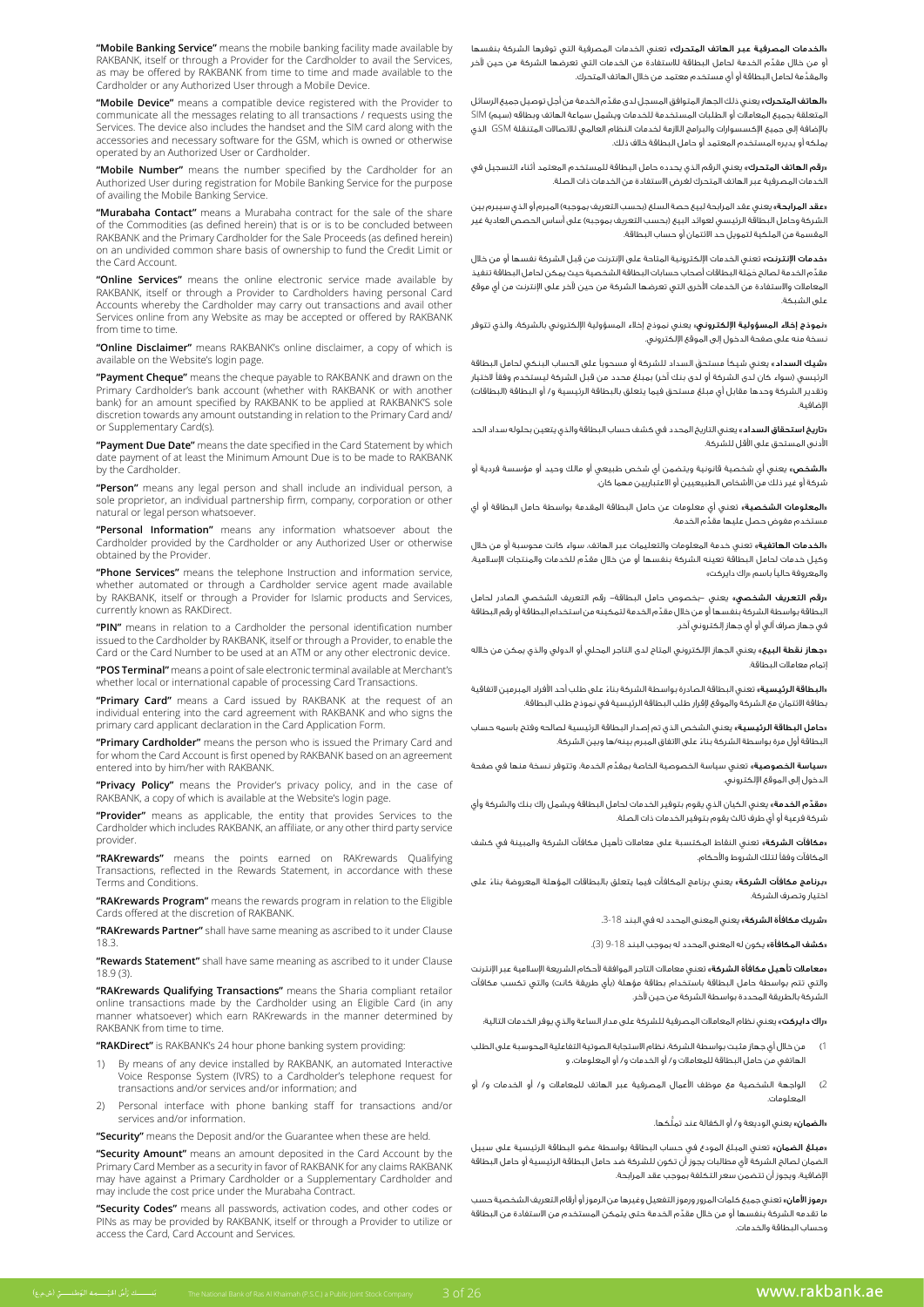"Security Tools" means the Security Code or any other means of security (such as chip technology or card number issued by RAKBANK, itself or through a Provider) from time to time for an Authorized User to access or utilise the Card Account, Card and Services and may be used with Security Codes.

"Service & Price Guide" means RAKBANK's Covered Credit Card service and price guide which is available at www.rakbank.ae.

"Services" means all Services made available by RAKBANK itself or through a Provider from time to time to enable the Cardholder to utilise the IVRS, Phone Services, Mobile Services, and Online Services.

"Smart Cash" means a facility in relation to a Card provided by RAKBANK in the form of an electronic funds transfer of an amount approved by RAKBANK which shall be an amount up to the total available Cash Withdrawal (as determined by RAKBANK from time to time) and transferred to an account held in the name of the Primary Cardholder within the UAE.

"Sharia Board" means the Fatwa and Sharia Supervisory Board of RAKBANK.

"Software" means the application to be downloaded and installed on the Authorized User's Mobile Device in order to access Services.

"SMS" means short message services utilised with the Services provided such as Mobile Services.

"Specified Entities" means in relation to Bill Payment Service provided to the Cardholder, such entities approved by the Provider's details of which are available on the Bill Pay service page of the relevant Website.

"Supplementary Card" means a Card issued by RAKBANK to a person nominated by, and at the request of, the Primary Cardholder and in respect of which each Card Transaction is to be recorded in the Primary Cardholder's Card Account.

"Supplementary Cardholder" means the person who is issued a Supplementary Card.

"Transaction" means a Card Transaction relating to a Card Account, which is completed by RAKBANK, itself or through a Provider for the Cardholder following Instructions from an Authorized User, which may be a local or international .transaction

**"UAE"** means the United Arab Emirates

"UAE Dirham" means the lawful currency of the UAE.

"Undertaking" means the undertaking (in the form prescribed by RAKBANK) given by the Cardholder in which, among other things:

- 1) The Cardholder confirms that he/she wants to repent from Riba;
- 2) The Cardholder undertakes that he/she will not keep any relationship with conventional banks in the future and will not receive or pay any amounts in the nature of interest in relation to any future relationship with any financial or other institutions: and
- 3) The Cardholder discloses all his/her payment obligations towards any financial institutions in relation to any credit cards and/or any other payment obligations in respect of any conventional facilities.

"Website" means the website owned, established and maintained by RAKBANK or RAKBANK located at the URL www.rakbank.ae, and or any website established and maintained by RAKBANK or RAKBANK from time to time

#### **Interpretation** 1.2

Unless the context requires otherwise, the following rules shall apply:

- 1) Where two or more persons constitute the expression the "Cardholder", all covenants agreements undertakings stipulations obligations be shall herein and other provisions hereof and their liability herein shall be deemed to be made by and be binding and applicable respectively on them jointly and each of them severally and shall also be binding on and applicable to his/her personal representatives, successors and/or assigns jointly and severally
- Reference to any person including the Cardholder, RAKBANK, a Provider, and/or any other persons and/or legal entities shall include the personal representatives, successors, heirs and/or assigns of the person.
- 3) Reference to any person shall include any corporation, firm, partnership, society, association, statutory body and agency, whether local or foreign.
- 4) Reference to a statutory provision includes reference to any modification, consolidation or re-enactment of it for the time being in force, and all statutory instruments or orders made pursuant to it.
- 5) Words importing the singular meaning shall where the context admits include the plural and vice-versa.
- 6) Words for a gender include all genders.
- 7). References to "month" shall mean references to a Gregorian month.
- 8) The headings in these Terms and Conditions are for convenience only and have no legal or contractual effect.

### **CARD ISLAMIC 2.**

- 2.1 RAKBANK shall make available to the Cardholder the Credit Limit by way of a structured murabaha transaction whereby RAKBANK and the Primary Cardholder enter into a Murabaha Contract as described herein.
- 2.2 The Cardholder (either personally or through a duly appointed agent) will enter into a Murabaha Contract with RAKBANK in accordance with which the Cardholder shall, through a deferred payment basis, purchase a share in a quantity of specified commodities owned by the RAKBANK in which RAKBANK bears the risks by virtue of having actual possession thereof (the "Commodities").
- 2.3 Once the Cardholder purchases a share in the Commodities, the Cardholder will become a partner in the ownership of the Commodities with RAKBANK along with any other purchasers of the Commodities from RAKBANK under an undivided common share basis of ownership (sharikat milk).

«أ**دوات الأمان**» تعني رمز الأمان وأي وسيلة أمان أخرى (مثل تقنية الرقاقات الإلكترونية أو رقم بطاقة الائتمان ِّ الصادر عن الشركة نفسها أو من خلال مقدّم الخدمة) من حين لآخر للمستخدم المعتمد لتمكينه من استخدام أو الوصول إلى حساب البطاقة والخدمات، ويجوز استخدامها مع رموز األمان«

«**دليل الخدمة والأسعار**» يعنى دليل خدمة بطاقة الائتمان التى تغطيها الشركة والأسعار المتاح على .<br>الموقع الإلكتروني www.rakbank.ae

«**الخدمات»** تعني جميع الخدمات التي توفرها الشركة بنفسها أو من خلال مقدّم الخدمة من حين لآخر لتمكين حامل البطاقة من استخدام نظام االستجابة الصوتية التفاعلية والخدمات الهاتفية وخدمات الهاتف المحمول وخدمات اإلنترنت.

**سمارت كاش»** تعني الخدمة والتسهيل فيما يتعلق بالبطاقة التي توفرها الشركة في شكل تحويل إلكتروني لألموال بمبلغ معتمد من قبل الشركة تصل قيمته إلى إجمالي السحوبات النقدية المتاحة .<br>(حسب ما تحدده الشركة من حين لآخر) والذي يتم تحويله إلى حساب محفوظ باسم حامل البطاقة الرئيسية داخل دولة اإلمارات العربية المتحدة.

«**الهيئة الشرعية**» تعني هيئة الفتوى والرقابة الشرعية التابعة للشركة.

«البرامج» تعني التطبيقات التي يجب تنزيلها وتثبيتها على الهاتف المتحرك للمستخدم المعتمد حتى يتمكن من الوصول إلى الخدمات.

«**الرسائل القصيرة**» تعني خدمات الرسائل القصيرة المستفاد منها فيما يتعلق بالخدمات المقدمة مثل خدمات الهاتف المتحرك.

«**الكيانات المحددة»** تعني -فيما يتعلق بخدمة سداد الفواتير المقدمة لحامل البطاقة- تلك الكيانات المعتمدة من قِبل مقدِّم الخدمة والتي توجد تفاصيلها على صفحة خدمة دفع الفاتورة في الموقع اإللكتروني ذي الصلة.

«**البطاقة الإضافية**» تعنى البطاقة التي تصدرها الشركة إلى الشخص الذي يحدده حامل البطاقة الرئيسية ً وبناء على طلبه، وتقيد المعامالت التي يتم إجراؤها بواسطتها على حساب بطاقه حامل البطاقة الرئيسية.

«**حامل البطاقة الإضافية**» يعني الشخص الذي تصدر لصالحه بطاقة إضافية.

«**المعاملة**» تعني أي معاملة بطاقة تتعلق بحساب البطاقة تم إنجازها بواسطة الشركة نفسها أو من خلال ِّ مقد ً م الخدمة لصالح حامل البطاقة بناء على تعليمات المستخدم المعتمد، وتشمل المعامالت المحلية أو الدولية.

«إ.ع.م» تعني دولة الإمارات العربية المتحدة.

«**الدرهم الإماراتي**» يعني العملة الرسمية لدولة الإمارات العربية المتحدة.

«التعهُّد» بعني التعهد (بالصيغة التي تحددها الشركة) الصادر عن حامل البطاقة والذي يتضمن من بين أمور أخرى:

1( تأكيد حامل/ حاملة البطاقة على رغبته/ها في التوبة واالمتناع عن المشاركة في معامالت الربا.

- 2( َّ تعهد حامل/ حاملة البطاقة على قطع أي عالقة بينه/ بينها وبين البنوك التقليدية وبأنه لن يتسلم أو يدفع أي أموال في صورة فوائد فيما يتعلق بالعالقة المستقبلية مع أي مؤسسة مالية أو غيرها من المؤسسات.
- 3( إفصاح حامل البطاقة عن جميع التزاماته بالسداد تجاه أي مؤسسات مالية فيما يتعلق بأي بطاقات ائتمان و/ أو أي التزامات سداد أخرى فيما يتعلق بأي تسهيالت تقليدية.

،<br>«**الموقع الإلكتروني**» يعني الموقع المملوك والمؤسّس بواسطة الشركة والذي تحتفظ به الشركة والموجود على رابط ae.rakbank.www و/ أو أي موقع إلكتروني آخر يتم تأسيسه بواسطة الشركة وتحتفظ به من حين آلخر.

#### 2-1 التفسير:

ِ تنطبق القواعد التالية ما لم يقتض السياق خالف ذلك:

- 1( في حالة كون »حامل البطاقة« شخصين أو أكثر فإن جميع التعهدات واالتفاقيات والشروط والضمانات وااللتزامات وشروط وأحكام هذه االتفاقية تنطبق عليهم وتكون ملزمة لهم مجتمعين ومنفردين كما تكون ملزمة لممثليهم و/ أو خلفائهم أو المتنازل لهم من قبلهم بالتضامن والتكافل.
- 2( ِّ اإلشارة إلى أي شخص بما في ذلك حامل البطاقة و/ أو الشركة أو مقدم الخدمة أو الكيانات االعتبارية تشمل اإلشارة إلى ذلك الشخص و/ أو خلفائه أو المتنازل لهم من قبله.
- 3( اإلشارة إلى أي شخص تشمل اإلشارة إلى أي شركة أو مؤسسة أو جمعية أهلية أو هيئة تشريعية أو وكالة سواء كانت محلية أو أجنبية.
- 4) الإشارة إلى أي نص تشريعي تشمل الإشارة إلى أي تعديل أو دمج أو إعادة سن له في وقت نفاذه الحالي وجميع األدوات واألوامر الصادرة بموجبه.
	- 5( الكلمات التي تشير إلى المفرد تشمل الجمع حيثما يقتضي السياق ذلك والعكس صحيح.
		- 6( الكلمات الدالة على المذكر تشمل المؤنث والعكس صحيح.
		- 7( اإلشارة إلى كلمة »شهر« تعني اإلشارة إلى الشهر على أساس التقويم الميالدي.
	- 8( تم وضع عناوين الفقرات لغرض المالءمة والتسهيل فقط وليس لها أي أثر قانوني أو تعاقدي.

#### **-2 البطاقة اإلسالمية**

- 1-2 توفر الشركة لحامل البطاقة حد ائتمان على سبيل القرض معاملة مرابحة مهيكلة بموجبها تبرم الشركة وحامل البطاقة الرئيسية عقد مرابحة يأتي ذكره فيما يلي.
- 2-2 ٪ سيبرم حامل البطاقة (إما شخصياً أو من خالل وكيل مُعين حسب الأصول) عقد مرابحة مع الشركة بموجبه يقوم حامل البطاقة -على أساس السداد اآلجل- بشراء حصة بكمية من السلع المحددة المملوكة للشركة والتي تتحمل فيها الشركة المسؤولية بموجب الحيازة الفعلية لها («السلع»).
- 3-2 ً بعد شراء حامل البطاقة حصة في السلع يصبح حامل البطاقة شريكًا في ملكية السلع مع الشركة إضافة إلى أي مشترين آخرين للسلع من الشركة على أساس الحصة المشتركة غير المقسمة من الملكية )شراكة في الملك).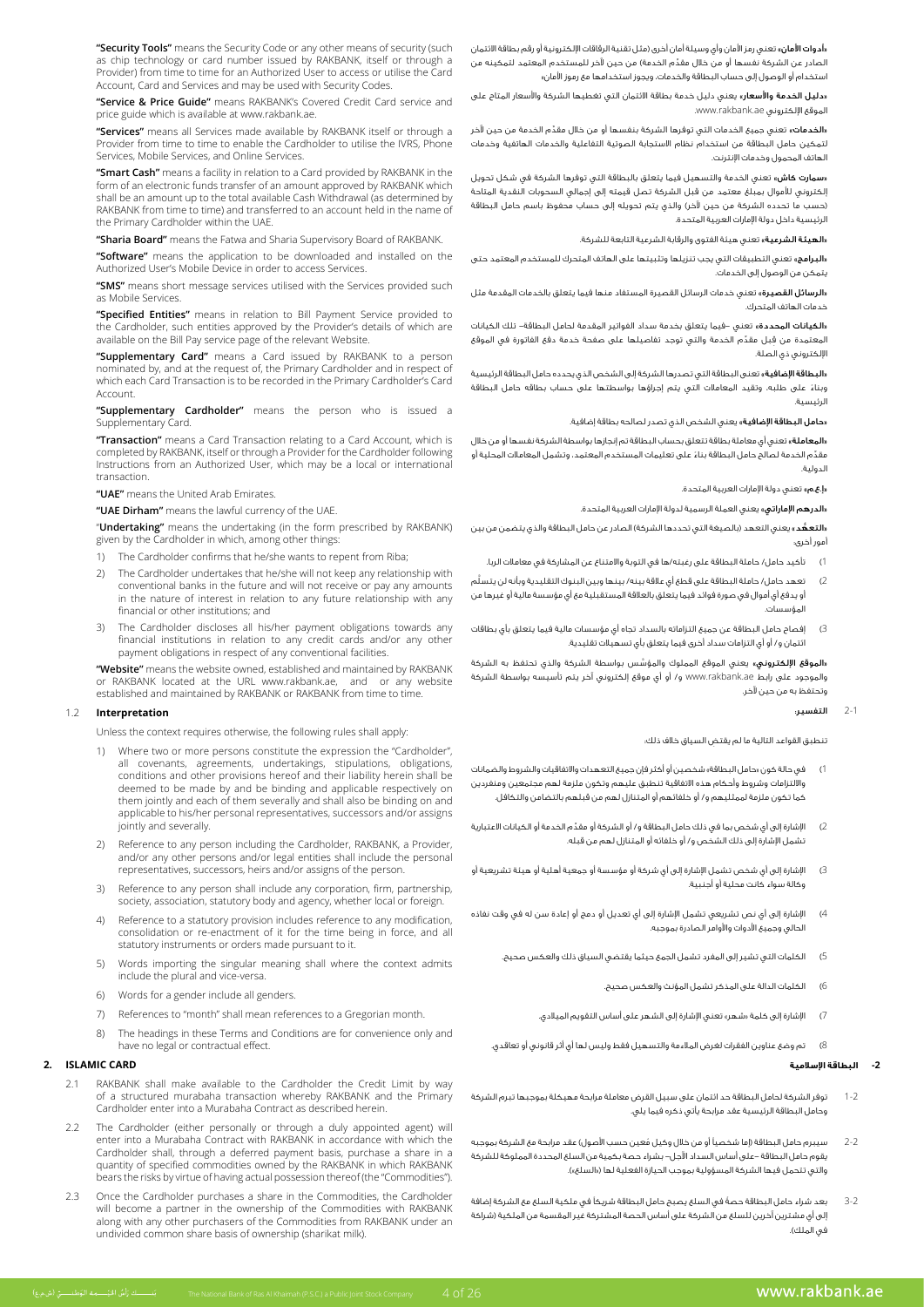- Once the Cardholder has purchased a share in the Commodities and bears the risk thereof, the Cardholder may request the physical delivery of the Cardholder's share in the Commodities at the Cardholder's own expense (in accordance with the terms of the Murabaha Contract executed by the Cardholder) or to sell the share in the Commodities to a third party.
- 2.5 The Cardholder, together with the other owners of the Commodities, shall bear the caranoider, tagenter that the other entired or the commodities, shall been respective shares in the Commodities. The Cardholder may, upon purchasing the Commodities from RAKBANK, sell the Commodities to a third party in order to realize the sale proceeds (the "Sale Proceeds").
- 2.6 Under the terms of the Murabaha Contract, the Cardholder (as the purchaser of the Commodities) will be required to deposit in the Card Account with RAKBANK the Security Amount which shall be equal to the Sale Proceeds specified in The security numeric military shall be equilible to the sale in security specifies in of the best contracted by one of the provide the security Amount from his/her own funds or by other means. For the avoidance of doubt, the Card Account is not a current account.
- 2.7 If the Cardholder chooses not to provide the Security Amount from his/her available cash, the Cardholder may sell its share in the Commodities to a third party and authorize RAKBANK to deposit the Sale Proceeds as the Security.
- 2.8 The Cardholder may utilize the Sale Proceeds in the manner agreed with RAKBANK (as the seller of the Commodities) provided the Cardholder, during the deferred payment period of the Murabaha Contract, re-deposits the Minimum Amount Due in accordance on the Payment Due Date specified in the relevant Card Statement.
- 2.9 If the Cardholder chooses to sell its share in the Commodities, the Cardholder must execut an offer to sell (the "Offer to Sell") addressed to the party the Cardholder may choose. The Cardholder may forward the Offer to Sell to the purchaser or request RAKBANK (as a messenger) to forward it on behalf of the .Cardholder
- 2.10 Upon the execution of the Offer to Sell, the Cardholder may choose to sign a service contract with RAKBANK and agree on the following (the "Service Contract")
	- 1) RAKBANK will collect the Sale Proceeds from the party to whom the Offer to Sell notice is addressed by the Cardholder (provided that party accepts the sale).
	- If the Cardholder has not deposited the Security Amount equal to the entire Credit Limit into the Card Account, RAKBANK will deposit the Sale Price into the Card Account in accordance with the terms of the Murabaha .Contract
- 2.11 In accordance with the Service Contract. RAKBANK (on behalf of the Cardholder) will pay all the amounts due from the use of the Card from the Credit Limit available in the Card Account.
- 2.12 The Cardholder shall make monthly payments of the deferred Sale Proceeds (after the set-off against any profit generated by the Card Account), as calculated by RAKBANK. RAKBANK may reduce this amount at its sole discretion and offer rebate to the Cardholder.

### **ACCOUNT BY ACCOUNT CARD ACCOUNT**

- 3.1 The Credit Limit shall be invested by RAKBANK in a mudarabah pool of assets, for a variety of assets, under a wakala contract with the Cardholder, which the Cardholder may execute personally or through a duly appointed agent.
- 3.2 No cheque book / shopping cards will be issued on the Card Account and the Cardholder will be paid a profit as declared by RAKBANK for the balance maintained in the Card Account. The Card Account is accessible only by using the Card in the manner allowed by RAKBANK from time to time.
- 3.3 Any amount deposited in excess of the Credit Limit in the Card Account will not be eligible for any profit and will be transferred to a guaranteed current .account
- 3.4 No profit will be paid on the Card Account if the customer has not maintained the prescribed minimum balance in the Card Account for the entire calendar .month
- 3.5 RAKBANK as the wakil (under the wakala contract) may grant additional profit to the Cardholder on certain transactions selected by RAKBANK at its sole discretion.
- 3.6 RAKBANK has the right to not grant any profit to the Cardholder if the Cardholder has not deposited the Minimum Amount Due in the Card Account by the Payment Due Date.

#### **CONDITIONS CARD 4.**

- 4.1 The Card is and will at all times remain the property of RAKBANK and must be surrendered to RAKBANK immediately upon request by RAKBANK or its duly authorised agent.
- 4.2 The Primary Card and Supplementary Cards may be collected by the Primary Cardholder or sent by post or courier to the address notified to RAKBANK by the Cardholder at the risk of the Primary Cardholder. Supplementary Cards will be delivered as instructed by, and at the risk of, the Primary Cardholder.
- 4.3 Upon receipt of the Card, the Cardholder shall sign on the back of the Card immediately and such signature and/or activation and/or use of the Card will constitute binding and conclusive evidence of the confirmation of the Cardholder to be bound by these Terms and Conditions and for which purpose the Primary Cardholder hereby appoints all Supplementary Cardholders as his/ her agent for this purpose notwithstanding that RAKBANK is not notified of the Cardholder's receipt of the Card.
- 4.4 In the event the Cardholder does not wish to be bound by these Terms and Conditions, the Cardholder shall cut the Card in half and return both halves to .RAKBANK
- 4.5 The Card is not transferable and will be used exclusively by the Cardholder. The Cardholder under no circumstance whatsoever will allow the Card and/or the Security Code be used by any other individual. The Card may not be pledged by the Cardholder as security for any purpose whatsoever.
- 4.6 The Cardholder shall at all times ensure that the Card is kept in a safe place.
- 4-2 ً بعد شراء حامل البطاقة حصة ُّ في السلع وتحمل المسؤولية عن المخاطر يجوز لحامل البطاقة أن يطلب التسليم المادي لحصة حامل البطاقة في السلع على حساب حامل البطاقة )وفقًا لشروط وأحكام عقد ُ المرابحة المحرر بواسطة حامل البطاقة( أو لبيع الحصة في السلع إلى الغير.
- 5-2 يتحمل حامل البطاقة مع الملاك الآخرين للسلع المسؤولية عن مخاطر السلع (بما يتضمن مخاطر السعر) بالتناسب وفقًا لحصصهم المعنية في السلع. ويجوز لحامل البطاقة بعد شراء السلع من الشركة أن يبيع السلع إلى الغير لتحصيل عوائد البيع («عوائد البيع»).
- 6-2 ٪ بموجب أحكام عقد المرابحة سيكون حامل البطاقة مُطالباً (بصفته مشتري السلع) بالإيداع في حساب البطاقة لدى الشركة مبلغ الضمان الذي يعادل عوائد البيع المحددة في عقد المرابحة من خالل ضمان عوائد البيع اآلجلة. ويجوز لحامل البطاقة أن يوفر مبلغ الضمان من أمواله/ها أو من خالل أي وسائل أخرى. ولمنع اللبس والغموض فإن حساب البطاقة ليس حسابًا جاريًا.
- 7-2 في حال اختيار حامل البطاقة عدم توفير مبلغ الضمان من نقده المتاح فإن حامل البطاقة يجوز له بيع حصته في السلع إلى الغير والتصريح للشركة بإيداع عوائد البيع على سبيل الضمان.
- 8-2 يجوز لحامل البطاقة الاستفادة من عوائد البيع بالطريقة التي يتفق عليها مع الشركة (بصفته بائع السلع) شريطة أن يقوم حامل البطاقة خالل مدة السداد اآلجلة من عقد المرابحة بإعادة إيداع الحد األدنى من المبلغ المستحق وفقًا لتاريخ استحقاق السداد المحدد في كشف البطاقة المعني.
- 9-2 يختار حامل البطاقة بيع حصته في السلع ويتعين على حامل البطاقة تحرير عرض بيع («عرض البيع») ُمعنون إلى الطرف الذي يجوز لحامل البطاقة اختياره. ويجوز لحامل البطاقة إرسال عرض البيع إلى المشتري أو أن يطلب من الشركة (بصفتها الرسول) إرسالها نيابة عن حامل البطاقة.
- 10-2 فور تحرير عرض البيع يجوز لحامل البطاقة أن يختار التوقيع على عقد خدمة مع الشركة واالتفاق على ما يلي )»عقد الخدمة«(:
- 1( ستقوم الشركة بتحصيل عوائد البيع من الطرف المرسل إليه إخطار عرض البيع بواسطة حامل البطاقة (شريطة أن يقبل هذا الطرفَ البيعَ).
- 2( في حال عدم إيداع حامل البطاقة مبلغ الضمان الذي يعادل مجمل حد االئتمان في حساب البطاقة ستودع الشركة سعر البيع في حساب البطاقة وفقًا لشروط وأحكام عقد المرابحة.
- 11-2 وفقاً لعقد الخدمة ستدفع الشركة (نيابة عن حامل البطاقة) جميع المبالغ المستحقة من استخدام البطاقة من حد االئتمان المتاح في حساب البطاقة.
- 12-2 يقوم حامل البطاقة بإجراء دفعات شهرية من عوائد البيع اآلجلة )بعد المقاصة مقابل أي أرباح محققة من حساب البطاقة) وفقاً لحساب الشركة. ويجوز للشركة تخفيض هذا المبلغ وفقاً لاختيارها وتقديرها وحدها، وأن تعرض الخصم على حامل البطاقة.

### **-3 األرباح على حساب البطاقة**

- 1-3 تستثمر الشركة حد االئتمان في مجموعة مضاربة األصول بشأن العديد من األصول بموجب عقد وكالة مع ُ حامل البطاقة يجوز لحامل البطاقة أن يحرره شخصيًا أو من خالل وكيل معين حسب األصول.
- 2-3 لن يتم إصدار دفتر شيكات/ بطاقات تسوق على حساب البطاقة، وسيحصل حامل البطاقة على ربح بحسب إعالن الشركة بشأن الرصيد المحتفظ به في حساب البطاقة. ويمكن الوصول إلى حساب البطاقة فقط من خالل استخدام البطاقة بالطريقة التي تسمح بها الشركة من حين آلخر.
- 3-3 ً أي مبلغ مودع بما يزيد عن حد االئتمان في حساب البطاقة لن يكون مؤهال ألي ربح وسيتم تحويله إلى حساب جارٍ مضمون.
- 4-3 لن يتم سداد أي ربح بحساب البطاقة إذا لم يحتفظ العميل بالحد األدنى من الرصيد المحدد في حساب البطاقة طوال الشهر الميالدي.
- 5-3 يجوز للشركة بصفتها الوكيل (بموجب عقد وكالة) منح ربح إضافي إلى حامل البطاقة في معاملات محددة تختارها الشركة وفقًا لتقديرها واختيارها وحدها.
- 6-3 يكون للشركة الحق في عدم منح أي ربح لحامل البطاقة في حال عدم إيداع حامل البطاقة الحد األدنى من المبلغ المستحق في حساب البطاقة بحلول تاريخ استحقاق السداد.

### **-4 شروط البطاقة**

- 1-4 تعتبر البطاقة، وستبقى في جميع األوقات، ملكًا للشركة ويجب تسليمها إلى الشركة فور تلقي أي طلب .ً بذلك من الشركة أو وكيلها المعتمد أصوال
- 2-4 ُّ يتم تسلم البطاقة الرئيسية والبطاقة اإلضافية باليد من قبل حامل البطاقة أو يمكن إرسالها عبر البريد العادي أو خدمة التوصيل السريع على العنوان الذي قدمه حامل البطاقة إلى الشركة، وعلى مسؤولية حامل البطاقة. ويتم تسليم البطاقات اإلضافية حسب تعليمات حامل البطاقة الرئيسية وعلى مسؤوليته.
- 3-4 ُّ عند تسلم البطاقة، يتعين على حامل البطاقة التوقيع على البطاقة فورًا. ويمثل ذلك التوقيع و/ أو ً التفعيل و/ أو االستخدام للبطاقة دليال قاطعًا وملزمًا بتأكيد حامل البطاقة على التزامه بهذه الشروط واألحكام. ولذا، يعين حامل البطاقة بموجبه جميع حملة البطاقات اإلضافية وكالء عنه لهذا الغرض، بصرف ُّ النظر عن عدم إشعار الشركة بتسلم حامل البطاقة لبطاقته.
- 4-4 في حال عدم رغبة حامل البطاقة في االلتزام بهذه الشروط واألحكام يتعين عليه قص البطاقة إلى نصفين وإعادتها إلى الشركة.
- 5-4 البطاقة غير قابلة للتحويل، ويتعين استخدامها من قبل حامل البطاقة حصريًا، ولن يسمح حامل البطاقة ِ بأي حال من األحوال باستخدام البطاقة و/ أو رمز األمان من قبل أي فرد آخر. وال يجوز رهن البطاقة من قبل حامل البطاقة على سبيل الضمان ألي غرض مهما كان.
- 6-4 يتعين على حامل البطاقة التأكد في جميع األوقات من حفظ البطاقة في مكان آمن، ويتحمل مسؤولية سالمتها في جميع األوقات.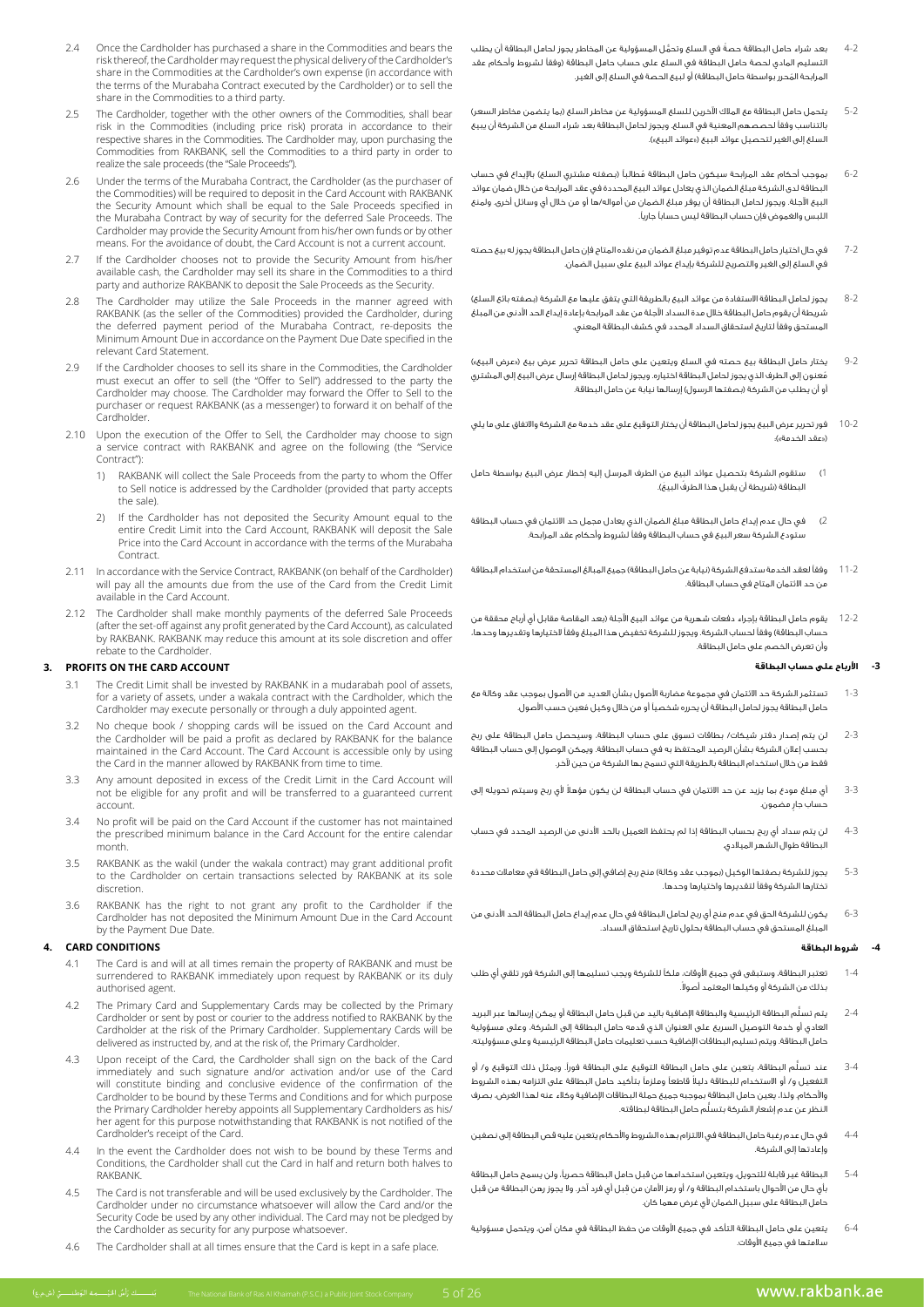### **-5 استخدام البطاقة**

### **5.** USE OF THE CARD

- 5.1 The Card may be used for Card Transactions:
	- 1) Within the Credit Limit notified by RAKBANK to the Primary Cardholder, and
	- 2) Until the last day of the expiry month embossed on its face
- 5.2 If any Cardholder loses or damages his/her Card or requires replacement or the article cards of care as Cardy and the attending the additional Cards as the Primary Cardholder may request in writing or any Cardholder may request the same through Phone Services.
- The Cardholder undertakes to act in good faith at all times in relation to all dealings with the Card and with RAKBANK and not to use the Card for any illegal or immoral purpose.
- 5.4 Certain purchases of goods or services, such as alcohol, dealing in pork and pork related products, gambling pornography or other illegal activities, are prohibited under the principles of the Islamic Sharia and it is the Cardholder's responsibility to ensure that the Card is utilized for Card Transactions which are not contrary, offensive or repugnant to the principles of the Islamic Sharia. RAKBANK may, at its sole discretion, refuse Card Transactions why are, in the view of RAKBANK, against the principles of the Islamic Sharia.
- 5.5 Notwithstanding that the Cardholder's Credit Limit or the balance in the wakala account has not been reached, RAKBANK shall be entitled to, at any time, including but not limited to clause 5.4, and without giving any notice or reason and without liability towards RAKBANK, withdraw and restrict the Cardholder's right to use the Card or to refuse to authorise any Card Transaction.
- RAKBANK may convert all foreign currency Transactions to the Card Account to UAE Dirham at the currency rate prevailing at the time of posting the .Transaction
- 5.7 The Cardholder will at all times remain liable for any Card Transaction and RAKBANK records in respect of any Card Transaction will be conclusive and binding on the Cardholder.
- 5.8 RAKBANK will provide a Security Code to be used in conjunction with the Card when effecting a Transaction (locally or internationally), which may or may not be required at the time of the Transaction.
- 5.9 RAKBANK's record of any Transaction effected by the Primary Cardholder or Supplementary Cardholder in conjunction with a Security Code shall be binding on the Cardholder as to its consequence.

# **WITHDRAWAL CASH 6.**

- The Cardholder may obtain a Cash Withdrawal subject to the availability of adequate credit for such purpose, and as may be acceptable to RAKBANK from time to time at its absolute discretion by the following means:
	- 1) Presenting the Card at any branch of a Provider or of any member institution of VISA International or MasterCard International together with evidence of his/her identity and signing the necessary transaction record.
- 6.2 The Card may be used at any ATM of the Provider or of any other bank or institution which has the necessary arrangement with Visa International or MasterCard International. The amount of each Cash Withdrawal may be further subject to the applicable daily and per transaction withdrawal limit of the respective ATM utilised and the Card type.
- 6.3 RAKBANK's record of all ATM Transactions effected by use of a Card will be conclusive and binding on the Cardholder for all purposes. The amount stated on the ATM screen or printed ATM transaction slip shall not be taken as a conclusive statement of the Cardholder's liability.
- 6.4 Use of the Card by the Cardholder to obtain a Cash Withdrawal shall be deemed to constitute the agreement of the Cardholder to pay a fixed Cash Withdrawal fee (to cover the cost of administrative arrangement in relation to such withdrawal) as prescribed by RAKBANK in the Service & Price Guide as amended from time to time. The fixed Cash Withdrawal fee (to cover the cost of administrative arrangement in relation to such withdrawal) will be levied on each Cash Withdrawal transaction and charged to the Card Account. RAKBANK may, from time to time, vary the amount of the fixed Cash Withdrawal fee payable by the Cardholder by amending the Service & Price Guide.

### **7.** BALANCE TRANSFERS

- 7.1 Balance Transfer facility will be offered, at RAKBANK's sole discretion, to Cardholders provided they meet the eligibility criteria determined by RAKBANK from time to time for this facility and only after they provide RAKBANK with the Undertaking.
- 7.2 RAKBANK shall grant the Balance Transfer facility at its sole discretion and reserves the right to refuse to grant a Balance Transfer without revealing the reasons for such refusal. RAKBANK may by notice to the Cardholder cancel its commitment to make available a Balance Transfer facility or to reduce the amount of the Balance Transfer facility being made available to the Cardholder.
- 7.3 The Balance Transfer Amount shall be determined by RAKBANK in its sole discretion, subject to a minimum of UAE Dirhams one thousand (AED 1000) or such other amount as may be determined by RAKBANK from time to time.
- 7.4 The Balance Transfer, if approved by RAKBANK, will be by way of debit to the Card Account of the Cardholder of the Balance Transfer Amount and disbursal by RAKBANK of the Balance Transfer Amount by way of a pay order drawn in the name of the third party bank(s) and sent to the last known address of the Cardholder by courier or such other means as RAKBANK deems fit. RAKBANK will not be liable to pay to the third party bank(s) any overdue charges, late payment fees, finance charges, or any other charges that may arise as a result of late payment of the Balance Transfer Amount.
- 7.5 RAKBANK will provide this facility only once, upon submission of the Undertaking by the Cardholder for all the payment obligations towards any credit cards as disclosed in the Undertaking. However, in case the Credit Limit is not sufficient to pay off all the payment obligations disclosed in the Undertaking, RAKBANK will allow the Balance Transfer once the Credit Limit becomes available for Balance Transfer only to the extent of the payment obligations disclosed in the Undertaking and provided the Cardholder does not incur any further payment obligations in respect of the credit cards disclosed in the Undertaking.
- 1-5 يجوز استخدام البطاقة إلجراء معامالت البطاقة:
- 1( ضمن حد االئتمان الذي تقوم الشركة بإخطار حامل البطاقة الرئيسية به، و
- 2( حتى تاريخ انتهاء صالحية البطاقة المطبوع بحروف بارزة على وجه البطاقة.
- 2-5 إذا فقد حامل البطاقة بطاقته أو أتلفها أو طلب تجديدها أو استبدالها أو بطاقات إضافية، يجوز للشركة ُ حسب تقديرها وعلى حساب حامل البطاقة إصدار تلك البطاقة أو البطاقات حسب طلب حامل البطاقة ً الرئيسية خطيًا أو بناء على طلب أي حامل بطاقة آخر لذلك عبر الخدمات الهاتفية.
- 3-5 يتعهد حامل البطاقة بالتصرف بمبدأ النوايا الحسنة في جميع األوقات فيما يتعلق بجميع التعامالت مع البطاقة والشركة، ويتعين عليه عدم استخدام البطاقة ألي أغراض ال أخالقية أو غير مشروعة.
- 4-5 ُيحظر استعمال البطاقة في شراء المنتجات أو الخدمات المحرمة شرعًا مثل المشروبات الكحولية أو المنتجات التي تحتوي على لحم الخنزير أو ما يتعلق بها من منتجات أخرى أو المقامرة أو المواد اإلباحية ُو أي أنشطة أخرى محظورة وفقاً لمبادئ الشريعة الإسلامية. ويكون حامل البطاقة مسؤولاً عن ضمان استخدام البطاقة لإجراء المعاملات التي لا تتعارض مع أو تخالف أو تسيء إلى مبادئ الشريعة الإسلامية. ويجوز للشركة أن ترفض -وفقًا لتقديرها واختيارها وحدها- المعامالت حيثما كانت -من وجهة نظر الشركة- مناقضة ومخالفة لمبادئ وأحكام الشريعة اإلسالمية.
- 5-5 بصرف النظر عن عدم بلوغ حد االئتمان الخاص بحامل البطاقة، يحق للشركة في أي وقت من األوقات -بما في ذلك على سبيل المثال ال الحصر المادة 4-5 ُّ ، وبدون إشعار مسبق أو تقديم أي أسباب وبدون تحمل أي التزام تجاه حامل البطاقة- أن تسحب وتقيد حق حامل البطاقة في استخدام البطاقة أو أن ترفض الموافقة على أي تعامل بالبطاقة.
- 6-5 يجوز للشركة تحويل جميع التعامالت المنفذة بعمالت أجنبية إلى حساب البطاقة بالدرهم اإلماراتي حسب سعر الصرف السائد في وقت إجراء المعاملة.
- 7-5 سوف يظل حامل البطاقة في جميع الأوقات مسؤولا عن أي معاملة بطاقة. وسوف تكون سجلات الشركة ِ فيما يخص أي معاملة ٍ بطاقة ً حاسمة وملزمة لحامل البطاقة.
- 8-5 سوف توفر الشركة رمز أمان يتم استخدامه عند استعمال البطاقة لإجراء أي معاملة (محلياً أو دولياً)، وقد ُي ُ طلب ذلك الرمز أو ال يطلب عند إجراء المعاملة.
- 9-5 يعتبر سجل الشركة ألي معاملة منفذة من قبل حامل البطاقة الرئيسية أو حامل البطاقة اإلضافية باستخدام رمز األمان ملزمًا لحامل البطاقة فيما يخص تبعات تلك المعاملة.

# **-6 السحوبات النقدية**

- 1-6 يستطيع حامل البطاقة الحصول على سحوبات نقدية، شريطة توفر الرصيد الكافي في الحساب لهذا الغرض وحسبما هو مقبول للشركة من حين آلخر حسب تقديرها المطلق، ومن خالل الطرق التالية:
- 1( ِّ تقديم البطاقة في أي فرع من فروع أي مقد ٍم للخدمة أو أي مؤسسة عضو في فيزا إنترناشيونال أو ماستر كارد إنترناشيونال باإلضافة إلى إثبات شخصيته وتوقيع سجل التعامالت المطلوب.
- 2-6 ِّ استخدام البطاقة في أي ماكينة صراف آلي تابعة لمقدم الخدمة أو ألي بنك أو مؤسسة أخرى مبرمة لالتفاقيات الالزمة مع فيزا إنترناشيونال/ ماستر كارد إنترناشيونال. وتخضع قيمة كل من السحوبات النقدية لحد السحب اليومي وحد السحب لكل معاملة المطبق بالنسبة لماكينات الصراف اآللي المستخدمة وكذلك نوع البطاقة.
- 3-6 سيكون سجل البنك بخصوص أي معاملة منفذة باستخدام البطاقة حاسمًا وملزمًا لحامل البطاقة فيما يتعلق بجميع األغراض. وال يعتبر المبلغ الذي يظهر على شاشة جهاز الصراف اآللي أو المذكور في اإليصال المطبوع من جهاز الصراف اآللي بخصوص المعاملة كشف حساب نهائيًا فيما يتعلق بالتزام حامل البطاقة.
- 4-6 يعتبر استخدام البطاقة من قبل حامل البطاقة بغرض إجراء سحوبات نقدية، موافقة من حامل البطاقة على دفع الرسوم الثابتة عن السحوبات (لتغطية تكاليف الترتيبات الإدارية فيما يتعلق بهذا السحب) وفق ما تحدده الشركة في «دليل الخدمات و الأسعار» وتعديلاته من حين لآخر. وستفرض الرسوم الثابتة عن السحوبات (لتغطية تكاليف الترتيبات الإدارية فيما يتعلق بهذا السحب) على كل معاملة سجب نقدي وتحتسب على حساب البطاقة. ويمكن للشركة من حين آلخر تغيير قيمة الرسوم الثابتة على السحوبات النقدية الواجبة السداد على حامل البطاقة من خالل تعديل دليل الخدمات واألسعار.

#### **-7 تحويل الرصيد**

- 1-7 توفر الشركة -حسب تقديرها وحدها- لحملة البطاقة خدمة تحويل الرصيد شريطة استيفائهم للشروط والمعايير المحددة بواسطة الشركة من حين آلخر فيما يخص تلك الخدمة، بعد أن يقدموا للشركة التعهد.
- 2-7 تمنح الشركة، حسب تقديرها وحدها، خدمة تحويل الرصيد وتحتفظ بحقها في رفض تقديم تلك الخدمة دون الحاجة إلبداء سبب ذلك الرفض. ويجوز للشركة بعد إخطار حامل البطاقة إلغاء التزامها بتوفير خدمة تحويل الرصيد أو خفض مبلغ خدمة تحويل الرصيد المقدمة لحامل البطاقة.
- 3-7 تقوم الشركة بتحديد قيمة تحويل الرصيد، حسب تقديرها وحدها، على أال تقل عن حد أدنى قيمته ألف درهم إماراتي (1000 درهم إماراتي) أو أي مبلغ آخر تحدده الشركة من حين لآخر.
- 4-7 يتم إجراء تحويل الرصيد إذا تم اعتماده من قبل الشركة عن طريق خصم قيمة تحويل الرصيد من حساب بطاقة حامل البطاقة، وتقوم الشركة بصرف قيمة تحويل الرصيد من خالل أمر دفع مسحوب من بنك (بنوك) الغير، ويتم إرساله إلى آخر عنوان معروف لحامل البطاقة عبر خدمة التوصيل السريع أو أي وسيلة أخرى تراها الشركة مناسبة. وال تتحمل الشركة مسؤولية دفع أي رسوم تأخر سداد عن تاريخ االستحقاق إلى بنك (بنوك) الغير أو أي رسوم تأخر في السداد أو رسوم تمويل أو غيرها من الرسوم التي قد تنشأ نتيجة تأخر سداد قيمة تحويل الرصيد.
- 5-7 ال توفر الشركة هذه الخدمة إال عقب تقديم التعهد من قبل حامل البطاقة فيما يخص جميع التزامات الدفع تجاه أي بطاقة ائتمان على نحو ما يتم اإلفصاح عنه في التعهد. وفي حالة عدم كفاية حد االئتمان لسداد االلتزامات المفصح عنها في التعهد، تتيح الشركة إجراء تحويل الرصيد بما يتأتى معه تغطية حد االئتمان اللتزامات الدفع المفصح عنها في التعهد شريطة أال يتحمل حامل البطاقة أي التزامات أخرى فيما يتعلق ُ ببطاقات االئتمان المفصح عنها في التعهد.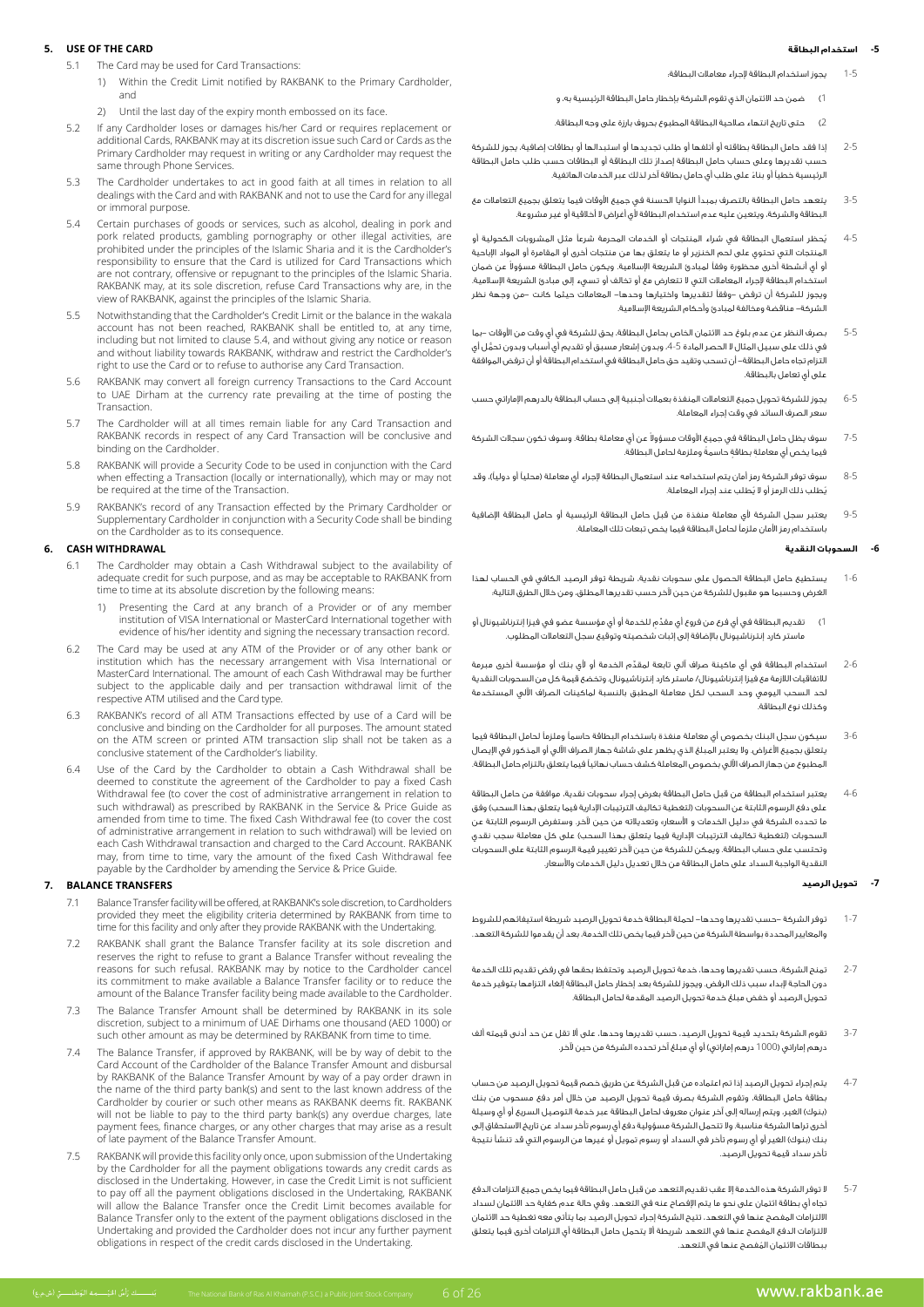#### **-8 سمارت كاش**

#### **CASH SMART 8.**

- 8.1 The Cardholder, subject to the satisfaction of RAKBANK, shall be eligible to avail Smart Cash. The Cardholder may transfer by a single Electronic Fund Transfer the Smart Cash, which shall in no event exceed the Credit Limit.
- 8.2 All transfers of Smart Cash shall be made by Electronic Fund Transfers and the transfer shall be subject to any terms and conditions governing the Electronic **Funds Transfer**
- 8.3 Following the transfer, the amount of the Smart Cash shall become due by the Cardholder to be repaid to RAKBANK as part of the Card Account. The Cardholder authorizes RAKBANK to debit the Cardholder's Card Account for the amount of Smart Cash used.
- 8.4 If an Electronic Funds Transfer is returned by the beneficiary bank for any reason sole is an area in and amount is a stream in the returned amounts and at its sole discretion, credit such returned amounts to the Cardholder's Card Account (after deducting any charges and expenses determined by RAKBANK).
- The Cardholder consents and authorizes RAKBANK to share Personal Information and Card details with the beneficiary bank in compliance with the law or regulations or as required to effect the Electronic Funds Transfer. RAKBANK may decline processing the Electronic Funds Transfer in the absence of the Cardholder providing information required by RAKBANK to effect the **Electronic Funds Transfer.**

#### **9. EASY PAYMENT PLAN**

- 9.1 The EPP is available to a Cardholder provided the available Credit Limit is sufficient and the Cardholder is in compliance with the Terms and Conditions in the view of RAKBANK. The EPP is available for purchases made on either the Primary Card or Supplementary Card.
- 9.2 The EPP will be available for transactions made using the Card in relation to selected goods and services offered by specific merchants for a specified period as determined by RAKBANK from time to time.
- 9.3 The total amount payable to RAKBANK (the "Total EPP Price") will be the sum of the purchase price of the good or service and [XX]
- 9.4 The selected goods and services offered by the specific merchants and the number of monthly installments to be paid in relation to the EPP (the "EPP Term") for each good and service shall be determined by RAKBANK from time to time and communicated to the Cardholder (the "EPP Offer"). Each EPP Offer will have its own EPP Term.
- 9.5 The equal monthly installment to be repaid every month by the Cardholder in the equal monthly maximized to be repeat only monthly the cardholder the "EPP EMI") will be calculated by RAKBANK and informed to the Cardholder by dividing the Total EPP Price by the EPP Term. RAKBANK's calculation of the EPP EMI shall be final and binding on the Cardholder.
- 9.6 The EPP EMI(s) shall be charged to the Card Account and will form part of the Current Balance of the next Credit Card Statement issued by RAKBANK after an EPP Offer is availed and every month thereafter until the end of the EPP Term and when the Total EPP Price is charged in full to the Card Account for each EPP Offer availed by the Cardholder.
- 9.7 The amount of the cumulative total of each Total EPP Price is included within amd not in addition to the applicable Credit Limit. The Credit Limit will be adjusted as each EPP EMI is charged to the Card Account for an EPP Offer availed by the Cardholder.
- 9.8 A Cardholder may request the reduction of an EPP Term and RAKBANK may at its sole discretion grant such requests on case by case basis.
- 9.9 The Cardholder may prepay the Total EPP Price in one (1) lump sum prepayment.
- 9.10 An EPP Offer availed by the Cardholder may at the request of the Cardholder be cancelled for purchases that are refunded or voided by the Cardholder. The Cardholder may request such a cancellation from RAKBANK in writing and RAKBANK shall within thirty (30) days of such notice request, provide its response. If the request of the Cardholder is accepted, RAKBANK shall cancel the EPP Offer availed by the Cardholder and charge any remaining amount due to the Card Account so that it forms part of the Current Balance with effect from the date of cancellation
- 9.11 If the Card Account is closed for any reason prior to the full payment of the Total EPP Price, each EPP will be cancelled and the unpaid amount of the Total EPP Price of each EPP Offer availed by the Cardholder will be immediately charged to the Card Account and form part of the Current Balance or may be debited from any other account of the Cardholder held with RAKBANK. The entire outstanding amount of the Total EPP Price shall immediately become due and payable by the Cardholder and RAKBANK shall have the right to demand the immediate payment thereof at its discretion.
- 9.12 RAKBANK will not be liable for any damage or loss incurred by the Cardholder arising out of the purchase, installation, use or otherwise of any good / service availed by a Cardholder under an EPP Offer availed by the Cardholder nor shall RAKBANK be responsible in any way for the quality of the goods and/or services purchased under an EPP Offer.
- 9.13 Any complaint as to the quality of the goods purchased or services availed service the total card cardholder shall be referred to the service and the cardholder purchased such goods from or availed services from and shall in no way affect the Cardholder's obligation to continue paying the EPP EMI to RAKBANK.
- 9.14 RAKBANK is entitled at any time and without any prior notice or liability to the Cardholder in any manner whatsoever to cease making EPPs or EPP Offers available and RAKBANK may cancel or vary EPP benefits or features generally, or vary any applicable terms and conditions. Any change or cancellation shall not affect an EPP Offer already availed by the Cardholder and accepted by RAKBANK before any cancellation decision. RAKBANK may also from time to time determine a floor limit for the minimum amount of purchase permissible for an EPP Offer to be availed by any Cardholder.

.<br>- بَنـــــــك رَأْسُ الجَبْـــــمة الوَطنــــــق (ش.م.ع)

- 1-8 ً يلتزم حامل البطاقة -بناء على رضا واقتناع الشركة- باالستفادة من سمارت كاش. ويجوز لحامل البطاقة تحويل سمارت كاش من خلال تحويل الأموال الإلكتروني المفرد والذي لا يجوز بأي حال من الأحوال أن يتجاوز حد االئتمان.
- 2-8 تتم جميع تحويالت سمارت كاش من خالل تحويالت األموال اإللكترونية ويخضع التحويل ألي أحكام وشروط تحكم تحويل األموال اإللكتروني.
- 3-8 ُ وبعد التحويل يصبح مبلغ سمارت كاش مستحقًا على حامل البطاقة ليسدد ثانية إلى الشركة بوصفه ُ جزءًا من حساب البطاقة. يصرح حامل البطاقة للشركة بالخصم من حساب بطاقة حامل البطاقة بقدر مبلغ .<br>سمارت كاش المستخدم.
- 4-8 في حال إعادة أي تحويل أموال إلكتروني من قبل البنك المستفيد ألي سبب كان تقوم الشركة فور تلقي .<br>المبالغ المُعادة وبناءً على تقديرها واختيارها وحدها دون الغير بإضافة تلك المبالغ المُعادة إلى حساب بطاقة حامل البطاقة (بعد استقطاع أي رسوم ومصروفات تقررها الشركة).
- 5-8 ُ يوافق حامل البطاقة ويصرح للشركة بمشاركة وتبادل المعلومات الشخصية وتفاصيل البطاقة مع البنك المستفيد التزامًا بالقانون أو اللوائح أو حسبما هو مطلوب لتنفيذ تحويل األموال اإللكتروني. ويجوز للشركة أن ترفض معالجة تحويل األموال اإللكتروني في حال عدم وجود حامل البطاقة الذي يقدم المعلومات المطلوبة بواسطة الشركة لتنفيذ تحويل األموال اإللكتروني.

### **-9 خطة إيزي بيمنت**

- 1-9 خطة إيزي بيمنت متاحة ومتوفرة لحامل البطاقة شريطة أن يكون حد االئتمان المتاح كافيًا ويكون حامل .<br>البطاقة ملتزماً بالشروط والأحكام من وجهة نظر الشركة. خطة إيزي بيمنت متوفرة للمشتريات التي تمت على البطاقة الرئيسية أو اإلضافية.
- 2-9 تكون خطة إيزي بيمنت متوفرة للتعامالت التي تمت باستخدام البطاقة فيما يتعلق بالبضائع والخدمات المختارة المعروضة بواسطة تجار محددين لمدة زمنية محددة حسب ما تقرره الشركة من حين آلخر.
- 3-9 سيكون المبلغ الإجمالي الواجب السداد للشركة («إجمالي سعر خطة إيزي بيمنت») هو مبلغ سعر شراء البضاعة أو الخدمة و]XX]
- 4-9 ُتقرر الشركة وتحدد البضائع والخدمات المختارة المعروضة بواسطة تجار محددين وعدد األقساط الشهرية التي ستدفع فيما يتعلق بكل بضاعة وخدمة من حين آلخر ويتم إبالغ حامل البطاقة بها )»عرض خطة إيزي .<br>بيمنت»). وسيكون لكل عرض خطة إيزي بيمنت فريق خطة إيزي بيمنت الخاص به.
- 5-9 سيتم احتساب القسط الشهري المتساوي الذي سيدفع كل شهر بواسطة حامل البطاقة فيما يتعلق بعرض خطة إيزي بيمنت الذي استفاد منه حامل البطاقة )»القسط الشهري المتساوي لخطة إيزي بيمنت«( بواسطة الشركة ويتم إبالغ حامل البطاقة بذلك من خالل قسمة قيمة القسط الشهري المتساوي على إجمالي قيمة خطة إيزي بيمنت طوال مدة خطة إيزي بيمنت. ويكون حساب الشركة للقسط الشهري المتساوي لخطة إيزي بيمنت نهائيًا وملزمًا لحامل البطاقة.
- 6-9 يتم احتساب القسط الشهري المتساوي على حساب البطاقة وسيشكل جزءًا من الرصيد الجاري لكشف بطاقة االئتمان التالية الصادر عن الشركة بعد توفير عرض خطة إيزي بيمنت وفي كل شهر بعد ذلك وحتى نهاية مدة خطة إيزي بيمنت وعند احتساب القيمة اإلجمالية لخطة إيزي بيمنت كاملة على حساب البطاقة عن كل عرض خطة إيزي بيمنت يستفيد منه حامل البطاقة.
- 7-9 يتم إدراج القيمة اإلجمالية التراكمية لكل إجمالي سعر خطة إيزي بيمنت ضمن -وليس إضافة إلى- حد االئتمان المعمول به. وسيتم تسوية حد االئتمان مع احتساب كل قسط شهري سنوي من خطة إيزي بيمنت على حساب البطاقة فيما يتعلق بعرض خطة إيزي بيمنت الذي استفاد منه حامل البطاقة.
- 8-9 يجوز لحامل البطاقة أن يطلب تخفيض مدة خطة إيزي بيمنت، ويجوز للشركة -وفقًا لتقديرها واختيارها دون الغير- أن تمنح هذا الطلب على أساس كل حالة على حدة.
- 9-9 يجوز لحامل البطاقة أن يسدد مسبقًا إجمالي سعر خطة إيزي بيمنت على دفعة واحدة مسبقة بمبلغ مقطوع.
- 10-9 ً يجوز لحامل البطاقة إلغاء عرض خطة إيزي بيمنت الذي استفاد منه بناء على طلبه بشأن المشتريات المستردة أو التي تم إلغاؤها من الشركة خطيًا ويتعين على الشركة في غضون )30( ثالثين يومًا من هذا الطلب أن ترسل ردها. وفي حال قبول طلب حامل البطاقة تلغي الشركة عرض خطة إيزي بيمنت الذي ٍّ استفاد منه حامل البطاقة وتقوم باحتساب أي مبلغ متبق مستحق على حساب البطاقة بحيث يشكل جزءًا من الرصيد الجاري، ويسري ذلك اعتبارًا من تاريخ اإللغاء.
- 11-9 في حال إغالق حساب البطاقة ألي سبب من األسباب قبل السداد الكامل إلجمالي سعر خطة إيزي بيمنت يتم إلغاء كل خطة إيزي بيمنت وكل مبلغ غير مسدد من السعر اإلجمالي لخطة إيزي بيمنت عن كل عرض خطة إيزي بيمنت استفاد منه حامل البطاقة وسيتم احتسابه على الفور على حساب البطاقة ويشكل جزءًا من الرصيد الجاري أو يجوز خصمه من أي حساب آخر يخص حامل البطاقة لدى الشركة. يصبح إجمالي المبلغ المستحق من السعر اإلجمالي لخطة إيزي بيمنت مستحقًا على الفور وواجب السداد على حامل البطاقة، ً ويكون للشركة الحق في أن تطلب السداد الفوري له بناء على اختيارها وتقديرها.
- 12-9 لن تكون الشركة مسؤولة عن أي ضرر أو خسارة يتكبدها حامل البطاقة وتكون ناشئة عن شراء أو تركيب أو استخدام -أو خالف ذلك- أي بضاعة/ خدمة استفاد منها حامل البطاقة بموجب عرض خطة إيزي بيمنت التي استفاد منها حامل البطاقة، وال تكون الشركة مسؤولة بأي حال من األحوال عن جودة البضائع و/ أو الخدمات المشتراة بموجب عرض خطة إيزي بيمنت.
- 13-9 أي شكوى تتعلق بجودة البضائع المشتراة أو الخدمات المستفاد منها بموجب عرض خطة إيزي بيمنت ِّ بواسطة حامل البطاقة يتم إحالتها إلى مقدم الخدمة أو التاجر الذي اشترى منه حامل البطاقة هذه البضائع أو الخدمات المستفاد منها، وال تؤثر بأي حال من األحوال على التزام حامل البطاقة باالستمرار في سداد قسط خطة إيزي بيمنت الشهري المتساوي إلى الشركة.
- 14-9 يحق للشركة في أي وقت ودون إخطار مسبق أو تحمل مسؤولية تجاه حامل البطاقة بأي طريقة كانت أن تتوقف عن خطة إيزي بيمنت أو عروض خطة إيزي بيمنت المتاحة ويجوز للشركة إلغاء أو تغيير مزايا أو خواص خطة إيزي بيمنت بصورة عامة أو تغيير أي شروط وأحكام معمول بها. ال يؤثر أي تغيير أو إلغاء على أي عرض خطة إيزي بيمنت استفاد منه حامل البطاقة بالفعل ووافقت عليه الشركة قبل أي قرار إلغاء. يجوز للشركة من حين آلخر أن تقرر الحد األقصى والحد األدنى لمبلغ الشراء المسموح به لعرض خطة إيزي بيمنت الذي يستفيد منه حامل البطاقة.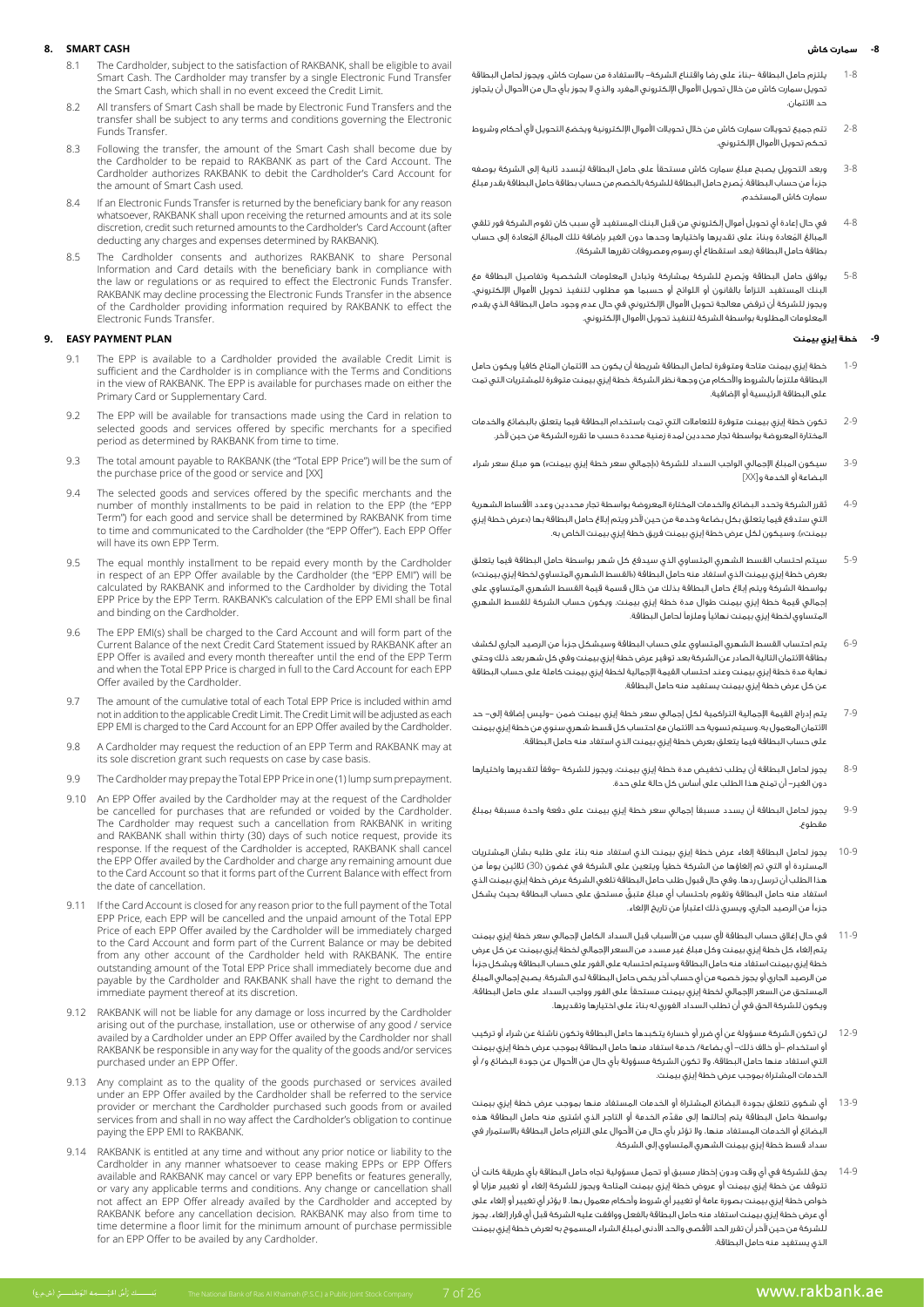- 15-9 تحتفظ الشركة بحق اإلعالن عن عدم أهلية أي حامل بطاقة وحرمانه من المشاركة في عروض خطة إيزي بيمنت في حال انتهاك حامل البطاقة ذلك، من وجهة نظرها وحسب قرارها، وخالف الشروط واألحكام. وال يؤدي التعليق وفقدان األهلية إلى إنهاء عروض خطة إيزي بيمنت التي استفاد منها حامل البطاقة بالفعل ووافقت عليها الشركة قبل صدور هذا القرار وال يؤثر على التزام حامل البطاقة بسداد أقساط خطة إيزي بيمنت الشهرية المتساوية فيما يتعلق بتلك التعامالت.
	- 16-9 ِ يحق للشركة أن ترفض أي طلب من قبل حامل البطاقة لالستفادة من عرض خطة إيزي بيمنت دون إبداء أي نوع من األسباب.
	- 17-9 إذا نشأ أي نزاع في أي وقت فيما يتعلق بخطة إيزي بيمنت أو عرض خطة إيزي بيمنت أو أي شروط وأحكام معمول بها فإن قرار الشركة فيما يتعلق بذلك يكون نهائيًا وملزمًا ويوافق حامل البطاقة على قبوله.

# **-10 السداد**

- 1-10 يحتوي »دليل الخدمات واألسعار« الخاص بالشركة وتعديالته من حين آلخر على تفاصيل جميع الرسوم. ويجوز للشركة تعديل »دليل الخدمات واألسعار« من حين آلخر حسب تقديرها وحدها وبعد إخطار حامل البطاقة بذلك.
- 2-10 يتم احتساب رسم االشتراك السنوي وفقًا لدليل الخدمات واألسعار الصادر عن الشركة. ويقر حامل البطاقة ويوافق على أنه يجوز للشركة تعديل رسم االشتراك السنوي حسب تقديرها وحدها. وتخطر الشركة حامل ِّ البطاقة بالرسوم المعدلة من خالل عرض التغييرات ذات الصلة بالجدول المتاح لدى فروع مقدم الخدمة أو على الموقع اإللكتروني.
- 3-10 ٪ يكون حامل/ حملة البطاقة مسؤولا بالتضامن والتكافل عن سداد رسم الاشتراك السنوي بناءً على طلب الشركة.
- 4-10 يحتسب الرسم السنوي المحدد من قبل الشركة على البطاقة عند إصدارها أو تجديدها أو عقب إصدار أو تجديد كل بطاقة إضافية.
- 5-10 ٍ يمكن للشركة مكافأة حامل البطاقة عن طريق قيد مبلغ مساو للرسم السنوي في الجانب الدائن من حساب حامل البطاقة، حسب تقدير الشركة المطلق.
- 6-10 يوافق حامل البطاقة الرئيسية على دفع إجمالي مبلغ الرسوم الموصوفة كرصيد حالي في كشف حساب البطاقة، ويستحق دفع تلك الرسوم بالكامل خالل فترة ال تتجاوز تاريخ استحقاق السداد المحدد في كشف حساب البطاقة.
- 7-10 يجوز لحامل البطاقة الرئيسية اختيار عدم تسوية الرصيد الحالي بالكامل، وفي تلك الحالة يجب على حامل البطاقة أن يدفع على األقل الحد األدنى المستحق في أو بحلول تاريخ استحقاق الدفع. وإذا كان الرصيد الحالي أقل مما تحدده الشركة من حين لآخر فحينئذِ يصبح الرصيد الحالي مستحَقاً بالكامل. وإذا لم يتم دفع الحد األدنى المستحق بحلول تاريخ استحقاق السداد أو تم دفعه جزئيًا فحينئذ يتم تضمين المبلغ غير المدفوع من ذلك الحد األدنى المستحق تحت بند الحد األدنى المستحق بكشف حساب البطاقة التالي.
- 8-10 يتعهد حامل البطاقة بااللتزام بحد االئتمان المحدد بواسطة الشركة، ما لم يحصل حامل البطاقة على موافقة خطية مسبقة من الشركة تتيح له تجاوز حد االئتمان، كما يتعهد كذلك بعدم تنفيذ أي معامالت بالبطاقة من شأنها أن تجعل إجمالي الرصيد القائم بموجب جميع معامالت تلك البطاقة أكثر من حد االئتمان. وإذا خالف حامل البطاقة هذا البند بتجاوز حد االئتمان تصبح تلك القيمة الزائدة عن حد االئتمان مستحقة الدفع بالكامل ويتم تضمينها في الحد األدنى المستحق بكشف حساب البطاقة التالي.
- 9-10 ُّ إذا عجز حامل البطاقة عن دفع الحد األدنى المستحق بحلول تاريخ استحقاق السداد، يتم فرض رسم التأخر في السداد على حساب البطاقة. وسوف تحتفظ الشركة بمبلغ الخسارة أو التكلفة الحقيقية والمباشرة (باستثناء أي خسارة أرباح أو تكلفة تمويل أو غير ذلك من المبالغ من نوع الفائدة) المتحملة بسبب التخلف عن سداد رسم التأخر في السداد، وتدفع الباقي إلى المنظمة الخيرية المعتمدة من قبل هيئة الرقابة الشرعية.
- 10-10 َّ يتم استخدام جميع األموال التي تتسلمها الشركة من حامل البطاقة حسب ترتيب الدفع التالي أو أي ترتيب آخر لألولويات، حسب ما تراه الشركة مناسبًا:
	- 1( المصروفات والرسوم
		- 2( تحويالت الرصيد
	- 3( جميع المشتريات األخرى
	- 4( شيكات بطاقة االئتمان
		- 5( سمارت كاش
		- 6( السحوبات النقدية
- 11-10 يحق للشركة حسب تقديرها وحدها أن تعدل طريقة حساب الرسوم السنوية ورسوم المناولة والحد األدنى ُ المستحق المحدد.
	- 12-10 تكون جميع المدفوعات المقدمة من قبل حامل البطاقة بعملة الفاتورة الخاصة بحساب البطاقة.
- 13-10 في حالة الدفع بأي عملة أخرى، يلتزم حامل البطاقة بدفع رسوم الصرف والعمولة وغيرها من المصروفات أو .<br>الخسائر المفروضة أو المتحملة بواسطة الشركة من أجل تحويل المبالغ المدفوعة إلى عملة إصدار الفاتورة. ويتم تنفيذ ذلك التحويل حسب سعر الصرف السائد في تاريخ ترحيل تلك الدفعة إلى حساب البطاقة.
- 14-10 ال يمكن اعتبار أن الشركة قد تسلمت المبالغ المدفوعة أو أن تلك المبالغ قد أصبحت متوفرة إلجراء معامالت أخرى من قبل حامل البطاقة إال بعد ترحيل تلك المبالغ بواسطة الشركة إلى حساب البطاقة.
- 15-10 تكون الدفعات بشيكات مقبولة للتحصيل، وال تعتبر قيمتها متوفرة إال عند مقاصة الشيك وتسديد قيمته إلى الشركة من قبل بنك الدفع وإضافتها إلى حساب البطاقة.
- 16-10 ُّ في حالة تسلم أي مدفوعات بعملة أخرى بخالف عملة الفاتورة ال يتم قيد تلك الدفعة إلى حساب البطاقة ُّ إال بعد تسلم األموال ذات الصلة بواسطة الشركة في اإلمارات العربية المتحدة وتحويلها إلى عملة الفاتورة وترحيلها إلى حساب البطاقة.
- 17-10 تصبح الرسوم المحددة من قبل الشركة مستحقة الدفع، من بين أمور أخرى، مقابل إصدار البطاقات البديلة متى طلبها حامل البطاقة في حالة رد الشيكات المودعة لسداد المستحقات، أو مقابل أي من الخدمات الأخرى حسب ما تقرره الشركة (بموافقة الهيئة الشرعية) وبعد إخطار حامل البطاقة.
- 9.15 RAKBANK reserves the right to disqualify any Cardholder from further participation in EPP Offers, if in its judgment, that Cardholder has in any way violated the Terms and Conditions. Suspension and disqualification by RAKBANK shall not lead to termination of EPP Offers already availed by the Cardholder and accepted by RAKBANK before such decision nor shall the Cardholder's obligation to pay the EPP EMIs with respect to such transactions be affected.
- 9.16 RAKBANK shall be entitled to disallow or refuse any request of the Cardholder to avail an EPP Offer without providing any reason whatsoever.
- 9.17 If at any time any dispute arises in connection with an EPP or an EPP Offer or any applicable terms and conditions, RAKBANK's decision in connection with the same shall be final and binding and the Cardholder agrees to accept the .same

# **PAYMENT 10.**

- 10.1 Details of all Charges are listed in the Service & Price Guide as amended from time to time. The Service & Price Guide may be amended from time to time by RAKBANK at its sole discretion upon notice to the Cardholder, in a manner determined by RAKBANK.
- 10.2 The Annual Subscription Fee shall be calculated in accordance with the Service & Price Guide. The Cardholder acknowledges and agrees that the Annual Subscription Fee may be amended by RAKBANK in its sole discretion. RAKBANK shall notify the Cardholder of the revised fee by making the relevant changes to the Service & Price Guide available at the Provider branches or on the Website.
- 10.3 The Cardholder(s) shall be jointly and severally liable to pay the Annual Subscription Fee upon the request of RAKBANK.
- 10.4 The Annual Subscription Fee as prescribed by RAKBANK for the Card shall be when issued or renewed and upon the issuance or renewal of every Supplementary Card.
- 10.5 RAKBANK may reward the Cardholder by crediting the Card Account with an amount equal to, the Annual Subscription Fee at its sole and absolute discretion.
- 10.6 The Primary Cardholder agrees to pay the total amount of all Charges described in the Card Statement and such Charges will be due in full and payable not later than the Payment Due Date specified on the Card Statement
- 10.7 The Primary Cardholder may choose not to settle the Current Balance in full, in or or one card minimum the least the card minimum amount Due on or before the Payment Due Date. If the Current Balance is less than as prescribed by RAKBANK from time to time then the Current Balance becomes fully due. If the Minimum Amount Due is not paid by the Payment Due Date or only partly paid, then the unpaid amount of such Minimum Amount Due will be included in the next Card Statement's Minimum Amount Due.
- 10.8 The Cardholder shall and undertakes to stay within the prescribed Credit Limit assigned by RAKBANK unless prior approval in writing to exceed this Credit Limit is obtained by the Cardholder from RAKBANK and further undertakes to effect no Card Transactions which may cause the aggregate outstanding balance under all such Card Transactions to exceed such Credit Limit. If in contravention of this provision, the Cardholder exceeds the Credit Limit, then such amount exceeding the Credit Limit will become payable in full and will be included in the next Card Statement's Minimum Amount Due.
- 10.9 If the Cardholder fails to pay the Minimum Amount Due by the Payment Due Date, the Late Payment Amount will be levied on the Card Account. RAKBANK shall retain the actual and direct loss or cost (excluding any loss of profit, cost of funding or any other amount in the nature of interest) incurred due to the missed payment from the Late Payment Amount and pay the remaining to charity as approved by the Sharia Board.
- 10.10 All payments received by RAKBANK from the Cardholder may be applied in the following order of payment or such other order of priority as RAKBANK may deem fit:
	- 1) Charges and fees
	- 2) Balance Transfers
	- 3) All other nurchases
	- 4) Credit Card Cheque
	- 5) Smart Cash
	- 6) Cash Withdrawal
- 10.11 RAKBANK shall be entitled at its sole discretion to vary the method of calculation of the annual fees, handling charges and the specified Minimum Amount Due.
- 10.12 All payments made by the Cardholder shall be in the billing currency of the Card .Account
- 10.13 If payment is made in any other currency, the Cardholder shall pay RAKBANK all exchange, commission and other Charges or losses charged or incurred by RAKBANK in converting such payment to the billing currency. Such conversion shall be effected at such rate of exchange prevailing on the date of posting of such payment into the Card Account.
- 10.14 Payments shall only be regarded as having been received by RAKBANK and such amounts are available for further transactions by the Cardholder only after the amounts have been posted by RAKBANK into the Card Account.
- 10.15 Any cheque deposited as payment shall be accepted for collection and the proceeds shall not be available until the cheque has been cleared, the proceeds have been paid to RAKBANK by the paying bank and posted into the Card .Account
- 10.16 Where payment is received in any currency other than the billing currency, such payment shall be credited to the Card Account only after the relevant funds have been received for value by RAKBANK in United Arab Emirates, converted to the billing currency and posted into the Card Account.
- 10.17 Fees as prescribed by RAKBANK shall be payable for, inter alia, the issue of replacement cards whenever requested by the Cardholder, if cheques of the business of the Dues are returned unpaid, or for such other deposited towards payment of the Dues are returned unpaid, or for such other services as RAKBANK shall determine (with approval of the Sharia Board) and notify to the Cardholder.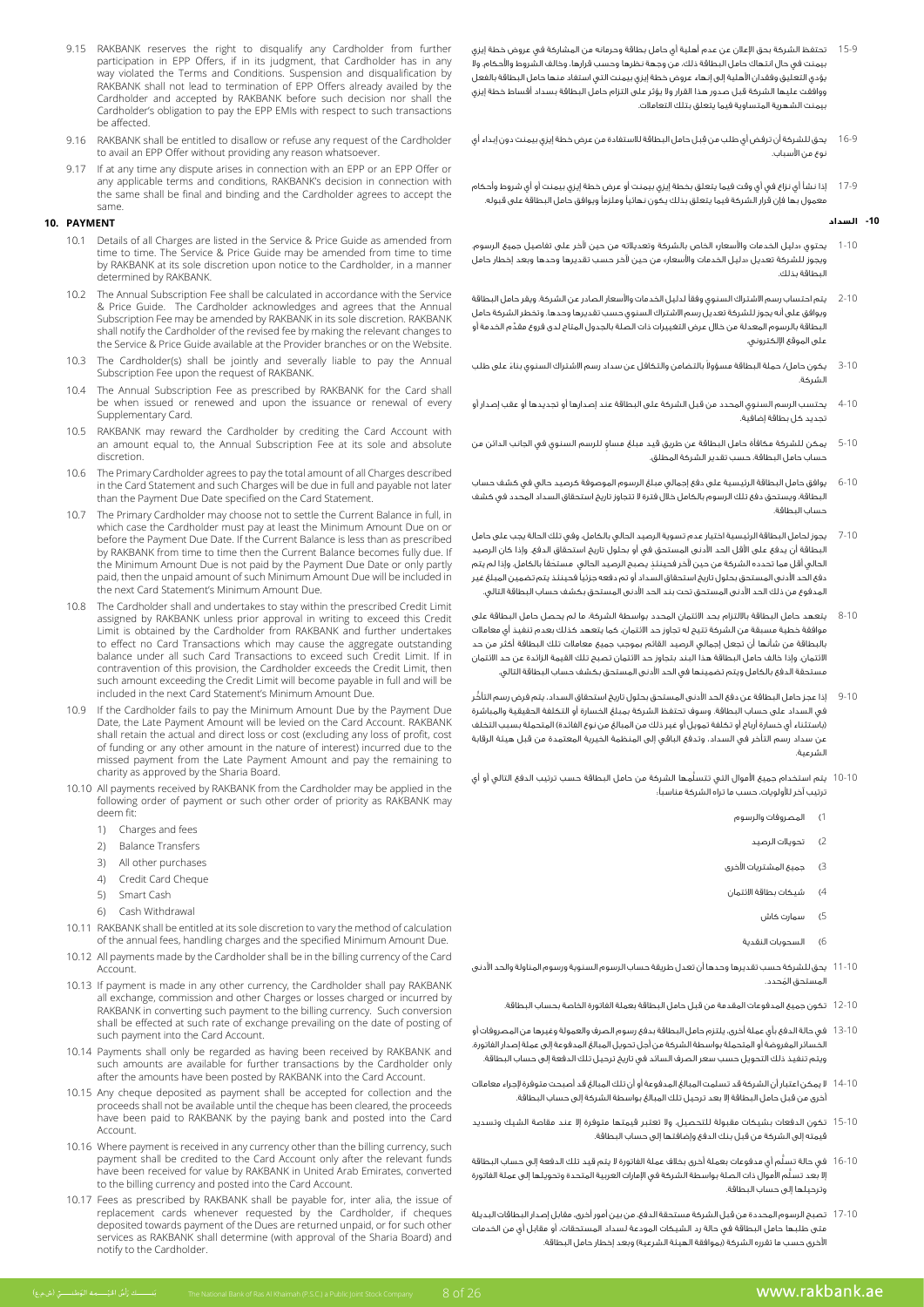- 10.18 The Cardholder hereby expressly agrees that if any sums shall be overdue from the Cardholder to RAKBANK at any time under the Card Account, the whole outstanding balance on the Cardholder's Card Account shall become immediately due and payable and the provisions of clause 26 hereof shall be applicable at the discretion of RAKBANK.
- 10.19 RAKBANK may at any time demand that the Cardholder provide a Deposit and/ the when when even a Guarantee in favour of RAKBANK for a specified amount even when this was not required when the Card was originally issued to the Cardholder.
- 10.20 Non receipt of the Card Statement by the Cardholder shall not be construed by the Cardholder to be sufficient reason for non-payment of Dues on time.
- 10.21 RAKBANK will credit the Cardholder's Card Account with the amount of any transaction refund only upon receipt of such refund from the member establishment and RAKBANK may deduct any costs and expenses incurred.
- 10.22 The payment by the Cardholder of any sum to RAKBANK in respect of any Card Statement shall constitute binding and conclusive evidence of the acceptance by the Cardholder of the transactions, charges and fees shown on that Card Statement.
- 10.23 RAKBANK will not be responsible to the Cardholder to present the evidence of the transactions performed by the Cardholder and the Card Statements sent to him/her shall be sufficient for the purpose of establishing the Cardholder's liability.

### **11. STANDING INSTRUCTION FACILITY**

- 11.1 The Cardholder may make payment to the Card Account through the standing instruction facility offered by RAKBANK by requesting the facility in the Card Application Form or by filling a separate standing instruction form available at the Provider branches. The acceptance of the standing instruction facility is subject to the discretionary approval of RAKBANK.
- 11.2 The standing instruction facility allows the Cardholder to make payment towards his/her Card Account Dues on an automatic basis on the relevant Payment Due Date, by debiting his/her nominated account with any bank ("Nominated Account") subject to properly signed authorizations and the discretionary approval of RAKBANK.
- 11.3 The Cardholder may elect to make a full payment or a minimum payment or may choose any percentage from such minimum percentage of up to 100 % of the Current Balance as may be prescribed on the Payment Due Date or on a particular day of each month.
- 11.4 RAKBANK will accept standing instructions subject to verification of signing authority and the standing instruction will be actioned subject to the availability of an adequate balance in the Nominated Account with the relevant bank on each Payment Due Date (or if different, the date prescribed in the standing instruction).
- 11.5 If an adequate balance is not available in the Nominated Account on the Payment Due Date, then RAKBANK may accept a partial payment to be used to settle a portion of the Dues
- 11.6 If for any reason the standing instruction is not completed, RAKBANK is not obliged to advise the Cardholder of the same. The Cardholder shall remain obligated to make payment on the relevant Payment Due Date. In such case, RAKBANK may, but is not obliged to, without providing prior notice to the Cardholder, cancel the standing instruction.
- 11.7 The Cardholder's instruction to RAKBANK under this clause 11 shall remain in full force and effect until advised in writing or through the Phone Services by the Cardholder. Any amendment to or cancellation of the Cardholder's standing instruction facility by the Cardholder must be in writing or received through the Phone Services and must be received by RAKBANK at least one week before a payment is to be made under the standing instruction.

#### **12. SUPPLEMENTARY CARD(S)**

- 12.1 RAKBANK may in its absolute discretion issue a Supplementary Card to a person nominated by the Primary Cardholder and approved by RAKBANK and the Provider. The issue of the Supplementary Card shall be subject to such Terms and Conditions which RAKBANK may deem necessary.
- 12.2 The Terms and Conditions applicable herein to the Primary Cardholder shall apply mutatis mutandis (i.e. with the necessary changes) to the Supplementary Cardholder except for the liability to repay the Charges which rests with the Primary Cardholder.
- 12.3 The Credit Limit assigned to the Primary Cardholder is inclusive of the Credit Limit of the Supplementary Cardholder and the Primary Cardholder and the Supplementary Cardholder shall not permit the total of the Charges incurred through their respective Cards to exceed the said Credit Limit.
- 12.4 The validity of the Supplementary Card is subject to the validity of the Primary Card. The termination of the Supplementary Card for whatever reason shall not automatically terminate the Primary Card or the Primary Cardholder's Agreement with RAKBANK, but the termination of the Primary Card shall also terminate the Supplementary Card.
- 12.5 The undertakings, liabilities and the obligations of the Primary Cardholder and the be direct things, mainted and the diagonal of the mining cardinal medicine.<br>Supplementary Cardholder to RAKBANK and RAKBANK's rights herein shall not be affected in any way by any dispute or counterclaim which the Primary Cardholder and the Supplementary Cardholder may have against each other
- 12.6 The Primary Cardholder shall unconditionally and irrevocably indemnify and hold harmless RAKBANK its shareholders, directors, employees, officers, representatives (each an "Associated Person") against any loss, damage, liability, costs and expenses whether legal or otherwise incurred by RAKBANK the original and original and original and or disability or incapacity of the the by Conditions and Terms theory Conditions and Terms and Conditions by the Supplementary Cardholder or any breach of these Terms and Conditions by the Supplementary Cardholder.
- 12.7 The Primary Cardholder undertakes that he is the natural guardian of any Supplementary Cardholder between 18 and 21 years of age and that the use of such Supplementary Card shall be under his/her supervision and control.
- 12.8 The Primary Cardholder authorises RAKBANK to provide information about the Card Account to the Supplementary Cardholder
- 18-10 ً يوافق حامل البطاقة بموجبه صراحة ُّ على أنه في حال تأخر سداد أي مبالغ مستحقة من حامل البطاقة لصالح ُ الشركة في أي وقت فيما يتعلق بحساب البطاقة يستحق دفع كامل الرصيد القائم بحساب بطاقة حامل البطاقة على الفور ويتم تفعيل أحكام المادة رقم 26 من هذه االتفاقية حسب تقدير الشركة وحدها.
- 19-10 يجوز للشركة في أي وقت من األوقات أن تطلب من حامل البطاقة تقديم ضمان و/أو كفالة لصالح الشركة بالقيمة التي قد تطلبها الشركة، حتى لو لم يتم طلب ضمان مماثل عند إصدار البطاقة إلى حامل البطاقة.
- 20-10 ُ يتعين على حامل البطاقة ألا يفسر عدم تسلَّم كشف حساب البطاقة بأنه سبب كافٍ لعدم سداد المستحقات في موعدها.
- 21-10 تقوم الشركة بإضافة قيمة أي مبالغ مستردة بشأن أي معاملة في حساب البطاقة الخاص بحامل البطاقة، ُّ وذلك فقط عند تسلم تلك المبالغ المستردة من المؤسسة العضو ويجوز للشركة استقطاع أي تكاليف ومصروفات متكبدة.
- 22-10 ً يشكل قيام حامل البطاقة بسداد أي مبلغ مستحق للشركة فيما يخص أي كشف حساب دليال ملزمًا وقاطعًا بقبول حامل البطاقة للمعامالت والرسوم والمصروفات المبينة في كشف الحساب.
- 23-10 ال تتحمل الشركة أي مسؤولية تجاه حامل البطاقة لتقديم إثبات للمعامالت المنجزة بواسطة حامل البطاقة، ً ويكون كشف الحساب المرسل إليه/ها دليال كافيًا لغرض إنشاء التزام حامل البطاقة.

#### **-11 خدمة التعليمات المستديمة**

- 1-11 يجوز لحامل البطاقة الدفع إلى حساب البطاقة من خالل خدمة التعليمات المستديمة التي تقدمها الشركة عن طريق طلب الخدمة في نموذج طلب البطاقة أو عن طريق ملء نموذج طلب خدمة التعليمات ِّ المستديمة المستقل المتوفر لدى فروع مقدم الخدمة، ويعتمد قبول تفعيل خدمة التعليمات المستديمة على موافقة الشركة حسب تقديرها وحدها.
- 2-11 تتيح خدمة التعليمات المستديمة لحامل البطاقة دفع المبالغ المستحقة من حسابه بشكل تلقائي في ميعاد استحقاق السداد المعني عن طريق الخصم من الجانب المُحدد لدى أي بنك («الحساب المُحدد»)، معَ مراعاة الحصول على التفويض الموقع حسب األصول وموافقة الشركة حسب تقديرها وحدها.
- 3-11 يجوز لحامل البطاقة االختيار بين دفع المبلغ بالكامل أو الحد األدنى أو اختيار أي نسبة مئوية من ذلك الحد الأدنى حتى 100٪ من الرصيد الحالي، حسبما يقرر في تاريخ استحقاق السداد أو في يوم معين من كل شهر.
- 4-11 تقبل الشركة التعليمات المستديمة بعد الحصول على تأكيد الشخص المفوض بالتوقيع، ويتم تفعيل ٍ خدمة التعليمات المستديمة في حالة توفر رصيد كاف في الحساب المحدد لدى البنك ذي الصلة في كل .<br>تاريخ استحقاق (أو في التاريخ المحدد في التعليمات المستديمة).
- 5-11 ٍ في حال عدم وجود رصيد كافٍ في الحساب المحدد في تاريخ استحقاق السداد حينئذٍ قد تقبل الشركة بالدفع الجزئي لسداد جزء من المستحقات.
- 6-11 إذا لم يتم استكمال التعليمات المستديمة ألي سبب، ال تكون الشركة ملزمة حينها بأن تخبر حامل البطاقة بذلك. ويظل حامل البطاقة ملزمًا بدفع المبالغ المستحقة في تاريخ استحقاق السداد. وفي تلك الحالة، يجوز للشركة، دون أن تكون ملزمة بذلك ودون سابق إشعار إلى حامل البطاقة إلغاء خدمة التعليمات المستديمة.
- 7-11 تبقى وتظل تعليمات حامل البطاقة بموجب البند 11 هذا سارية ونافذة بالكامل حتى يقوم حامل البطاقة بإبالغ الشركة بخالف ذلك خطيًا أو من خالل الخدمات الهاتفية. ويجب أن يكون أي تعديل أو إلغاء لخدمة التعليمات المستديمة بواسطة حامل البطاقة خطيًا أو من خالل الخدمات الهاتفية، ويجب تسليمه للشركة بأسبوع واحد على األقل قبل موعد الدفع المقرر بموجب التعليمات المستديمة.

#### **-12 البطاقات اإلضافية**

- 1-12 تستطيع الشركة حسب تقديرها وحدها إصدار بطاقة إضافية إلى شخص يسميه حامل البطاقة الرئيسية ِّ وتوافق عليه الشركة ومقدم الخدمة، ويخضع إصدار البطاقة اإلضافية للشروط واألحكام التي تراها الشركة ضرورية.
- 2-12 الشروط واألحكام المطبقة بموجب هذه االتفاقية على حامل البطاقة الرئيسية، تنطبق مع التعديل الذي .<br>تقتضيه الأحوال (أي مع إجراء التغييرات اللازمة) على حامل البطاقة الإضافية، باستثناء الالتزام بسداد الرسوم المستحقة والتي تظل من ضمن مسؤولية حامل البطاقة الرئيسية.
- 3-12 يشمل حد االئتمان المخصص لحامل البطاقة الرئيسية حد ائتمان حامل البطاقة اإلضافية، ويتعين على حامل البطاقة الرئيسية وحامل البطاقة اإلضافية عدم السماح بتجاوز مجموع النفقات المتكبدة من خالل ٍّ البطاقة الخاصة بكل َّ منهما حد االئتمان المقرر.
- 4-12 تتوقف صالحية البطاقة اإلضافية على صالحية البطاقة الرئيسة، علمًا بأن إنهاء البطاقة اإلضافية أو اتفاقية حامل البطاقة اإلضافية مع الشركة لن يؤدي تلقائيًا إلى إنهاء البطاقة الرئيسية أو اتفاقية حامل البطاقة الرئيسية مع الشركة في حين يؤدي إنهاء البطاقة الرئيسية إلى إنهاء البطاقة اإلضافية.
- 5-12 لن تتأثر التعهدات وااللتزامات والمسؤوليات الواقعة على عاتق حامل البطاقة الرئيسية وحامل البطاقة ٍ اإلضافية أمام الشركة وحقوق الشركة بموجب هذه االتفاقية بأي حال من األحوال بأي نزاع أو ادعاء ٍ مقابل قد ينشأ فيما بين حامل البطاقة الرئيسية وحامل البطاقة اإلضافية.
- ِ<br>يَعفي حامل البطاقة الرئيسية، بصورة غير قابلة للإلغاء وغير مشروطة، ويعوض الشركةَ ومساه 6-12 ي وأعضاء مجلس إدارتها وموظفيها ومسؤوليها وممثليها («الشخص المرتبط») عن أي خسارة أو ضرر أو مسؤولية أو تكاليف أو نفقات، سواء كانت قانونية أو غير قانونية، تتحملها الشركة أو أي شخص مرتبط بسبب أي انتفاء للصفة أو انعدام لألهلية القانونية لحامل البطاقة اإلضافية أو أي مخالفة من قبل حامل البطاقة اإلضافية لهذه الشروط واألحكام.
- 7-12 ٍ يتعهد حامل البطاقة الرئيسية بأنه الوصي الطبيعي على أيّ من حَمَلة تلك البطاقة الإضافية الذين تتراوح أعمارهم بين 18 و21 سنة، وبأن استخدام تلك البطاقة اإلضافية يتم تحت إشرافه ورقابته.
- 8-12 يفوض حامل البطاقة الرئيسية الشركة لتقديم معلومات حول حساب البطاقة إلى حامل البطاقة اإلضافية.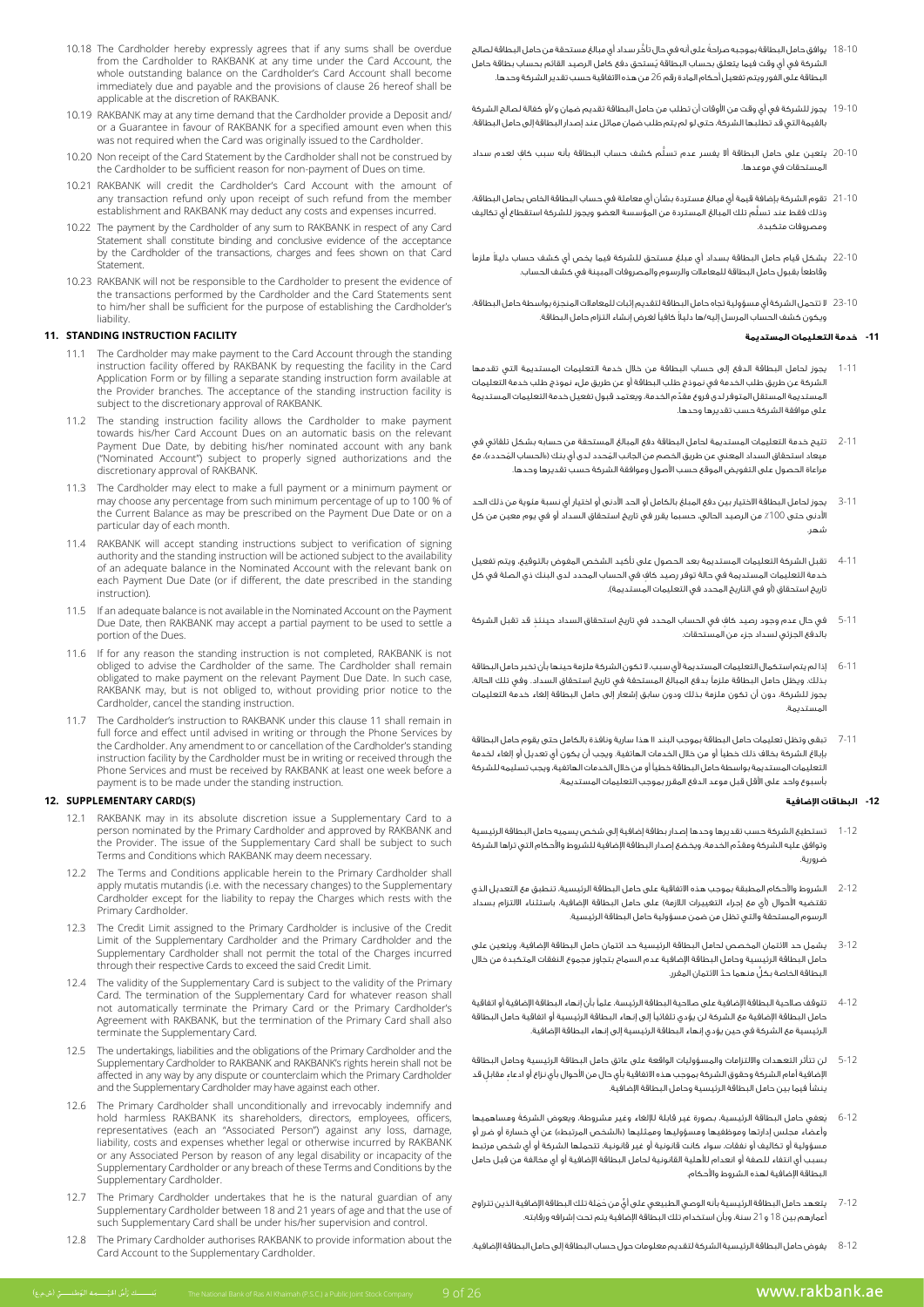### **13. LOSS OF CARD AND SECURITY CODE**

- 13.1 RAKBANK itself, or through the Provider may issue a Security Code for the Cardholder for use at any ATM or electronic device which will accept the Card and the Cardholder agrees that the PIN may be sent by post or courier to the Cardholder at his/her risk.
- 13.2 RAKBANK itself or through the Provider may issue a Security Code for the Cardholder's use with Phone Services and the Cardholder agrees that the Security Code may be generated over the telephone or any other communication device or may be sent by post or courier to the Cardholder at his/her risk.
- 13.3 When any Security Code is advised by mail or courier, the Cardholder shall memorise the Security Code and immediately destroy the advice.
- 13.4 The Cardholder shall be fully liable for all Card Transactions made with the Security Code whether with or without the knowledge of the Cardholder.
- 13.5 The Cardholder shall take all reasonable precautions to prevent the loss or theft of the Card and shall not disclose the Security Code to any party.
- 13.6 In the event that the Card is lost or stolen or the Security Code is disclosed to any other party, the Cardholder shall immediately notify the said loss, theft or disclosure together with the particulars thereof to RAKBANK or to the Provider and to the police of the country where such loss or theft or disclosure occurred.
- 13.7 The Cardholder shall be and remains fully liable to make payment to RAKBANK for any debit to the Card Account arising from any Card Transactions, Cash Withdrawal, ATM transactions, utility payments and/or any services or facilities provided through Phone Services, effected through the use of the Card and/ or the Security Code by any person whether with or without knowledge of the Cardholder and irrespective of whether they were authorised by the Cardholder or not.
- 13.8 RAKBANK may at its absolute discretion issue a replacement Card for any lost such an intervention and Terms and Terms and Conditions or such or stolen Card or a new Security Code on these Terms and Conditions or such other terms and conditions that RAKBANK, itself or through a Provider may deem fit.
- 13.9 In the event that the lost or stolen Card is recovered by the Cardholder, he shall immediately return the same cut in half to RAKBANK or to the Provider without using it. The Cardholder shall not use the Security Code after reporting to RAKBANK or to the Provider of the disclosure of the same to any other party.

#### **14. BILL PAYMENT**

- 14.1 Cardholders with RAKBANK are entitled to use the Phone Services bill payment facilities. RAKBANK may at its own discretion vary or cancel the Phone Services bill payment facilities but shall notify the Cardholder of the same
- 14.2 In the event of part or delayed payment of a utility bill and the Utility Company discontinuing the utility services to the Cardholder as a result, RAKBANK nor the Provider will not for any reason be held responsible for such disconnection.
- 14.3 The Provider will make payment to the Utility Company within two (2) working days of receipt of a Cardholder's Instructions. Cardholders are therefore, advised in their own interest, to pay their utility bills regularly at least three (3) working days prior to the last payment date stipulated by the Utility Company.
- 14.4 The Cardholder will be responsible for amending his/her utility consumer numbers directly by using Phone Services bill payment facilities. RAKBANK and the Provider will not be liable for, and the Cardholder hereby irrevocably releases RAKBANK and the Provider from any liability for excess, insufficient, late or incorrect payment of the utility bills or any consequence thereof (including, but not limited to, termination of utility service) or any other loss, damage, claims or proceedings that may arise as a result of the Cardholder's failure to settle his/her utility bills.
- 14.5 The Provider will determine a maximum value which may be paid in any one day. This amount may be changed at RAKBANK or the Provider's discretion at any time and without any prior notice being given to the Cardholder.
- 14.6 RAKBANK or the Provider may at its own discretion vary or cancel Phone Services bill payment facilities at any time and without giving prior notice to the .Cardholder

#### 15. CONSENT TO DISCLOSURE AND RECEIPT OF INFORMATION

- 15.1 The Cardholder consents and agrees that the Provider
	- 1) may disclose information regarding the Cardholder, including, but not limited to, information regarding its personal and financial situation, defaults in payments and any other matter related to its Card Account(s) or any facilities or products made available to the Cardholder or over which it has control either as shareholder, authorised signatory or otherwise by RAKBANK ("Credit Information") to any other commercial and investment , banks, financial institution, credit information company or entity (including, without limitation the Al Etihad Credit Information Company PJSC), debt collection agency or any local, federal or regulatory agency or any member of RAKBANK's group including any subsidiary or related company in the UAE or in any other jurisdiction irrespective of whether RAKBANK operates or undertakes any form of business in that jurisdiction (each a "Relevant Entity");
	- 2) May obtain any Credit Information relating to the Cardholder or any entity over which it has control either as shareholder, authorised signatory or otherwise from any Relevant Entity and may apply or use such Credit Information in making any credit or other assessment in relation to its Card Account(s) or facilities (or proposed accounts or facilities) with RAKBANK;
	- Shall have no liability or responsibility to either the Cardholder, including any entity over which it has control either as shareholder, authorised signatory or otherwise, or any third party relying on any Credit Information provided by RAKBANK to any Relevant Entity (or, in the event of onward transmission of such Credit Information by that Relevant Entity) provided such Credit Information is provided in good faith and with reasonable care and without any requirement that such Credit Information be updated or checked by RAKBANK in the event that the Cardholder's personal or financial situation or that of any entity over which it hase control either as shareholder, authorised signatory or otherwise may subsequently change or further information is provided by me to RAKBANK; and

#### **-13 فقدان البطاقة ورمز األمان**

- 1-13 ِّ يجوز للشركة بنفسها أو من خالل مقدم الخدمة أن تصدر رمز أمان لحامل البطاقة بغرض استخدامه على أي ماكينة صراف آلي تستقبل البطاقة، ويوافق حامل البطاقة على أنه يجوز إرسال رقم التعريف الشخصي عبر البريد العادي أو خدمة التوصيل السريع إلى حامل البطاقة على مسؤوليته الخاصة.
- 2-13 ِّ يجوز للشركة بنفسها أو من خالل مقدم الخدمة أن تصدر رمز أمان لحامل البطاقة بغرض استعماله للخدمات الهاتفية. ويوافق حامل البطاقة على جواز استخدم رمز األمان عبر الهاتف أو أي وسيلة اتصال أخرى أو البريد العادي أو خدمة التوصيل السريع إلى حامل البطاقة على مسؤوليته الشخصية.
- 3-13 في حال إرسال رمز األمان إلى حامل البطاقة عن طريق البريد العادي أو خدمة التوصيل السريع، يتعين على .<br>حامل البطاقة حفظ رمز الأمان وإعدام الإخطار على الغور.
- 4-13 يتحمل حامل البطاقة مسؤولية جميع معامالت البطاقة التي أجريت باستخدام رمز األمان سواء كانت بمعرفة حامل البطاقة أو بدون معرفته.
- 5-13 يتعين على حامل البطاقة اتخاذ جميع اإلجراءات االحترازية المعقولة للحيلولة دون فقدان البطاقة أو سرقتها. ويتعين عليه عدم اإلفصاح عن رقم التعريف الشخصي ألي طرف.
- 6-13 في حالة فقدان أو سرقة البطاقة أو اإلفصاح عن رمز األمان إلى طرف آخر، يتعين على حامل البطاقة أن يبادر ِّ على الفور بإبالغ الشركة أو مقدم الخدمة وشرطة البلد الذي حدثت فيه حالة الفقدان أو السرقة أو اإلفصاح مع بيان التفاصيل.
- 7-13 ٪ يكون حامل البطاقة ويظل مسؤولاً بالكامل عن سداد الدفعات المستحقة إلى الشركة بشأن أي مبالغ مدينة في حساب البطاقة تنشأ عن أي تعامالت بالبطاقة أو سحوبات نقدية أو معامالت بماكينة الصراف اآللي أو مدفوعات خدمات المرافق و/أو أي خدمات أو أي تسهيالت مقدمة من خالل الخدمات الهاتفية باستخدام البطاقة من قبل أي شخص، سواء بمعرفة حامل البطاقة أو بدون معرفته وبصرف النظر عما إذا تم التصريح بها من قبل حامل البطاقة أم ال.
- 8-13 يجوز للشركة حسب تقديرها المطلق إصدار بطاقة بديلة عن أي بطاقة يتم فقدانها أو سرقتها أو إصدار ِّ رمز أمان جديد وفقًا لهذه الشروط واألحكام أو أي شروط وأحكام أخرى قد تراها الشركة أو مقدم الخدمة مالئمة.
- 9-13 في حالة استرجاع حامل البطاقة للبطاقة المفقودة أو المسروقة يتعين عليه أن يقوم فورًا بإعادتها إلى ِّ الشركة أو مقدم الخدمة مقصوصة إلى نصفين بدون استخدامها ويتعين على حامل البطاقة االمتناع عن استخدام رمز األمان بعد إبالغ الشركة أو موفر الخدمة عن اإلفصاح عنه إلى أي طرف.

#### **-14 سداد الفواتير**

- 1-14 يحق لحملة البطاقات لدى الشركة استخدام خدمة دفع الفواتير عبر الخدمات الهاتفية. ويجوز للشركة حسب تقديرها وحدها تعديل أو إلغاء خدمة دفع الفواتير عبر الخدمات الهاتفية بعد إخطار حامل البطاقة بذلك.
- 2-14 َ في حال التأخر عن سداد أي من فواتير الخدمة أو دفع جزء منها وقطع شركة الخدمات الخدمة عن حامل ِّ البطاقة نتيجة لذلك، ال تتحمل الشركة وال مقدم الخدمة أدنى مسؤولية ألي سبب فيما يتعلق بقطع تلك الخدمة مهما كان.
- 3-14  $\,$  يحول مقدّم الخدمة المدفوعات المستحقة إلى شركة الخدمات في غضون يومي (2) عمل منذ تسلّم تعليمات حامل البطاقة ولذا ينبغي على حملة البطاقات في إطار حرص الشركة على مصلحتهم أن يقوموا بدفع فواتير الخدمات الخاصة بهم بشكل منتظم قبل آخر تاريخ سداد محدد من قبل شركة لخدمات بثلاثة (3) أيام عمل على الأقل.
- 4-14 يتحمل حامل البطاقة مسؤولية تعديل أرقام المستهلك الخاصة به مباشرة باستخدام خدمة دفع الفواتير ِّ من خالل الخدمات الهاتفية، لا تتحمل الشركة ولا مقدِّم الخدمة أدنى مسؤولية وكذلك يعفي حامل المستخدمات الهاتفية، ِّ البطاقة الشركة ومقدم الخدمة بصورة غير مشروطة وغير قابلة لإللغاء من أي مسؤولية بخصوص أي دفعات زائدة أو غير كافية أو متأخرة أو غير صحيحة فيما يتعلق بفواتير الخدمات أو أي تبعات ذات صلة بها )بما في ذلك على سبيل المثال ال الحصر إنهاء الخدمة( أو أي خسارة أو ضرر أو مطالبات أو إجراءات أخرى قد تنشأ بسبب تخلف حامل البطاقة عن دفع فاتورة الخدمة.
- 5-14 ِّ يحدد مقدم الخدمة الحد األقصى ألي قيمة يمكن دفعها في يوم واحد، ويجوز تغيير تلك القيمة حسب ِّ تقدير الشركة أو مقدم الخدمة في أي وقت دون الحاجة إلى إرسال إشعار مسبق إلى حامل البطاقة عن دفع فاتورة الخدمة.
- 6-14 ِّ يجوز للشركة أو مقدم الخدمة حسب تقدير أي منهما تغيير أو إلغاء خدمة دفع الفواتير من خالل الخدمات الهاتفية في أي وقت دون الحاجة إلى إرسال إشعار مسبق إلى حامل البطاقة.

### **-15 الموافقة على اإلفصاح وتسلم المعلومات**

- 1-15 ِّ يقر حامل البطاقة ويوافق على أن مقدم الخدمة:
- 1( يجوز له اإلفصاح عن المعلومات الخاصة بحامل البطاقة بما يتضمن على سبيل المثال ال الحصر المعلومات عن موقفه الشخصي والمالي والمخالفات في المدفوعات وأي أمور أخرى مرتبطة بحسابات َّ البطاقة أو أي خدمات أو منتجات موفرة لحامل البطاقة أو التي له عليها إدارة وتصرف إما كمساهم أو مفوض بالتوقيع أو خلاف ذلك بواسطة الشركة («معلومات الائتمان») إلى أي بنك تجاري أو استثماري آخر أو مؤسسة مالية أو شركة معلومات ائتمان أو كيان (بما يتضمن على سبيل المثال لا الحصر الاتحاد للمعلومات االئتمانية ش.م.ع( أو وكالة تحصيل الديون أو أي هيئة محلية أو اتحادية أو رقابية أو أي عضو من مجموعة الشركة بما يتضمن أي شركة تابعة أو شركة ذات صلة بدولة اإلمارات العربية المتحدة أو في أي اختصاص قضائي آخر بغض النظر عما إذا كانت الشركة تعمل أو تزاول أي شكل من أشكال الأعمال في هذا الاختصاص القضائي (يَشار إلى كلِّ منهم باسم «الكيان المعني»).
- 2( يجوز له الحصول على أي معلومات ائتمان مرتبطة بحامل البطاقة أو أي كيان يديره وله تحكم فيه كمساهم أو مفوض بالتوقيع أو خالف ذلك من أي كيان معني ويجوز له تطبيق أو استخدام تلك المعلومات االئتمانية في إجراء أي ائتمان أو خالف ذلك من تقدير فيما يتعلق بحسابات البطاقة أو الخدمات )أو الحسابات أو الخدمات المقترحة( لدى الشركة.
- 3( ليس عليه أي التزام أو مسؤولية تجاه حامل البطاقة بما يتضمن أي كيان له عليه تحكم وإدارة كمساهم أو مفوض بالتوقيع أو خالف ذلك أو أي من الغير ممن يعتمد على أي معلومات ائتمان توفرها الشركة إلى أي كيان معني )أو في حال أي نقل فيما بعد لمعلومات االئتمان تلك بواسطة هذا الكيان المعني) شريطة توفير معلومات الائتمان تلك بنية حسنة ومع بذل العناية المعقولة ودون أي شرط بأن يتم تحديث تلك المعلومات ومراجعتها بواسطة الشركة في حال احتمال الوضع الشخصي أو المالي لحامل البطاقة الذي له سلطة التحكم واإلدارة كمساهم أو مفوض بالتوقيع أو خالف ذلك أو قيامي بتوفير أي معلومات أخرى إلى الشركة.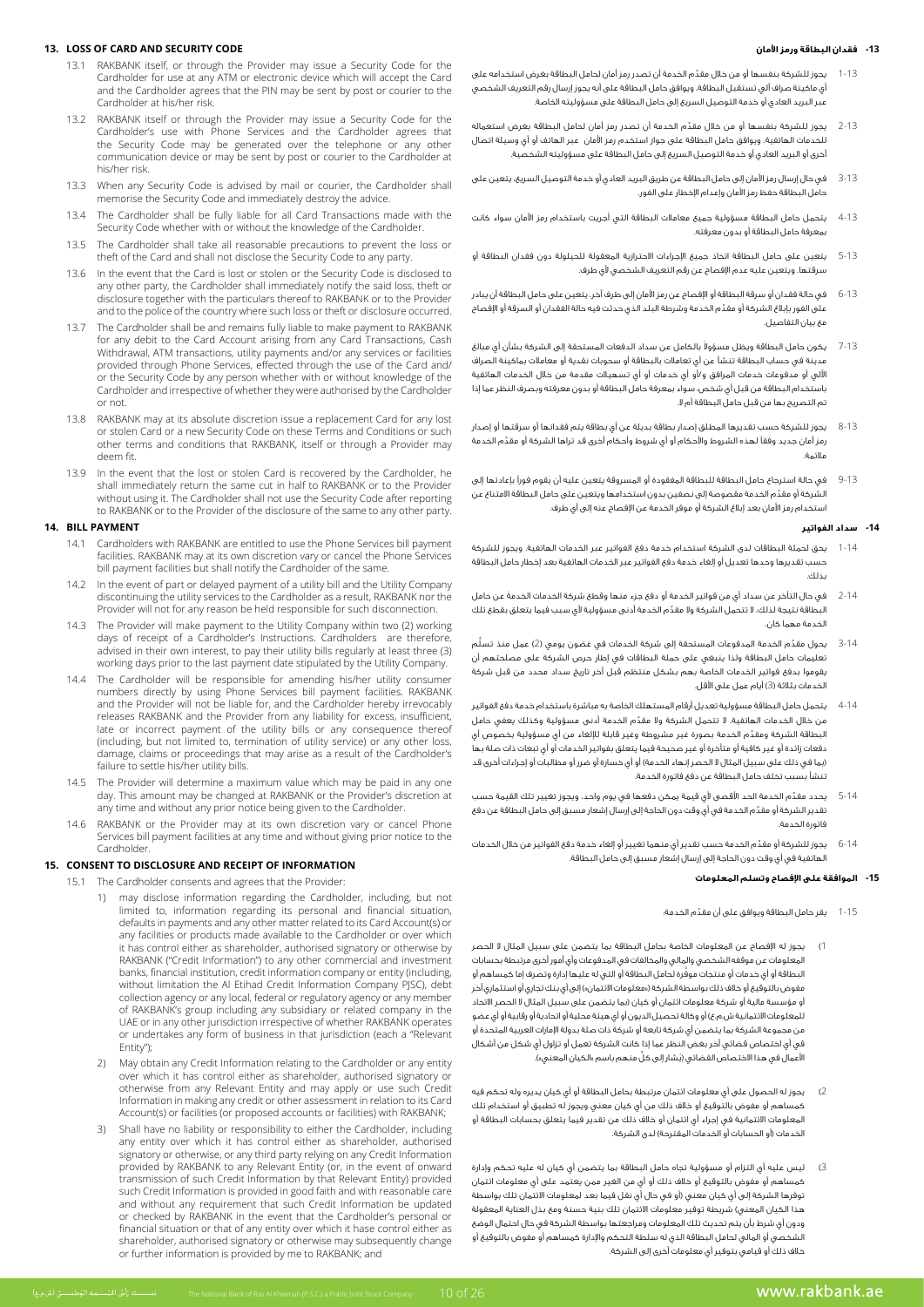4) يوفّر معلومات الائتمان إلى كل كيان ائتمان لصالح حامل البطاقة وعليه فإن الشركة تحصل على تعويض بموجبه من حامل البطاقة عن أي خسارة أو تكاليف أو مطالبة أو ضرر تتعرض له أو تتكبده نتيجة لتقديم معلومات الائتمان تلك إذا قَدَّم أيٍّ من الغير –بما يتضمن أي كيان معني– أي مطالبة مرتبطة بتوفير أو االعتماد على تلك المعلومات شريطة أن تكون الشركة قد قدمتها بنية حسنة مع بذل العناية المعقولة.

### **-16 كشوف الحسابات**

- 1-16 يتم إصدار كشوف حسابات العميل (بما في ذلك كشوف الحسابات الإلكترونية وفقاً لتعريفها بموجبه) ُ على فترات منتظمة يتم االتفاق عليها. وما لم يصدر حامل البطاقة تعليمات خطية بإيقاف جميع ِّ المراسالت، تقوم الشركة بنفسها أو من خالل مقدم الخدمة بإرسال كشوف الحسابات واإلخطارات إلى العنوان البريدي لحامل البطاقة وفقًا للبيانات المسجلة لدى الشركة. وسوف يتم اعتبار أن تلك المراسالت واإلخطارات تم تسلمها من قبل حامل البطاقة. وينبغي على حامل البطاقة التحقق بعناية من المعامالت المذكورة في كشف الحساب وإخطار الشركة خطيًا بأي خطأ أو فرق في غضون خمسة عشر )15( يومًا من تاريخ إرسال كشف الحساب إلى عنوان حامل البطاقة بإصدار ذلك اإلخطار. يعتبر كشف الحساب صحيحًا، وال يجوز لحامل البطاقة بعد ذلك إبداء أي اعتراض على البيانات الواردة فيه. وإذا لم يتسلم حامل البطاقة كشف الحساب عن فترة معينة يتعين على حامل البطاقة المطالبة بالحصول على كشف حساب من الشركة في غضون خمسة عشر (15) يوماً من التاريخ الذي كان يُفترض أن يتم فيه إرسال كشف الحساب إلى عنوان حامل البطاقة.
	- 2-16 الكشوف اإللكترونية
- 3-16 َ يوافق حامل البطاقة بموجبه على ما يلي نظير موافقة الشركة على طلب حامل البطاقة إرسال المعامالت والكشوف وإخطارات حساب البطاقة و/أو أي خدمات أخرى تقدمها الشركة من حين آلخر في المستقبل عبر البريد اإللكتروني )»الكشف اإللكتروني«( على عنوان البريد اإللكتروني المحدد في سجالت الشركة. و/ أو يقوم حامل البطاقة بإبالغ الشركة به من حين آلخر على النحو المبين فيما يلي )»عنوان البريد اإللكتروني المحدد«(:
- 1( يجوز للشركة حسب تقديرها وحدها أن ترسل كشوفًا إلكترونية إلى حامل البطاقة إذا طلب حامل البطاقة الحصول على خدمات الكشوف اإللكترونية شريطة تقديم عنوان البريد اإللكتروني المحدد إلى الشركة على النحو المبين أدناه. ويجوز لحامل البطاقة تحديد أي من الخيارات التالية للتسجيل أو المشاركة في خدمات الكشوف اإللكترونية:
- 1( يستطيع حامل البطاقة وضع عالمة أمام الخيار المذكور في نموذج طلب البطاقة وتقديمه إلى ٍّ أي ِّ من فروع مقدم الخدمة؛
- 2( يستطيع حامل البطاقة التسجيل من خالل أي خدمة في خدمات الكشف اإللكتروني. وإذا ـم يقم حامل البطاقة بالتسجيل في أي خدمة يتعين عليه التسجيل أولا في تلك الخدمة والحصول على رمز األمان، ومن ثم التسجيل في خدمات الكشف اإللكتروني، وبمجرد االنتهاء من التسجيل في خدمات الكشف اإللكتروني يتسلم حامل البطاقة بريدًا إلكترونيًا يحتوي على شروط وأحكام الكشف اإللكتروني. ويعتبر حامل البطاقة قد وافق على شروط وأحكام الكشف اإللكتروني ما لم يقم حامل البطاقة بإخطار الشركة بشكل سليم برغبته في إلغاء التسجيل في خدمات الكشوف اإللكترونية.
- 3) يستطيع حامل البطاقة التسجيل من خلال خدمات الإنترنت التي توفرها الشركة أو مقدّم الخدمة (بافتراض أن حامل البطاقة سجل بالفعل في تلك الخدمة) عن طريق تسجيل الدخول ثم طلب التسجيل في خدمة الكشف اإللكتروني.
- 4-16 يتم تفعيل اشتراك حامل البطاقة في خدمات الكشف اإللكتروني عقب إتمام التسجيل. وإذا رغب حامل ٍّ البطاقة في إلغاء تسجيله في أي من خدمات الكشوف اإللكترونية المستقلة يتعين عليه اإلشارة إلى ذلك بشكل واضح وقت التسجيل في خدمات الكشف اإللكتروني أو يمكنه إخطار الشركة خطيًا بعد ذلك أو باستخدام الخدمات الهاتفية أو من خالل خدمات اإلنترنت.
- 5-16 من المفهوم لدى حامل البطاقة أن البريد اإللكتروني هو الطريقة الوحيدة التي سيتم من خاللها إرسال كشوف حسابات البطاقة.
- 6-16 سوف يتسلم حامل البطاقة عقب التسجيل في خدمات الكشوف اإللكترونية كل كشف من كشوف الحسابات على عنوان البريد اإللكتروني المحدد، حيث سيكون مرفقًا بالرسالة التي تحتوي على اإلشعار ِّ ذي الصلة. وسوف تقوم الشركة بنفسها أو من خالل مقدم الخدمة بإرسال كل كشف حساب إلى عنوان .<br>البريد الإلكتروني الرئيسي الذي يحدده حامل البطاقة، وفي حال رفض ذلك الإرسال لأي سبب من الأسباب ِّ سوف تحاول الشركة بنفسها أو من خالل مقدم الخدمة إرسال كشف الحساب إلى عنوان البريد اإللكتروني الثانوي إذا توفر لدى الشركة. وسوف يقع على عاتق حامل البطاقة مسؤولية إخطار الشركة خطيًا بصورة ُّ مباشرة أو من خالل الخدمات الهاتفية بخصوص عدم تسلم الكشف اإللكتروني أو أي تغيير في عنوان ِّ البريد اإللكتروني المحدد، ولن تكون الشركة ومقد ُّ م الخدمة مسؤولين عن عدم تسلم حامل البطاقة ألي كشف إلكتروني نتيجة عدم صحة عنوان البريد اإللكتروني أو أي سبب آخر مهما كان.
- 7-16 يوافق حامل البطاقة على إخطار الشركة خطيًا أو من خالل الخدمات الهاتفية في حالة عدم قدرته على ُّ الوصول إلى أي من الكشوف اإللكترونية أو عدم تسلمه أيًا منها، أو وجود أي تعارض أو معامالت غير مصرح بها أو إغفال أي قيود خاطئة أو غير دقيقة في أي من الكشوف اإللكترونية التي تسلمها في غضون خمسة عشر )15( يومًا من: )1 ِّ ( تاريخ إرسال الكشف اإللكتروني بواسطة الشركة أو من خالل مقدم الخدمة إلى ر .<br>حامل البطاقة أو (2) تاريخ تسلّم حامل البطاقة للكشف الإلكتروني أو التمكن من الوصول إليه إذا لم يكن قادرًا على الوصول إليه وقام بإخطار الشركة بما يفيد ذلك. ومع مراعاة ما سبق، يعتبر حامل البطاقة ِّ متسلمًا كشف الحساب اإللكتروني ومصدقًا على صحة القيود الواردة فيه بعد انتهاء الفترة المذكورة أعاله والتي تبلغ خمسة عشر (15) يوماً.
- 8-16 ِّ يعوض حامل البطاقة ويعفي الشركة ومقدم الخدمة ومساهميهما وأعضاء مجلس إدارتهما وموظفيهما ومسؤوليهما وممثليهما بصورة غير مشروطة وغير قابلة لإللغاء من، ويتنازل حامل البطاقة عن، أي حق ُ قد ي ِّ ستحق له بموجب القانون ضد الشركة أو مقدم الخدمة أو أي من األشخاص المرتبطين فيما يخص أي خسائر أو تكاليف أو أضرار يتكبدها حامل البطاقة بصورة مباشرة أو غير مباشرة بسبب إصدار خدمات الكشف اإللكتروني أو إرسال أي من الكشوف اإللكترونية أو إدارتها أو وجود أي خطأ أو تلف بها أو أي تأخير أو تبديل أو استخدام أو وصول غير مصرح به أو عدم دقة في البيانات أو توقف المعدات التي قد تسبب عدم اكتمال أو عدم توفر الكشف اإللكتروني أو اإلفصاح عن معلومات سرية للغير أو التالعب بالبيانات وغير ِّ ذلك والذي نتج عن إرسال الشركة أو مقدم الخدمة لكشف الحساب اإللكتروني إلى عنوان البريد اإللكتروني المحدد.

4) Is providing Credit Information to each Relevant Entity for the Cardholder's benefit and accordingly RAKBANK shall be indemnified by the Cardholder for any loss, cost, claim or damage incurred or sustained by RAKBANK as a result of providing such Credit Information in the event that any third party (including any Relevant Entity) brings any claim related to the provision of or reliance on such Credit Information provided that such information has been provided by RAKBANK in good faith and with reasonable care.

### **STATEMENTS 16.**

- 16.1 Customer Statements (including E-statements as defined herein) shall be provided at agreed intervals. Unless instructed by the Cardholder in writing to hold all correspondence, RAKBANK itself or through the Provider will dispatch Statements and advices to the Cardholder's postal address as recorded in RAKBANK's records. The same will be deemed to have been received by the Cardholder. The Cardholder should carefully check the Transactions in the Statement and any error or discrepancy must be notified in writing to RAKBANK within (15) fifteen days from the date on which the Statement is sent to the Cardholder's address. If the Cardholder gives no such notice, the Statement will be deemed to be correct and the Cardholder may not thereafter raise any is it is in the Cardholder does not receive a Statement for any period, it is the responsibility of the Cardholder to demand a Statement from RAKBANK within (15) fifteen days from the date on which the Statement would normally have been sent
- 16.2 E- Statements
- 16.3 In consideration of RAKBANK agreeing to the Cardholder's request that future Transactions, Statements, Card Account advices and/or any other services of or added by RAKBANK from time to time are sent to the Cardholder via electronic mail ("e-Statement") to such electronic mail ID as contained in RAKBANK 's records and/or as instructed by the Cardholder to RAKBANK from time to time as outlined below ("Designated Electronic Mail ID"), the Cardholder hereby agrees as follows:
	- 1) RAKBANK/ may, in its sole discretion, send e-Statements to the Cardholder if the Cardholder has requested for the e-Statement services and provided the Designated Electronic Mail ID to RAKBANK as outlined below. The Cardholder may choose any of the following options to register or subscribe for e-Statement services:
		- 1) The Cardholder may tick the option as provided in the Card Application Form and submit the same to any of Provider's branches;
		- 2) The Cardholder may register through any service for e-Statement services. If the Cardholder has not registered for any Service, the Cardholder has to first register for that service, obtain a Security Code and then register for e-Statement services. Once e-Statement registration is complete, the Cardholder will receive an email containing the e-Statement terms and conditions. The Cardholder will be deemed to have accepted the e-Statement terms and conditions unless the Cardholder properly notifies RAKBANK that he would like to cancel his/her e-Statement registration; or
		- 3) The Cardholder may register through RAKBANK's RAKBANK, itself or through the Provider's Online Service (assuming the Cardholder has registered for this facility) by logging in and requesting for e-Statement .registration
- 16.4 The Cardholder will be subscribed to the e-Statement services upon registration. individual the cardholder would like to opt out of any of the individual e-Statement services, the Cardholder should clearly indicate the same at the time of registration for the e-Statement services or may subsequently notify RAKBANK in writing or by using the Phone Services or through Online Service.
- 16.5 The Cardholder understands that the delivery mode for Card Statements will be via electronic mail only.
- 16.6 Upon registration for e-Statement services, the Cardholder will receive each e-Statement at the Designated Electronic Mail ID, which shall be attached to an electronic mail notification. RAKBANK, itself or through a Provider will send each e-Statement to the Cardholder's primary Designated Electronic Mail ID as provided by the Cardholder and if such transmission is rejected for any reason whatsoever, RAKBANK, itself or through a Provider will attempt to send the e-Statement to the secondary Designated Electronic Mail ID, if provided to RAKBANK. It shall be the responsibility of the Cardholder to notify RAKBANK in writing directly or through Phone Services with regards to non-receipt of an e-Statement or any change in the Designated Electronic Mail ID. RAKBANK and the Provider will not be liable for non-receipt of any e-Statement by the Cardholder due to an incorrect electronic mail ID or for any other reason .whatsoever
- 16.7 The Cardholder agrees to notify RAKBANK in writing or through Phone Services if the Cardholder is unable to access or has not received any e-Statement or, following receipt of an e-Statement, if there is any unauthorized transaction, discrepancy, omission, inaccuracy or wrong entry in the e-Statement within fifteen (15) days from either: (i) the delivery of the e-Statement by RAKBANK or through a Provider to the Cardholder; or (ii) if the Cardholder is unable to access the e-Statement and notifies RAKBANK, upon the Cardholder receiving and getting access to the e-Statement. Subject to the above, the Cardholder shall be deemed to have received and accepted as true and correct all the entries in the e-Statement upon expiry of the fifteen (15) day period prescribed .above
- 16.8 The Cardholder unconditionally and irrevocably indemnifies and holds harmless RAKBANK and the Provider, its shareholders, directors, employees, officers, representatives from, and waives any right that accrues to the Cardholder at law against RAKBANK, the Provider or any Associated Person with regard to, any losses, costs, damages incurred or sustained by the Cardholder, directly or indirectly, as a result of generating, delivering, managing, errors, viruses, disruption, delays, unauthorized alteration, unauthorized usage/ access, inaccuracy, interruption, interception, unavailability of e-Statement services, communication failure, electrical or network failure or other equipment failure that may result in an e-Statement being incomplete or unavailable, disclosure of confidential information to third parties or manipulation of the data or otherwise, caused as a result of RAKBANK or the Provider dispatching an e-Statement to the Designated Electronic Mail ID.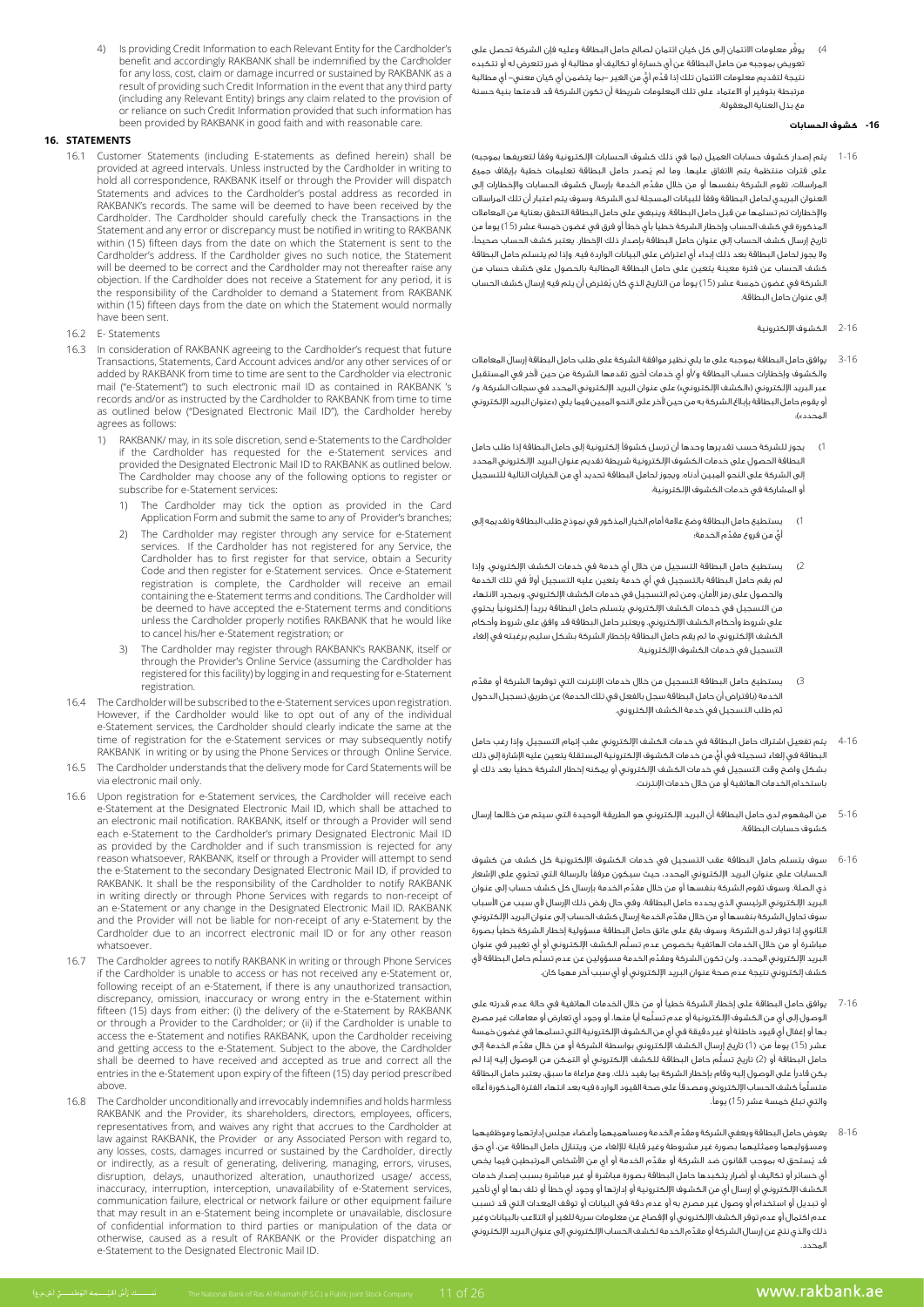- 9-16 يدرك حامل البطاقة ويوافق على أن تخزين المعلومات الواردة في أي كشف إلكتروني بما في ذلك على سبيل المثال ال الحصر معلومات حساب البطاقة ونشاط المعاملة وأرصدة حساب البطاقة والتحويالت ُّ وغيرها من المعلومات األخرى المخزنة على جهاز الكمبيوتر الشخصي الخاص بحامل البطاقة نتيجة تسلم ِّ كشف الحساب اإللكتروني سيكون على مسؤوليته الخاصة، ولن تكون الشركة أو مقدم الخدمة مسؤولين عن أي وصول غير مصرح به لتلك المعلومات أو اإلفصاح عنها للغير.
- 10-16 ِّ تتوفر خدمات الكشف اإللكتروني حسب تقدير الشركة أو مقدم الخدمة ويجوز ألي منهما تعديل خدمات الكشف اإللكتروني أو اإلضافة إليها أو تعليقها أو سحبها أو إلغاؤها أو إنهاؤها أو قطعها في أي وقت. وفي حالة إجراء ذلك التعديل أو التغيير أو التعليق أو السحب أو اإللغاء أو اإلنهاء أو القطع لخدمات الكشف اإللكتروني تقوم الشركة بإخطار حامل البطاقة إما عبر البريد العادي أو البريد اإللكتروني أو الفاكس أو ِّ توفير اإلخطارات في مقر الشركة أو فروع مقدم الخدمة ويوافق حامل البطاقة على االلتزام بذلك.
- 11-16 ُّ يقر حامل البطاقة ويوافق على أنه بمجرد تسلم حامل البطاقة خدمات الكشف اإللكتروني سوف تتوقف الشركة عن تزويد حامل البطاقة بكشوف الحساب أو اإلخطارات و/أو التأكيدات الورقية التي يتم إرسالها عبر البريد العادي.
- 12-16 كما يقر حامل البطاقة أيضًا بأن استخدام البريد اإللكتروني في إرسال واستقبال المعلومات غير مضمون ُ وغير آمن، ويعد حامل البطاقة مالك ومستخدم البريد اإللكتروني المحدد ويتعين عليه اتخاذ جميع التدابير األمنية واالحتياطات الالزمة لضمان عدم وصول أي طرف غير مصرح له إلى ذلك البريد اإللكتروني المحدد، ويدرك حامل البطاقة أن أي استخدام غير مصرح به ألي من الكشوف اإللكترونية من قبل حامل البطاقة أو أي طرف ثالث (سواء كان مصرحاً له من قبل حامل البطاقة أم لا) قد يتسبب في اتخاذ أي إجراء ضد حامل البطاقة ويلتزم حامل البطاقة بعدم القيام بنغسه أو السماح لغيره (شخصياً أو غير ذلك) بإعادة تنظيم أو تعديل أو نشر أو نسخ أو تجزئة أي من الكشوف اإللكترونية المقدمة من الشركة إلى حامل البطاقة.
- 13-16 ِّ يوافق حامل البطاقة ويفوض الشركة أو مقدم الخدمة في اإلعالن عن منتجاتها وخدماتها عند تقديم خدمات الكشوف اإللكترونية إلى البريد اإللكتروني المحدد من حين آلخر. كما تحتفظ الشركة أيضًا بحقها في فرض رسوم مقابل توفير خدمات الكشوف اإللكترونية إلى حامل البطاقة حسب القيمة التي تعلنها الشركة من حين آلخر وعلى النحو المسموح به بموجب هذه الشروط األحكام.
- 14-16 إذا قرر حامل البطاقة تلقي خدمات الكشف اإللكتروني يعتبر حامل البطاقة قد قبل ووافق على االلتزام بهذه الشروط واألحكام وتعديالتها بواسطة الخدمات الهاتفية. ستحتوي أول رسالة بريد إلكتروني على ُّ شروط وأحكام خدمة كشف الحساب اإللكتروني ويوافق حامل البطاقة على أن يكون تسلم تلك الرسالة لإلكترونية قبولا لتلك الشروط والأحكام فيما يتعلق بخدمات الكشوف الإلكترونية. وسوف يعتبر تلقي ُّ حامل البطاقة لخدمات الكشوف اإللكترونية اتفاقًا مبرمًا معه. وكذلك يمثل تسلم تلك الشروط واألحكام إقرارًا بالمخاطر الكامنة في عملية إرسال الكشوف اإللكترونية عبر البريد اإللكتروني.

# **-17 السحب**

- 1-17 ِّ يجوز للشركة، حسب تقديرها وحدها أو من خالل مقدم الخدمة إجراء سحب وتوزيع جوائز على حملة البطاقات )يشار إلى كل منها بـ«الجائزة«( مع مراعاة ما يلي:
- تخضع قيود وشروط الأهلية للاشتراك في السحب على الجائزة لتلك المعايير التي يحددها مقدّم الخدمة وتقوم الشركة بنشرها من حين آلخر.
- .<br>2) تخضع قيود وشروط الأهلية للاشتراك في السحب على الجائزة لتلك المعايير التي يحددها مقدّم الخدمة وتقوم الشركة بنشرها من حين آلخر.
- 3( توفر الشركة المعلومات المتعلقة بالسحوبات )مثل نظام السحب ومعايير األهلية وتفاصيل الاسترداد وما إلى ذلك) لحامل البطاقة ويتم إخطار حامل البطاقة بأى تغيير يطرأ عليها.
- 4) يتم إجراء السحب على الجائزة في التاريخ المحدد من قبل مقدِّم الخدمة والذي قامت الشركة بنشره. ويتم إخطار الفائزين عبر الهاتف و/أو الرسائل القصيرة و/أو أي وسيلة مناسبة أخرى تحددها الشركة.
- 5) يتم قيد الجائزة في حساب البطاقة ذي الصلة عقب إنهاء واستيفاء جميع الإجراءات الشكلية على ِّ النحو المحدد من قبل مقدم الخدمة والتي تقوم الشركة بنشرها.

# **-18 برنامج نقاط المكافآت**

- 1-18 يسمح برنامج المكافآت راك ريووردز لحاملي البطاقات بتجميع مكافآت راك نقاط راك ريووردز على تعامالت .<br>معاملات تأهيل مكافآت راك نقاط راك ريووردز التي تمت باستخدام بطاقات التأهيل خلال شهر تحرير الفواتير وفقًا للحدود الموضوعة من قبل الشركة من حين آلخر.
- 2-18 ُ مكافآت راك نقاط راك ريووردز التي كسبها حامل البطاقة المؤهل وفقًا لألحكام والشروط ستستحق كرصيد مكافآت لصالح حامل البطاقة المؤهل. ومكافآت راك نقاط راك ريووردز ليس لها قيمة نقدية وال يمكن استبدالها مقابل نقد أو استخدامها في سداد أي رسوم أو مصروفات مستحقة للشركة وال يمكن إعادتها إلى مكافآت راك نقاط راك ريووردز متى حصل عليها / استبدلها حامل البطاقة.
- 3-18 ِّ يمكن للشركة من حين آلخر أن تختار مقدمي خدمات من الغير فيما يتعلق ببرنامج مكافآت راك نقاط راك ريووردز من أجل الحصول على مكافآت راك نقاط راك ريووردز والخدمات األخرى )»شريك مكافآت راك نقاط راك ريووردز»). ولا يمكن لحامل البطاقة المؤهل الحصول على مكافآت راك نقاط راك ريووردز إلا من خالل الموقع اإللكتروني مقابل العديد من خيارات االسترداد المتاحة أو بحسب إخطار الشركة من حين آلخر. تقوم الشركة بتبادل المعلومات عن حامل البطاقة المؤهل مع شركاء مكافآت راك نقاط راك ريووردز والتي ستتضمن اسم حامل البطاقة المؤهل والعنوان ورقم البطاقة وتاريخ التعامالت )متضمنًا القيمة والطبيعة) والمعلومات الأخرى ذات الصلة.
- 4-18 تكون تعامالت مكافآت راك نقاط راك ريووردز المؤهلة المرسلة إلى كشف حساب البطاقة الخاص بحامل البطاقة الرئيسية هي المؤهلة فقط لبرنامج مكافآت راك نقاط راك ريووردز. ويمكن ربح مكافآت راك نقاط راك ريووردز بعد تاريخ التسجيل وفي كل تاريخ إرسال. وسيكون وسيؤخذ مبلغ جميع تعامالت معامالت مكافآت راك نقاط راك ريووردز المؤهلة المفوتر محل الدراسةبعين اإلعتبار بواسطة الشركة الحتساب مكافآت راك نقاط راك ريووردز.
- 5-18 سيتم عرض/بيان مكافآت راك نقاط راك ريووردز التي ربحها أي حامل بطاقة إضافية في كشف البطاقة الرئيسية الخاص بحامل البطاقة الرئيسية.
	- 6-18 األهلية

www.rakbank.ae

 برنامج مكافآت راك نقاط راك ريووردز متاح فقط لحاملي البطاقات المؤهلين حسب ما تقرره الشركة من حين آلخر، والذين ال تكون بطاقاتهم محجوبة ويتمتعون بمركز جيد حسب ما تقرره الشركة. ويجوز للشركة، وفقًا لتقديرها وحدها اإلستنسابي دون الغير، وضع معايير إضافية لتسجيل حامل البطاقة المؤهل في برنامج مكافآت راك نقاط راك ريووردز ويمكنها أن ترفض أو تلغي تسجيل أي حامل بطاقة في برنامج مكافآت راك نقاط راك ريووردز دون إبداء أي أسباب.

- 16.9 The Cardholder understands and agrees that the storage of information contained in an e-Statement including, without limitation, the Card Account information, transaction activity, the Card Account balances, remittances and any other information stored on the Cardholder's personal computer by reason of receipt of an e-Statement shall be stored at the Cardholder's risk and liability and RAKBANK nor the Provider shall not be responsible for any unauthorized access by or disclosure of such information to third parties.
- 16.10 The e-Statement services are provided at the sole discretion of RAKBANK or the Provider may choose to modify, supplement, suspend, withdraw, cancel, terminate or discontinue the e-Statement services at any time. In the event of such modification, amendment, suspension, withdrawal, cancellation, termination or discontinuance of the e-Statement services, RAKBANK shall notify the Cardholder either by mail, electronic mail, facsimile or otherwise placing notices at RAKBANK's offices or Provider branches and the Cardholder agrees to be bound by the same.
- 16.11 The Cardholder acknowledges and agrees that once the e-Statement services are provided to the Cardholder, RAKBANK will cease to provide the Cardholder with printed and mailed statements, advices and/or confirmations.
- 16.12 The Cardholder further acknowledges that the use of and the transmission of information via electronic mail may not be guaranteed to be secure. The Cardholder is the owner and user of the Designated Electronic Mail ID and shall take all necessary security measures and precaution to ensure that any unauthorized party does not access the Designated Electronic Mail ID. The Cardholder is aware that any unauthorized use of an e-Statement by the Cardholder or any third parties (whether authorized or unauthorized by the Cardholder) may result in appropriate action being taken against the Cardholder. The Cardholder shall not itself, and shall not allow third parties (whether by self or otherwise) to, re-engineer, modify, disseminate, copy, decompile any e-Statement provided by RAKBANK to the Cardholder.
- 16.13 The Cardholder agrees and authorises RAKBANK or the Provider to advertise its products and services along with the e-Statement services to the Designated Electronic Mail ID from time to time. RAKBANK also reserves the right to charge a fee for providing e-Statement services to the Cardholder in such amount as may be advised by RAKBANK from time to time as permitted under the Terms and Conditions.
- 16.14 If the Cardholder opts to receive e-Statement services, the Cardholder shall be deemed to have accepted and agreed to be bound by these Terms and Conditions, as amended by RAKBANK or the Provider from time to time. For registration via Phone Services, the first electronic mail shall carry the e-Statement terms and conditions. The Cardholder agrees that receipt of such electronic mail shall constitute acceptance of the terms and conditions related to the e-Statement services. Use of the e-Statement services will constitute the Cardholder's agreement and receipt of these Terms and Conditions as well as the acknowledgement of the inherent risks in the transmission of e-Statement via electronic mail.

## **DRAW 17.**

- 17.1 RAKBANK may, in its sole discretion, either itself or through a Provider draw and is the the the substitution of the total card the total and the following:
	- eligibility and restrictions for the draw and a Prize shall be subject to such criteria as stipulated by the Provider and RAKBANK from time to time;
	- 2) the Prize draw eligibility for previous Prize winners may be restricted as determined by the Provider and RAKBANK;
	- 3) RAKBANK will provide information related to the draws (i.e. draw system, eligibility calculation, redemption details, etc.) to the Cardholder and any changes will be notified to the Cardholder;
	- Prize draws will be conducted on the date specified by the Provider and RAKBANK and the winners shall be notified through telephone and/or SMS and/or any other appropriate means determined by RAKBANK; and
	- 5) The Prize will be credited to the relevant Card Account following completion and satisfaction of all formalities as required by the Provider and RAKBANK.

### **18. REWARD POINTS PROGRAM**

- RAKrewards Program allows Eligible Cardholders to accumulate RAKrewards on RAKrewards Qualifying Transactions made using their Eligible Cards during the Billing Month, in accordance with the limits set by RAKBANK from time to time.
- 18.2 The RAKrewards earned by the Eligible Cardholder in accordance with the Terms and Conditions will accrue as a reward balance in favour of the Eligible Cardholder. The RAKrewards do not have a monetary value and cannot be exchanged for cash or used in payment of any fees or charges due to RAKBANK and cannot be converted back to RAKrewards once redeemed by the .Cardholder
- 18.3 RAKBANK may from time to time select third party providers in connection with the RAKrewards Program for the redemption of RAKrewards and other services ("RAKrewards Partner"). The RAKrewards may only be redeemed by Eligible Cardholders through the Website against various available redemption options or as advised by RAKBANK from time to time. RAKBANK shall exchange information about the Eligible Cardholder with such RAKrewards Partners which will include the Eligible Cardholder's name, address, card number, transactions history (including value and nature) and other relevant information.
- 18.4 Only RAKrewards Qualifying Transactions posted to the Card Statement of the Primary Cardholder are eligible for the RAKrewards Program. The RAKrewards can be earned after the enrolment date and on each posting date. The Billed Amount of all RAKrewards Qualifying Transactions will be considered by RAKBANK for the calculation of RAKrewards.
- 18.5 The RAKrewards earned by any Supplementary Cardholders will be reflected on the Primary Card Statement of the relevant Primary Cardholder.
- 18.6 FLIGIBILITY

The RAKrewards Program is only open to Eligible Cardholders as determined by RAKBANK from time to time, whose Cards are not blocked and are in good set discretion sole is at may also the discretion sole discretion set standing as determined by RAKBANK. RAKBANK may at its sole discretion set additional criteria for an Eligible Cardholder's enrolment in the RAKrewards Program and may deny or cancel the enrolment of any Cardholder in the RAKrewards Program without providing any reason whatsoever.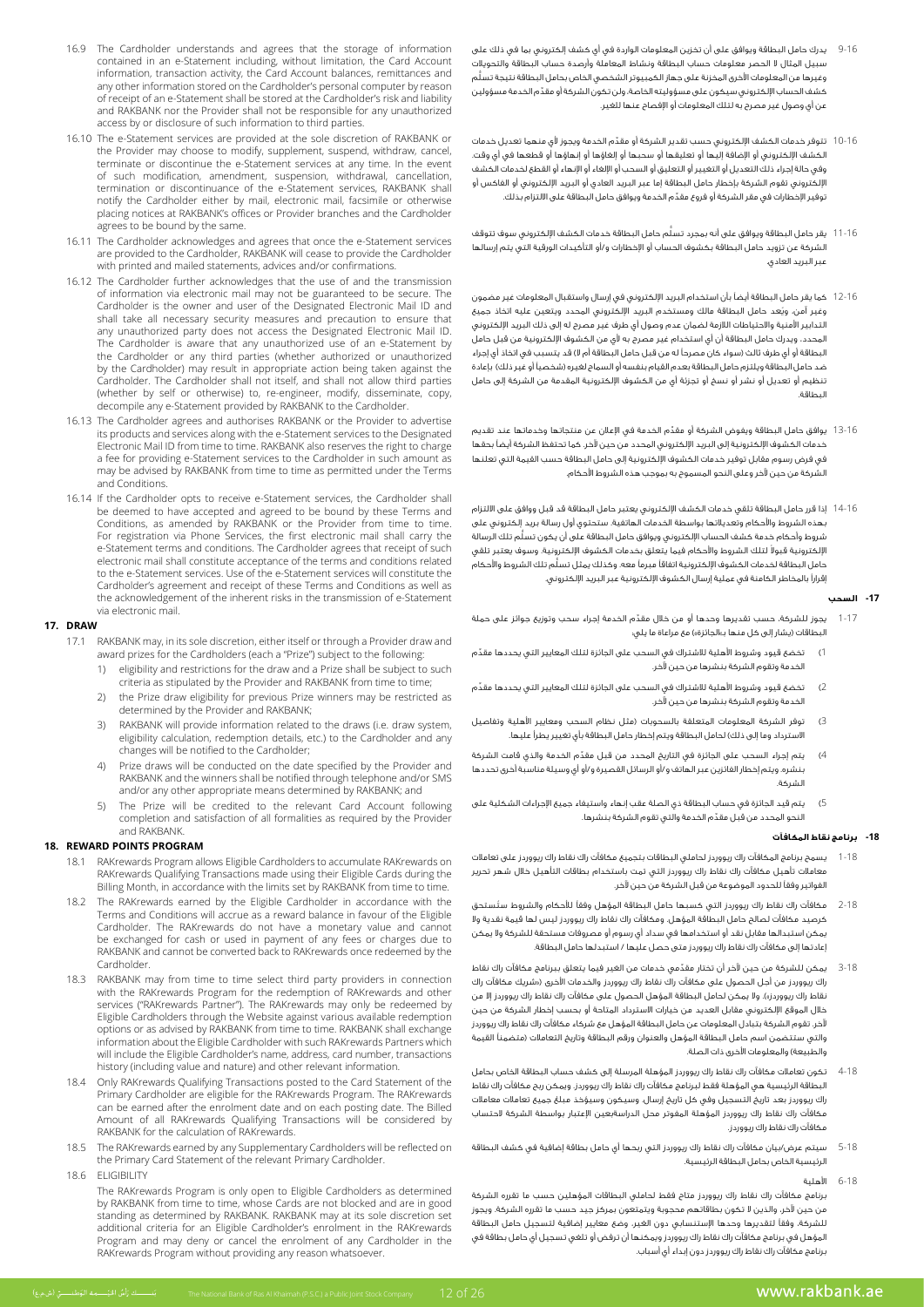#### .<br>7-18 التسجيل

- 18.7 ENROLMENT
	- 1) The Eligible Cardholders shall be automatically enrolled in the RAKrewards Program. In order to redeem the RAKrewards, the Eligible Cardholder must register on the Website and agree to any additional terms and conditions as may be specified on the Website from time to time.
	- The redemption of RAKrewards is the sole responsibility of the RAKrewards Partner and RAKBANK will have no liability or responsibility in connection with the redemption of RAKrewards handled by the RAKrewards Partner.
	- 3) RAKBANK may impose fees in relation to the enrolment and use of the RAKrewards Program at its absolute discretion, which may vary from time to time

#### 18.8 RAKREWARDS

- 1) The Eligible Cardholders will earn RAKrewards as a percentage or ratio of each RAKrewards Qualifying Transaction as determined by RAKBANK from time to time, provided that the total RAKrewards Qualifying Transaction incurred in UAE Dirham during a Billing Month meets the minimum Billed Amount as determined by RAKBANK in its sole discretion.
- In the event the Primary Cardholder cancels the Eligible Card, including any Supplementary Cards, the RAKrewards reflected in the Rewards Statement may be redeemed within thirty (30) calendar days of such cancellation. If the RAKrewards are not redeemed within this period, such RAKrewards will automatically lapse after thirty (30) business days from the cancellation of the Fligible Card and will be forfeited.
- 3) In the event of cancellation of any Eligible Card for any reason other than as provided herein, all RAKrewards reflected in the Rewards Statement will be forfeited.
- If any Eligible Card is blocked or suspended for any reason whatsoever, then the RAKrewards reflected in the Rewards Statement shall be forfeited, but may be reinstated, at the sole discretion of RAKBANK.
- 5) RAKBANK<sub>'s</sub> decision on computation, lapse, cancellation, forfeiture, credit, debit, and cancellation of RAKrewards shall be final, conclusive and binding on the Eligible Cardholders.
- RAKrewards are not exchangeable for other reward programs, refundable, or transferable under any circumstances.
- RAKrewards cannot be combined or used in conjunction with other reward points or discounts associated with any other Card(s) at the time of redemption or transferred to any other Card or customer loyalty program.
- RAKrewards are not transferable by operation of law or otherwise to any other person or entity. RAKrewards cannot be exchanged for cash or credit to the Eligible Card or credit to any other Card(s) or account.
- 18.9 RAKREWARDS OUALIFYING TRANSACTIONS
	- 1) All retail purchases billed to the Eligible Card under the RAKrewards Program will be deemed to be RAKrewards Qualifying Transactions and eligible to earn RAKrewards with the exception of the following transactions
		- 1) Balance Transfers:
		- 2) Cash Withdrawal
		- 3) Credit Card Cheques, Smart Cash,
		- 4) finance charges;
		- 5) all fees charged on the Eligible Card by RAKBANK
		- 6) transactions reversed by a Merchant;
		- 7) utility bill nayments: and
		- 8) any other transactions determined by RAKBANK from time to time.
	- 2) No RAKrewards will be awarded for any retail purchases incurred prior to the enrolment date except as determined by RAKBANK in its sole .discretion
	- 3) RAKBANK will notify the Primary Cardholder through a monthly rewards statement of the RAKrewards earned in a Billing Month (the "Rewards Statement"). The Primary Cardholder may redeem the RAKrewards only after such RAKrewards have been reflected in the Rewards Statement.

# 18.10 REDEMPTION AND FORFEITURE

- 1) The Eligible Card must not be overdue, suspended, blocked, cancelled or terminated by RAKBANK at the time of the receipt of request for redemption of RAKrewards. In any of the above events, RAKBANK will at its sole discretion determine if the RAKrewards may be redeemed or are to he forfeited
	- 2) The RAKrewards can be redeemed by the Primary Cardholder by accessing the RAKrewards website, and after the identification process, the Primary Cardholder will be directed to the online portal where the request for redemption of all or part of the RAKrewards reflected in the Rewards Statement can be submitted. RAKBANK may at its discretion introduce other methods for redemption of the RAKrewards.
	- 3) RAKBANK will set the minimum and maximum billing amount limit on RAKrewards per month at its sole discretion. Furthermore, the minimum amount of RAKrewards that can be redeemed in any instance is set by RAKBANK and may be changed from time to time.
	- On redemption of the RAKrewards through the RAKrewards website, the number of RAKrewards redeemed will automatically be subtracted from the total number of RAKrewards accumulated.
	- The Primary Cardholder must redeem the earned RAKrewards within the period prescribed by RAKBANK from time to time. If the RAKrewards are not redeemed within the period prescribed by RAKBANK, the RAKrewards shall be forfeited and will be deducted from the accumulated RAKrewards balance reflected in the Rewards Statement.
- يتم تسجيل حَمَلة البطاقات المؤهلين تلقائياً في برنامج مكافآت راك نقاط راك ريووردز. وحتى يحصل حامل البطاقة المؤهل على جوائزمكافآت راك ريووردز فإنه يتعين عليه التسجيل على ُ الموقع اإللكتروني والموافقة على أي شروط وأحكام إضافية حسبما يحدد على الموقع اإللكتروني من حين آلخر.
- 2( الحصول على جوائزمكافآت راك ريووردز هو مسؤولية شريك جوائزمكافآت راك ريووردز وحده وال تتحمل الشركة أي التزام أو مسؤولية فيما يتعلق بالحصول على جوائز مكافآت راك ريووردز التي يرتبها/ينجزها شريك جوائز مكافآت راك ريووردز.
- 3( يجوز للشركة أن تفرض رسومًا فيما يتعلق بتسجيل واستخدام برنامج مكافآت راك نقاط راك ريووردز وفقًا الختيارها وتقديرها وحدها اللذين قد يتغيران من حين آلخر.

#### 8-18 مكافآت راك نقاط راك ريووردز

- 1( يربح حاملو البطاقات المؤهلون جوائز مكافآت راك ريووردز كنسبة مئوية أو معدل من كل معامالت جوائزمكافآت راك ريووردز المؤهلة حسب ما تقرره الشركة من حين آلخر شريطة أن يكون يالقي إجمالي معامالت مكافآت راك نقاط راك ريووردز المؤهلة المستوفية للشروط المنفذة بالدرهم اإلماراتي خالل شهر الفاتورة تفي بالحد األدنى لمبلغ الفاوتورة الذي تحدده الشركة حسب تقديرها وحدها.
- 2( في حال إلغاء حامل البطاقة الرئيسية للبطاقة المؤهلة بما يتضمن أي بطاقات إضافية فإن مكافآت راك نقاط راك ريووردز المبينة في كشف المكافآت يجوز استردادها في غضون )30( ثالثين يومًا ميالديًا من هذا اإللغاء. وفي حال عدم استرداد مكافآت راك نقاط راك ريووردز في غضون تلك المدة الزمنية فإن مكافآت راك نقاط راك ريووردز تلك ستنقضي تلقائيًا بعد )30( ثالثين يوم عمل من إلغاء البطاقة المؤهلة وسيتم مصادرتها.
- 3( في حال إلغاء أي بطاقة مؤهلة ألي سبب من األسباب بخالف ما هو منصوص عليه بموجبه فإن جميع مكافآت راك نقاط راك ريووردز المبينة في كشف المكافآت سيتم مصادرتها.
- 4) في حال حجب أو تعليق أي بطاقة مؤهلة لأي سبب كان حينئذٍ يتم مصادرة مكافآت راك نقاط راك ريووردز المبينة في كشف المكافآت ولكن يجوز تجديدها، وفقًا لتقدير واختيار الشركة وحدها.
- 5( قرار الشركة بشأن الحساب واالنقضاء واإللغاء والمصادرة واإلضافة والخصم واإللغاء لمكافآت راك نقاط راك ريووردز هو قرار نهائي وحاسم وملزم لحاملي البطاقات المؤهلين.
- 6( مكافآت راك نقاط راك ريووردز غير قابلة لالستبدال مع برامج مكافآت أخرى وليست مستردة وال قابلة للتحويل في ظل أي ظروف.
- .<br>7) لا يمكن دمج مكافآت راك نقاط راك ريووردز أو استخدامها في سياق نقاط المكافآت الأخرى أو الخصومات المرتبطة بأي بطاقات أخرى في وقت الحصول على المكافأة أو التحويل إلى أي برنامج آخر للبطاقة أو العميل أو الوفاء.
- مكافآت راك نقاط راك ريووردز غير قابلة للتحويل بموجب القانون أو غير ذلك لأى شخص آخر أو كيان وال يمكن استبدال مكافآت راك نقاط راك ريووردز مقابل نقد أو إضافة رصيد إلى بطاقة مؤهلة أو اإلضافة إلى أي بطاقات أخرى أو أي حساب آخر.
	- 9-18 معامالت مكافآت راك نقاط راك ريووردز المؤهلة
- 1( سوف تعتبر جميع مشتريات التجزئة المقيدة على حساب البطاقة المؤهلة بموجب برنامج مكافآت ً راك نقاط راك ريووردز معامالت مكافآت راك نقاط راك ريووردز مؤهلة لتصبح مستحقة لربح مكافآت راك نقاط راك ريووردز باستثناء المعامالت التالية:
	- 1) تحويلا<mark>ت الر</mark>صيد.
	- 2) السحوبات النقدية.
	- 3( شيكات بطاقات االئتمان وسمارت كاش.
		- 4( رسوم التمويل
	- 5( جميع الرسوم المحتسبة على البطاقة المؤهلة بواسطة الشركة.
		- 6) المعاملات المعكوس قيدها من قبل التاجر.
			- 7( دفعات فواتير الخدمات.
			- 8( أي معامالت أخرى تقررها الشركة من حين آلخر.
- 2( لن يتم منح أي مكافآت راك نقاط راك ريووردز عن أي مشتريات راك متكبدة قبل تاريخ التسجيل باستثناء ما تقرره الشركة وفقًا لتقديرها واختيارها وحدها.
- 3( ستخطر الشركة حامل البطاقة الرئيسية من خالل كشف المكافآت الشهري الذي يبين مكافآت راك نقاط راك ريووردز المكتسبة في شهر تحرير الفاتورة («كشف المكافآت»). يجوز لحامل البطاقة الرئيسي الحصول على المكافآت فقط بعد بيان مكافآت راك نقاط راك ريووردز تلك في كشف المكافآت.
	- 10-18 االسترداد والمصادرة
- 1( ال بد أال تتأخر البطاقة المؤهلة عن موعد االستحقاق وأال يتم تعليقها أو حجبها أو إلغاؤها أو إنهاؤها ٍّ بواسطة الشركة في وقت تسلم طلب الحصول على مكافآت راك نقاط راك ريووردز. وفي أي من الحاالت السابقة ستقرر الشركة وفقًا لتقديرها واختيارها وحدها ما إذا كانت مكافآت راك نقاط راك ريووردز سيتم الحصول عليها أو مصادرتها.
- 2( يمكن لحامل البطاقة الرئيسية الحصول على مكافآت راك نقاط راك ريووردز من خالل الدخول على الموقع اإللكتروني لمكافآت راك نقاط راك ريووردز وبعد عملية التعريف سيتم توجيه حامل البطاقة الرئيسية إلى بوابة عبر اإلنترنت حيثما يمكن تقديم طلب بالحصول على جميع أو جزء من مكافآت راك نقاط راك ريووردز المبينة في كشف المكافآت. ويجوز للشركة وفقًا لتقديرها واختيارها وحدها تقديم طرق أخرى للحصول على جوائزنقاظ راك ريووردز.
- 3( ستحدد الشركة الحد األدنى والحد األقصى لحد مبلغ المطالبة لمكافآت راك نقاط راك ريووردز في كل ً شهر وفقًا لتقديرها واختيارها وحدها. وفضال عن ذلك فإن الحد األدنى لمبلغ مكافآت راك نقاط راك ريووردز الذي يمكن الحصول عليه في أي حالة تحدده الشركة ويجوز تغييره من حين آلخر.
- 4( عند الحصول على مكافآت راك نقاط راك ريووردز من خالل الموقع اإللكتروني لمكافآت راك نقاط راك ريووردز سيتم طرح عدد مكافآت راك نقاط راك ريووردز التي يتم الحصول عليها استبدالها تلقائيًا ُ من العدد اإلجمالي لمكافآت راك نقاط راك ريووردز مجموعة.
- 5( ال بد لحامل البطاقة الرئيسية من الحصول على مكافآت راك نقاط راك ريووردز التي ربحها في غضون المدة الزمنية التي تحددها الشركة، وفي حال عدم الحصول على مكافآت راك نقاط راك ريووردز في غضون المدة الزمنية التي حددتها الشركة فإنه يتم مصادرة مكافآت راك نقاط راك ريووردز ُوتستقطع من إجمالي رصيد مكافآت راك نقاط راك ريووردز المبين في كشف المكافآت.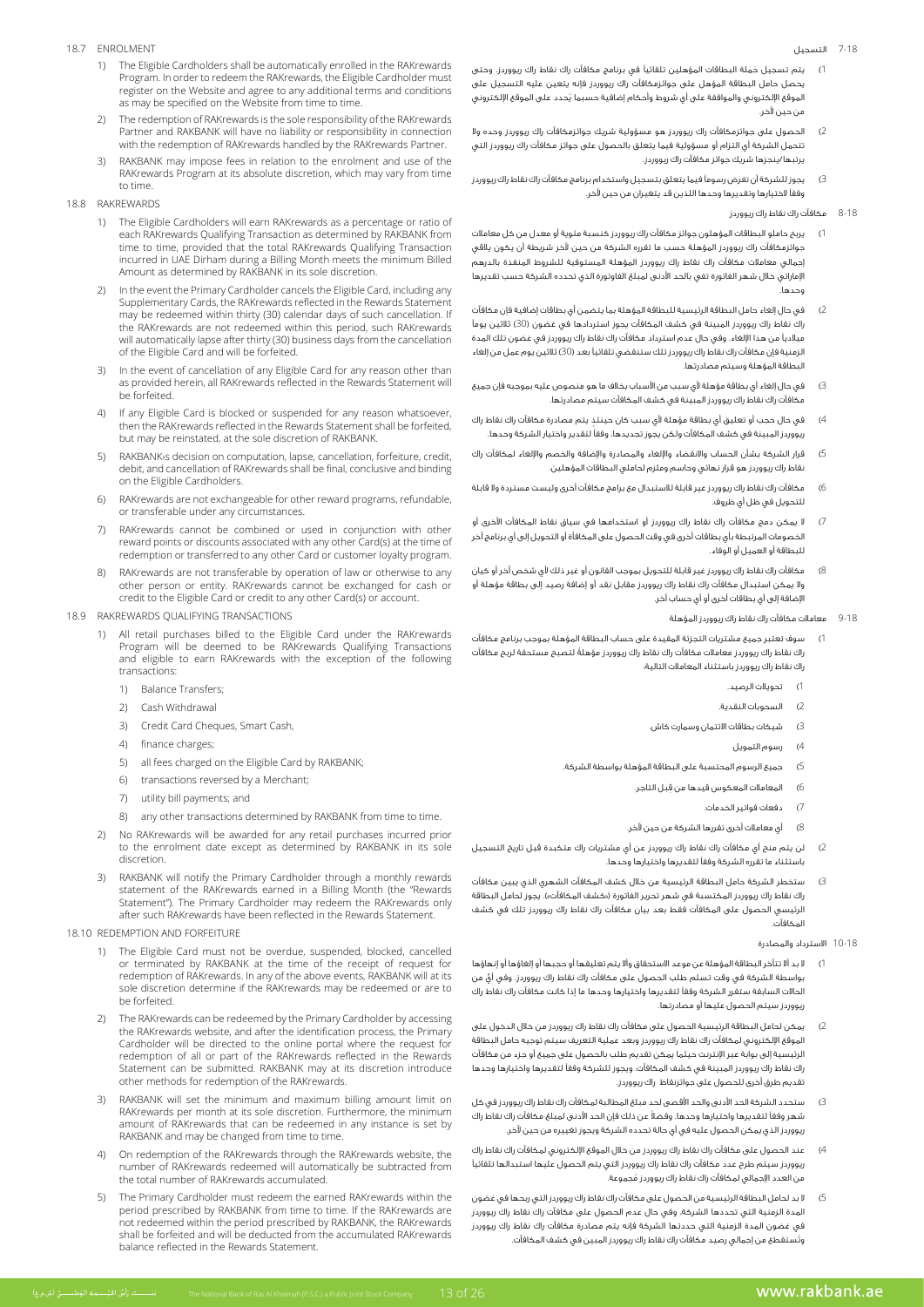#### 10-18 أحكام عامة

#### 18.11 GENERAL

- 1) Any fraud and/or abuse relating to earning and redemption of RAKrewards under the RAKrewards Program may result in forfeiture of the RAKrewards, as well as suspension and/or cancellation of the RAKrewards Program.
- RAKBANK reserves the right to cancel, suspend, change or substitute the basis of its computation of RAKrewards or these RAKrewards Terms and Conditions at any time, without notice to the Eligible Cardholders.
- RAKBANK will be deemed to have acted in good faith in response to any oral or electronic instruction or inquiry by the Eligible Cardholders in respect of any matter in relation to the RAKrewards Program and fulfillment of any redemption request. The Eligible Cardholders are not entitled to claim or allege any loss, damage, liability or expense attributable, directly or indirectly, to any such good faith action of RAKBANK and the Eligible Cardholders agree to indemnify and hold RAKBANK harmless in respect .thereof

# **GENERAL 19.**

- 19.1 All Services are provided at the sole discretion of the Provider and the Provider may choose to modify, amend, suspend, withdraw, cancel, terminate or discontinue the Services at any time. In the event of such modification, amendment, suspension, withdrawal, cancellation, termination or discontinuance of the Services, the Provider shall notify the Cardholder either by mail, electronic mail, facsimile or otherwise placing notices at RAKBANK's offices or Provider branches and the Cardholder agrees to be bound by the .same
- 19.2 In the event of such suspension, the Cardholder may request reinstatement of Services by contacting RAKBANK or the Provider using any of the methods provided for under these Terms and Conditions. RAKBANK reserves the right in its sole discretion to grant or deny reinstatement of the Cardholder to use any of the Services.
- 19.3 The Cardholder agrees, acknowledges and undertakes:
	- 1) that the Services offered in connection with the Card may be supplied by RAKBANK and/or a Provider and the Cardholder agrees that all provisions of, and his/her obligations and liabilities under, these Terms and Conditions in relation to the Services shall apply and be owed to both RAKBANK and each Provider:
	- 2) to pay the Provider's Charges for Services as published and as amended from time to time. Such Charges are deemed to be binding on the Cardholder whether or not the Cardholder received specific notice. The Cardholder authorizes the Provider to Charge any of the Card Accounts with the Provider. If the Service is withdrawn or reduced in whole or in part, the Cardholder shall not be entitled to any refund of any Charges paid in respect of any matter in relation to the Service;
	- 3) to terminate Services by giving written notice to RAKBANK and the Provider and will be responsible for all Transactions until the termination of the Service by the Provider;
	- to execute any additional documents that may be required by RAKBANK and/or the Provider prior to providing any existing/modified/additional Service. Where a Cardholder fails to comply with such requirements, the Cardholder shall not be eligible for such existing, enhanced or modified Services and RAKBANK will be entitled to withdraw Services provided earlier;
	- to accept and agree to the changes to these Terms and Conditions, otherwise notify RAKBANK in writing and the Cardholder will not be entitled to use the Services;
	- $6$  to accept all debits to a Card Account and other liabilities arising from the use of the Services by the Cardholder and/or an Authorised User and considers that the Provider's books, entries and registers shall be final and conclusive evidence of the correctness of any Transaction;
	- to provide further documentation as requested by the Provider to avail additional Services:
	- 8) that the use of Services are permitted only upon the Provider allowing access to the Cardholder and/or any Authorized User;
	- that the Provider may accept and act upon all Transactions provided via the Services provided to the Cardholder or any Authorized User;
	- 10) that the Provider is not required to make any investigations regarding the identity of the user gaining access to the Services, other than the Security Codes provided in the security procedure and/or any other additional security methods/devices implemented by the Provider at its absolute discretion;
	- 11) that the Cardholder is liable for the usage of the Security Codes and any other authentication methods/devices used to access any of the Services by authorized personnel, unauthorized personnel or any other third ;parties
	- 12) that the Provider can reasonably rely on the authenticity of Transactions conducted by the Cardholder, Authorised User or anybody else on the Cardholder's behalf by accessing the Services using Security Codes and the security procedures. If the Provider has reason to doubt the genuineness of any Transaction, the Provider may, in its own discretion, choose not to process the Transaction initiated using any of the Services;
	- 13) the availability of the Services and ability to undertake any Transactions through the Services shall at all times by subject to the applicable Limit; and
	- for that the Cardholder will not hold RAKBANK and/or the Provider liable for any non-receipt of information through any of the Services provided by .RAKBANK
- 19.4 Conditions relating to Phone Services (RAKdirect)
	- 1) RAKBANK may at its absolute discretion provide Phone Services service and related Security Code to the Cardholder through a Provider.
	- 2) The Provider is hereby authorised to act on verbal or touch-tone Instructions with respect to the Card Account.
- 1( أي احتيال و/ أو تالعب بشأن ربح والحصول على مكافآت راك نقاط راك ريووردز بموجب برنامج مكافآت راك نقاط راك ريووردز يجوز أن يؤدي إلى مصادرة مكافآت راك نقاط راك ريووردز وكذلك تعليق و/ أو .<br>الغاء برنامج مكافآت راك نقاط راك ريووردز.
- 2( تحتفظ الشركة بحق إلغاء أو تعليق أو تغيير أو استبدال أساس حساب مكافآت راك نقاط راك ريووردز أو شروط وأحكام مكافآت راك نقاط راك ريووردز المعنية في أي وقت دون أي إخطار إلى حملة البطاقات المؤهلين.
- 3( تتصرف الشركة من منطلق حسن النية فيما يخص أي تعليمات أو استفسارات شفهية أو إلكترونية تتلقاها من حامل البطاقة بشأن أي أمر يتعلق ببرنامج مكافآت راك نقاط راك ريووردز وتنفيذ أي طلب استرداد. وال يحق لحامل البطاقة المطالبة بأي خسارة أو تعويض عن ضرر أو نفقة أو التزام يتعلق ٍّ بصورة مباشرة أو غير مباشرة بأي من التصرفات المنفذة بواسطة الشركة من منطلق حسن النية، ويعوض حامل البطاقة الشركة ويعفيها من أي تبعات متعلقة بما سبق.

### **-19 أحكام عامة**

- 1-19  $\,$  يتم تقديم جميع الخدمات حسب تقدير مقدّم الخدمة وحده، ويجوز لمقدّم الخدمة تغيير الخدمات أو تعديلها أو تعليقها أو سحبها أو إلغاؤها أو إنهاؤها أو قطعها في أي وقت. وفي حالة تغيير الخدمات ِّ أو تعديلها أو تعليقها أو سحبها أو إلغائها أو إنهائها أو قطعها على النحو السالف الذكر يلتزم مقدم الخدمة بإخطار حامل البطاقة إما عبر البريد العادي أو البريد اإللكتروني أو الفاكس أو توفير اإلخطارات في ِّ مقر الشركة أو فروع مقدم الخدمة، ويوافق حامل البطاقة على االلتزام بذلك.
- 2-19 في حال تعليق الخدمات على النحو المذكور يستطيع حامل البطاقة طلب إعادة تشغيل الخدمات عن ـ<br>طريق الاتصال بالشركة أو بمقدّم الخدمة باستخدام أيٍّ من الوسائل المنصوص عليها بموجب هذه الشروط واألحكام. وتحتفظ الشركة بحقها حسب تقديرها وحدها في منح أو رفض إعادة تشغيل الخدمة لصالح حامل البطاقة.
	- 3-19 يوافق حامل البطاقة، ويقر ويتعهد بما يلي:
- 1( ِّ أنه يجوز تقديم الخدمات المعروضة فيما يتعلق بالبطاقة بواسطة الشركة و/أو مقدم الخدمة، ويوافق حامل البطاقة على االلتزام بجميع بنود هذه الشروط واألحكام وجميع التزاماته ومسؤولياته ِّ بموجبه فيما يتعلق بالخدمات، وأن ملكيتها تؤول إلى الشركة وإلى كل مقدم خدمة.
- 2( ِّ أن يدفع لمقدم الخدمة الرسوم المفروضة على الخدمات وفقًا للقيمة المعلن عنها وتعديالتها من حين آلخر. وتعتبر تلك الرسوم ملزمة لحامل البطاقة، سواء تسلم حامل البطاقة إشعارًا بذلك أم ال. ويغوض حامل البطاقة مقدّم الخدمة في احتساب الرسوم على أيٍّ من حسابات البطاقة المفتوحة ِّ لدى مقدم الخدمة. وفي حال سحب أو تقليص حجم الخدمة كليًا أو جزئيًا، ال يحق لحامل البطاقة استرداد أيٍّ من الرسوم المدفوعة فيما يخص أياً من الأمور المتعلقة بالخدمة.
- 3) إنهاء الخدمات عن طريق إخطار الشركة ومقدَّم الخدمة خطياً، وسوف يكون مسؤولاً عن جميع ِّ المعامالت حتى إنهاء الخدمة من قبل مقدم الخدمة.
- 4) تحرير أي مستندات إضافية قد تطلبها الشركة و/أو مقدّم الخدمة قبل توفير أيٍّ من الخدمات القائمة أو المعدلة أو اإلضافية. وفي حال إخفاق حامل البطاقة في االلتزام بتلك المتطلبات يصبح حامل ٍ البطاقة غير مستوف لشروط استقبال تلك الخدمات القائمة أو المعدلة أو اإلضافية، ويحق للشركة حينئذٍ سحب الخدمات المقدمة من قُبل.
- 5( قبول الموافقة على التغييرات الطارئة على هذه الشروط واألحكام، وخالف ذلك من إخطار الشركة ً خطيًا ولن يكون حامل البطاقة مؤهال الستخدام الخدمات.
- 6( قبول جميع القيود المدينة بحساب البطاقة وغيرها من المطلوبات التي تنشأ عن استخدام ِّ الخدمات بواسطة حامل البطاقة و/أو المستخدم المعتمد، على أن يكون دفتر مقدم الخدمة ً وقيوده وسجالته دليال قاطعًا ونهائيًا على صحة أي معاملة.
- تقديم المستندات الإضافية حسب ما يطلبه مقدّم الخدمة، من أجل الاستفادة من الخدمات الإضافية.
- 8) لا يُسمح باستخدام الخدمات إلا عقب سماح مقدَّم الخدمة لحامل البطاقة و/أو المستخدم المعتمد بالوصول إلى الخدمات.
- 9)  $\,$  يجوز لمقدِّم الخدمة قبول وتنفيذ جميع المعاملات المقدمة عبر الخدمات المعروضة لحامل البطاقة أو أي مستخدم مفوض.
- 10) أن مقدّم الخدمة غير مُطالب بإجراء أي تحقيقات بخصوص هوية المستخدم الذي يُمَكِّنَه من الوصول إلى الخدمات، بخالف رموز األمان المنصوص عليها في إجراءات األمان و/أو أي طرق أو أجهزة أمان أخرى ِّ مطبقة بواسطة مقدَّم الخدمة حسب تقديره وحده.<br>\*
- 11( حامل البطاقة مسؤول عن استخدام رموز األمان وأي طرق أو أجهزة أخرى للتحقق من الهوية تم ٍّ استخدامها للوصول إلى أي ٍّ من الخدمات بواسطة أي موظف مصرح له أو غير مصرح له أو أي من الغير.
- 12( ِّ يحق لمقدم الخدمة االعتماد على صحة المعامالت المنفذة بواسطة حامل البطاقة أو المستخدم المعتمد أو أي شخص آخر نيابة عن حامل البطاقة طالما كان الوصول إلى الخدمات يتم باستخدام ِّ رموز األمان وإجراءات األمان. وإذا كان لدى مقدم الخدمة أي سبب للشك في مدى صحة أي معاملة يجوز ِّ لمقد ٍّ م الخدمة، حسب تقديره وحده، أن يوقف متابعة المعاملة المتعلقة بأي من الخدمات.
- 13( يخضع توفر الخدمات وإمكانية إنجاز أي معاملة من خالل الخدمات في جميع األوقات للحد المعمول به.
- 14( ِّ يعفي حامل البطاقة الشركة و/أو مقد ُّ م الخدمة من أي مسؤولية بخصوص عدم تسلم معلومات ٍّ من خالل أي َّ من الخدمات المقدمة بواسطة الشركة.
	- 4-19 شروط متعلقة بالخدمات الهاتفية )راك دايركت(.
- 1( يجوز للشركة حسب تقديرها وحدها أن توفر الخدمات الهاتفية ورمز األمان المتعلق بها لحامل ِّ البطاقة من خالل أحد مقدمي الخدمة.
- 2( ِّ يفوض مقدم الخدمة بموجبه بالعمل وفقًا للتعليمات الشفهية أو تعليمات عبر لوحة الهاتف فيما يخص حساب البطاقة.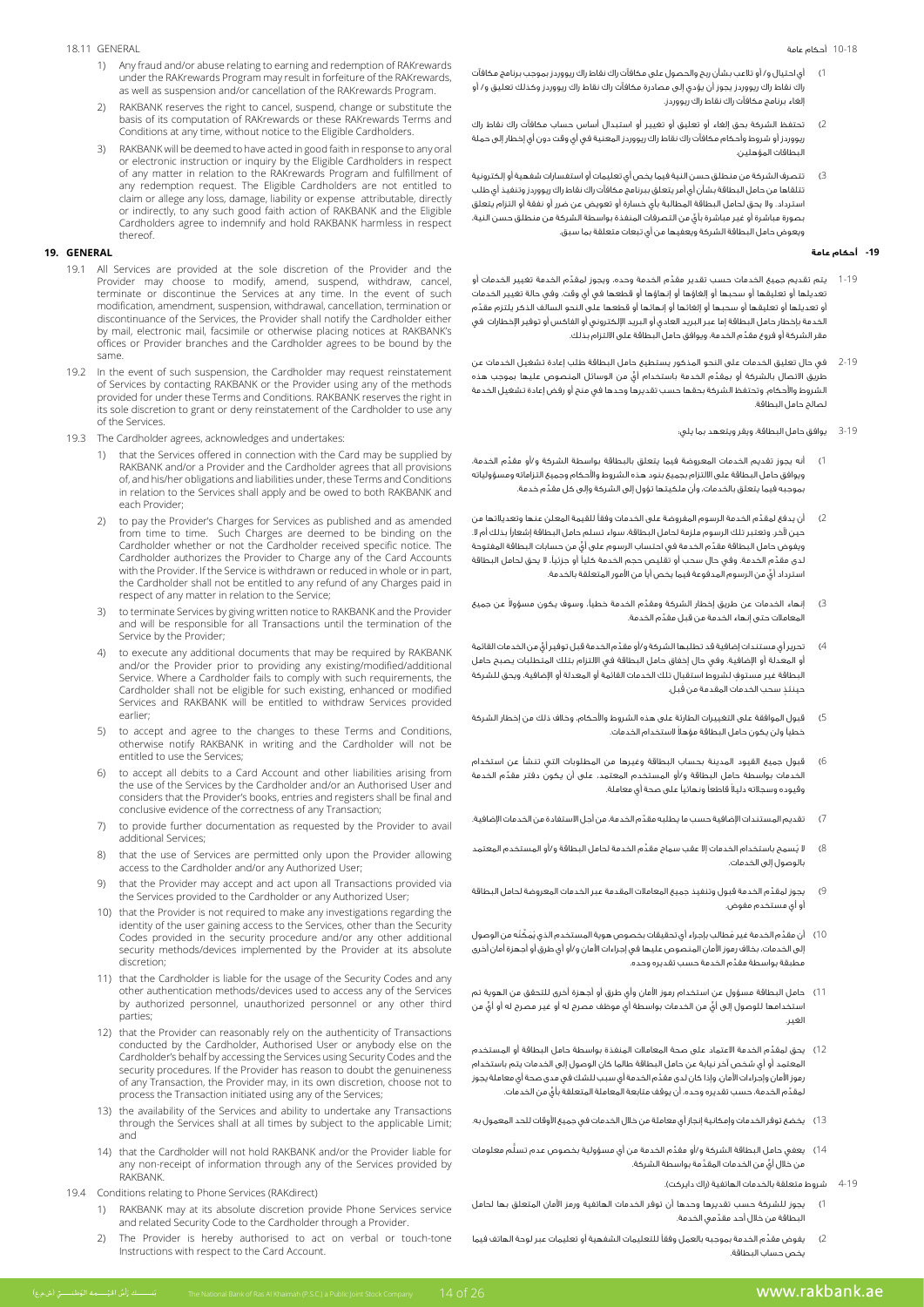- 3( ِّ سوف يقوم مقدم الخدمة بتزويد حامل البطاقة برمز أمان سري، ويتعين على حامل البطاقة عدم اإلفصاح عن رمز األمان ألي شخص. وتعتبر جميع التعليمات الشفهية أو الهاتفية التي يتم إصدارها ً باستخدام رقم البطاقة ورمز األمان الصحيح صحيحة ً هي األخرى، وبناء عليه، يحق لحامل البطاقة لاعتماد على أيٍّ من تلك التعليمات، ولن يكون مقدِّم الخدمة مسؤولا أمام حامل البطاقة عن أي ِّ التزام ينشأ عن قبول مقدم الخدمة ألي تعليمات صادرة عن حامل البطاقة أو أي شخص آخر يفترض ً أن يكون حامال للبطاقة. ويوافق حامل البطاقة بموجبه بصورة غير مشروطة وغير قابلة لإللغاء على ِّ تعويض الشركة ومقدم الخدمة وأي شخص مرتبط وإعفائهم من أي خسائر أو أضرار أو نفقات )بما ِّ في ذلك على سبيل المثال ال الحصر الرسوم القانونية( أو مطالبات تتحملها الشركة أو مقدم الخدمة ِّ أو أي شخص ذي صلة بسبب قبول الشركة أو مقدم الخدمة لتعليمات حامل البطاقة أو أي شخص ً آخر يفترض أن يكون حامال البطاقة.
- 4) أيسوف تكون معاملات الخدمات الهاتفية المنفذة باستخدام رمز الأمان دليلاً قاطعاً وملزماً لحامل البطاقة فيما يتعلق بجميع األغراض.
- 5) أيلن يعتبر رصيد حساب البطاقة الصادر لحامل البطاقة من خلال الخدمات الهاتفية شاملاً حالة ِّ حساب بطاقة حامل البطاقة لدى الشركة أو مقدم الخدمة.

### **-20 الكشوف اإللكترونية**

- 1-20 يوافق حامل البطاقة بموجه على ما يلي نظير موافقة الشركة على طلب حامل البطاقة إرسال المعامالت والكشوف وإخطارات حساب البطاقة و/أو أي خدمات أخرى تقدمها الشركة من حين آلخر في المستقبل عبر البريد الإلكتروني («الكشف الإلكتروني») على عنوان البريد الإلكتروني المحدد في سجلات الشركة. و/ أو يقوم حامل البطاقة بإبلاغ الشركة به من حين لآخر على النحو المبين فيما يلي («عنوان البريد الإلكتروني المحدد»)، ويوافق حامل البطاقة بموجبه على ما يلي:
- 2-20 يجوز للشركة حسب تقديرها وحدها أن ترسل معامالت البطاقة المستقبلية و/ أو كشوف البطاقة و/ أو إخطارات البطاقة و/ أو أي خدمات أخرى أو تضيفها الشركة من حين آلخر إلى حامل البطاقة عبر البريد الإلكتروني (الكشف الإلكتروني») على عنوان البريد الإلكتروني الخاص بحامل البطاقة كما هو وارد في سجالت الشركة و/ أو حسبما يخطر حامل البطاقة الشركة به من حين آلخر كما هو موضح أدناه )»عنوان البريد الإلكتروني المحدد») في حال طلب حامل البطاقة خدمات الكشوف الإلكترونية وتزويده الشركة بعنوان البريد اإللكتروني أدناه كما هو موضح أدناه. ويجوز لحامل البطاقة أن يحدد أيًا من الخيارات التالية للتسجيل أو االشتراك في خدمات الكشوف اإللكترونية:
- .<br>1) يستطيع حامل البطاقة وضع علامة أمام الخيار المذكور في نموذج طلب البطاقة وتقديمه إلى أيٍّ من ِّ فروع مقدم الخدمة.
- 2( يستطيع حامل البطاقة التسجيل من خالل راك دايركت في خدمات الكشف اإللكتروني. وإذا لم يقم حامل البطاقة بالتسجيل في أي خدمة يتعين عليه التسجيل أولاً في تلك الخدمة ومن ثم التسجيل في خدمات الكشف اإللكتروني. وبمجرد االنتهاء من التسجيل في خدمات الكشف اإللكتروني يتسلَّم حامل البطاقة بريداً إلكترونياً يحتوي على شروط وأحكام الكشف الإلكتروني. ويُعد حامل البطاقة قد وافق على شروط وأحكام الكشف اإللكتروني ما لم يقم حامل البطاقة بإخطار الشركة بشكل سليم برغبته في إلغاء التسجيل في خدمات الكشوف اإللكترونية.
- 3( يستطيع حامل البطاقة التسجيل من خالل الخدمات المصرفية الرقمية التي توفرها الشركة (بافتراض أن حامل البطاقة سجل بالفعل في تلك الخدمة) عن طريق تسجيل الدخول، ثم طلب التسجيل في خدمة الكشف اإللكتروني.
- 3-20 يتم تفعيل اشتراك حامل البطاقة في خدمات الكشف اإللكتروني عقب إتمام التسجيل. وإذا رغب حامل ٍّ البطاقة في إلغاء تسجيله في أي من خدمات الكشوف اإللكترونية المستقلة يتعين عليه اإلشارة إلى ذلك بشكل واضح وقت التسجيل في خدمات الكشف اإللكتروني، أو يمكنه إخطار الشركة خطيًا بعد ذلك أو باستخدام الخدمات الهاتفية أو من خالل الخدمات المصرفية الرقمية.
- 4-20 من المفهوم لدى حامل البطاقة أن البريد اإللكتروني هو الطريقة الوحيدة التي سيتم من خاللها إرسال كشوف حسابات البطاقة.
- 5-20 سوف يتسلم حامل البطاقة عقب التسجيل في خدمات الكشوف اإللكترونية كل كشف من كشوف الحسابات على عنوان البريد اإللكتروني المحدد. حيث سيكون مرفقًا بالرسالة التي تحتوي على اإلشعار ِّ ذي الصلة. وسوف تقوم الشركة بنفسها أو من خالل مقدم الخدمة بإرسال كل كشف حساب إلى عنوان .<br>البريد الإلكتروني الرئيسي الذي يحدده حامل البطاقة، وفي حال رفض ذلك الإرسال لأي سبب من الأسباب ِّ سوف تحاول الشركة بنفسها أو من خالل مقدم الخدمة إرسال كشف الحساب إلى عنوان البريد اإللكتروني الثانوي إذا توفر لدى الشركة. وسوف يقع على عاتق حامل البطاقة مسؤولية إخطار الشركة خطيًا بصورة ُّ مباشرة أو من خالل الخدمات الهاتفية بخصوص عدم تسلم الكشف اإللكتروني أو أي تغيير في عنوان البريد الإلكتروني المحدد. ولن تكون الشركة ومقدّم الخدمة مسؤولين عن عدم تسلَّم حامل البطاقة لأي كشف إلكتروني نتيجة عدم صحة عنوان البريد اإللكتروني أو أي سبب آخر مهما كان.
- 6-20 يوافق حامل البطاقة على إخطار الشركة خطيًا أو من خالل الخدمات الهاتفية في حالة عدم قدرته على الوصول إلى أيّ من الكشوف الإلكترونية أو عدم تسلَّمه لأيّ منها أو وجود أي تعارض أو معاملات غير مصرح ٍّ بها أو إغفال أو قيود خاطئة أو غير دقيقة في أي من الكشوف اإللكترونية التي تسلمها في غصون خمسة عشر )15( يومًا )1 ِّ ( من تاريخ إرسال الكشف اإللكتروني بواسطة الشركة أو من خالل مقدم الخدمة إلى حامل البطاقة أو (2) تاريخ تسلَّم حامل البطاقة للكشف الإلكتروني أو التمكُّن من الوصول إليه إذا لم يكن قادرًا على الوصول إليه وقام بإخطار الشركة بما يفيد ذلك. ومع مراعاة ما سبق يعد حامل البطاقة متسلمًا كشف الحساب اإللكتروني ومصدقًا على صحة القيود الواردة فيه بعد انتهاء الفترة المذكورة أعاله والتي تبلغ خمسة عشر (15) يوماً.
- 7-20 ِّ يعوض حامل البطاقة ويعفي الشركة ومقدم الخدمة ومساهميهما وأعضاء مجلس إدارتهما وموظفيهما ُ ومسؤوليتهما وممثليهما بصورة غير مشروطة وغير قابلة لإللغاء ويتنازل عن أي حق قد يستحق له بموجب القانون ضد الشركة أو مقدَّم الخدمة أو أيٍّ من الأشخاص المرتبطين فيما يخص أي خسائر أو تكاليف أو أضرار يتكبدها حامل البطاقة بصورة مباشرة أو غير مباشرة بسبب إصدار خدمات الكشف ٍّ اإللكتروني أو إرسال أي من الكشوف اإللكترونية أو إدارتها أو وجود أي خطأ أو تلف بها أو أي تأخير أو تبديل أو استخدام أو وصول غير مصرح به أو عدم دقة البيانات أو توقف المعدات التي قد تسبب عدم اكتمال أو عدم توفر الكشف اإللكتروني أو اإلفصاح عن معلومات سرية للغير أو التالعب بالبيانات وغير ذلك نتيجة ِّ إرسال الشركة أو مقدم الخدمة لكشف الحساب اإللكتروني إلى عنوان البريد اإللكتروني المحدد.
- 3) The Provider will issue the Cardholder with a confidential Security Code. The Cardholder will not reveal the Security Code to anyone. The Cardholder's verbal or touch-tone Instructions identified by the correct Card Number and Security Code will be deemed to be correct. Accordingly, the Provider will be entitled to rely on any such Instructions. The Provider will not be responsible for, and the Cardholder hereby irrevocably releases RAKBANK and the Provider from, any liability to the Cardholder arising as a result of the Provider accepting the Cardholder's Instructions, or Instructions from some other person purporting to be the Cardholder. The Cardholder hereby agrees to unconditionally and irrevocably indemnify and hold harmless RAKBANK, the Provider and any Associated Person and to keep RAKBANK, the Provider and any Associated Person indemnified against any losses, damages, costs (including legal costs) or demands incurred by RAKBANK, the Provider and any Associated Person as a result of RAKBANK or the Provider accepting the Cardholder's Instructions, or Instructions from some other person purporting to be the Cardholder.
- Phone Services transactions effected through use of a Security Code will be conclusive and binding on a Cardholder for all purposes.
- 5) The Card Account balance given to the Cardholder through Phone Services will not be taken as conclusive of the state of the Cardholder's Card Account with RAKBANK or the Provider.

#### **STATEMENTS ELECTRONIC 20.**

- In consideration of RAKBANK agreeing to the Cardholder's request that future Card Transactions, Card Statements, Card advices and/or any other services of or added by RAKBANK from time to time are sent to the Cardholder via electronic mail ("e-Statement") to such electronic mail ID as contained in RAKBANK's records and/or as instructed by the Cardholder to RAKBANK from time to time as outlined below ("Designated Electronic Mail ID"), the Cardholder hereby agrees to the below.
- 20.2 RAKBANK may, in its sole discretion, send future Card Transactions, Card Statements, Card advices and/or any other services of or added by RAKBANK from time to time are sent to the Cardholder via electronic mail ("e-Statement") to the Cardholder's electronic mail ID as contained in RAKBANK's records and/ or as instructed by the Cardholder to RAKBANK from time to time as outlined below ("Designated Electronic Mail ID") if the Cardholder has requested for the e-Statement services and provided the Designated Electronic Mail ID to RAKBANK as outlined below. The Cardholder may choose any of the following options to register or subscribe for e-Statement services:
	- 1) The Cardholder may tick the option as provided in the Card Application Form and submit the same to any of RAKBANK's branches;
- 2) The Cardholder may register through RAKDirect for e-Statement services. If the Cardholder has not registered for RAKDirect services, the Cardholder has to first register for RAKDirect services, and then register for e-Statement services. Once e-Statement registration is complete, the Cardholder will receive an email containing the e-Statement terms and conditions. The Cardholder will be deemed to have accepted the e-Statement terms and conditions unless the Cardholder properly notifies RAKBANK to cancel the e-Statement registration: or
	- 3) The Cardholder may register through RAKBANK'S Digital Banking service (assuming the Cardholder has registered for this facility) by logging in and requesting for e-Statement registration.
	- 20.3 The Cardholder will be subscribed to the e-Statement services upon registration However, if the Cardholder would like to opt out of any of the individual e-Statement services, the Cardholder should clearly indicate the same at the time of registration for the e-Statement services or may subsequently notify RAKBANK in writing or by using the RAKDirect or through RAKBANK'S Digital Banking service.
	- 20.4 The Cardholder understands that Card Statements shall be delivered via electronic mail only.
	- 20.5 Upon registration for e-Statement services, the Cardholder will receive each e-Statement at the Designated Electronic Mail ID, which shall be attached to an electronic mail notification. RAKBANK will send each e-Statement to the Cardholder's primary Designated Electronic Mail ID as provided by the Cardholder and if such transmission is rejected for any reason whatsoever, RAKBANK will attempt to send the e-Statement to the secondary Designated Electronic Mail ID, if provided to RAKBANK. It shall be the responsibility of the Cardholder to notify RAKBANK in writing directly at any RAKBANK branch or through RAKDirect with regards to non-receipt of an e-Statement or any change in the Designated Electronic Mail ID. RAKBANK will not be liable for non-receipt of any e-Statement by the Cardholder due to an incorrect electronic mail ID or for any other reason whatsoever.
	- 20.6 The Cardholder agrees to notify RAKBANK in writing or through RAKDirect if the Cardholder is unable to access or has not received any e-Statement or, following receipt of an e-Statement, if there is any unauthorized transaction, discrepancy, omission, inaccuracy or wrong entry in the e-Statement within Recognition, the of the of the of the of the of delivery of the contribution in the of delivery of the e-Statement by RAKBANK to the Cardholder; or (ii) if the Cardholder is unable to access the e-Statement and notifies RAKBANK, upon the Cardholder receiving and getting access to the e-Statement. Subject to the above, the Cardholder shall be deemed to have received and accepted as true and correct all the entries in the e-Statement upon expiry of the fifteen (15) day period prescribed above.
	- 20.7 The Cardholder unconditionally and irrevocably indemnifies and holds harmless accrues that right and any Associated Person from, and waives any right that accrues to the Cardholder at law against RAKBANK or any Associated Person with regard to, any losses, costs, damages incurred or sustained by the Cardholder, directly or indirectly, as a result of generating, delivering, managing, errors, viruses, disruption, delays, unauthorized alteration, unauthorized usage/ access, inaccuracy, interruption, interception, unavailability of e-Statement services, communication failure, electrical or network failure or other equipment failure that may result in an e-Statement being incomplete or unavailable, disclosure of confidential information to third parties or manipulation of the data or otherwise, caused as a result of RAKBANK dispatching an e-Statement to the Designated Electronic Mail ID.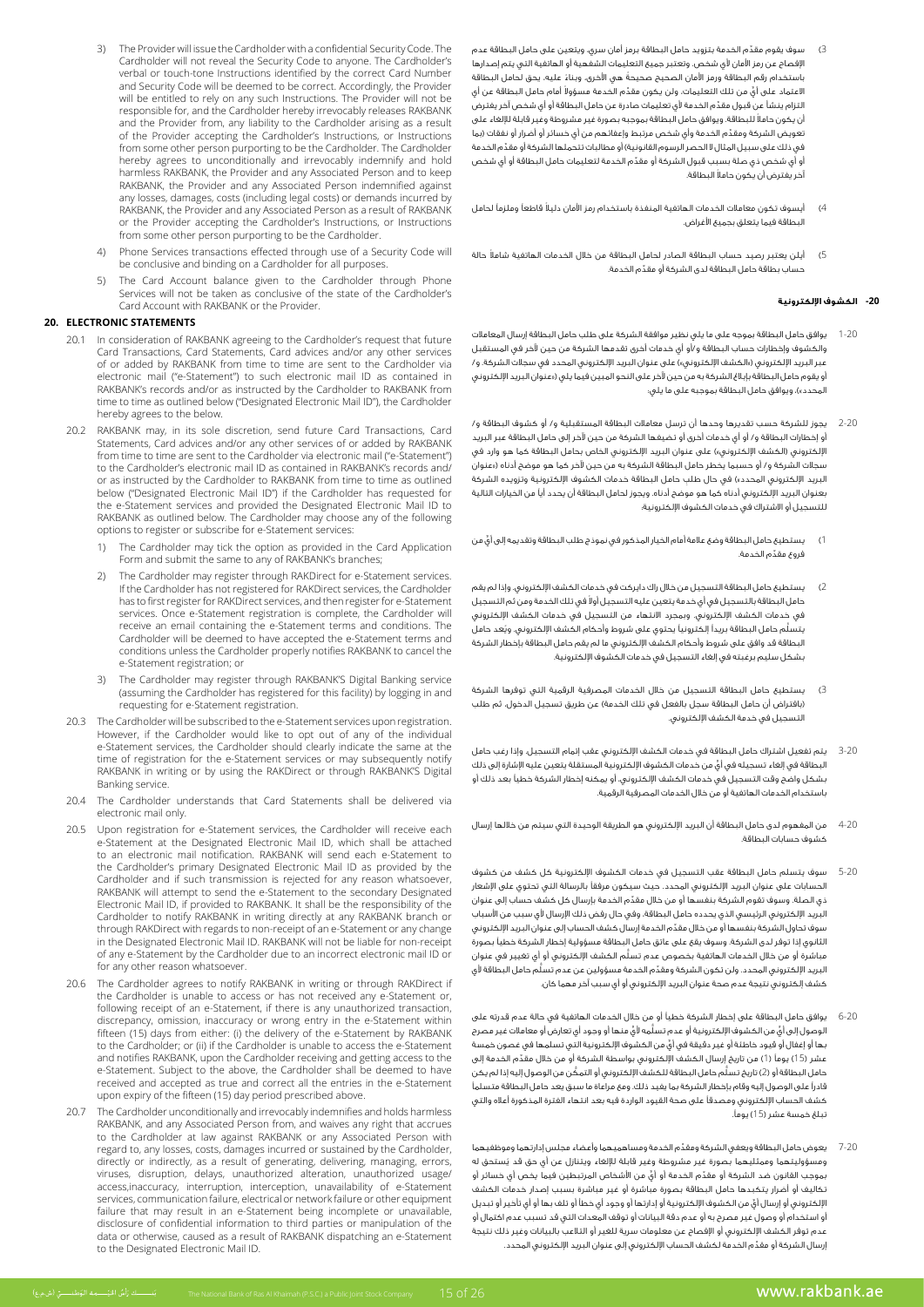- 20.8 The Cardholder understands and agrees that the storage of information contained in an e-Statement including, without limitation, the account information, transaction activity, the Card Account balances, remittances and any other information stored on the cardholder's personal computer by reason of receipt of an e-Statement shall be stored at the Cardholder's risk and liability and RAKBANK shall not be responsible for any unauthorized access by or disclosure of such information to third parties.
- 20.9 The e-Statement services are provided at the sole discretion of RAKBANK and RAKBANK may choose to modify, supplement, suspend, withdraw, cancel, terminate or discontinue the e-Statement services at any time. In the event of such modification, amendment, suspension, withdrawal, cancellation, termination or discontinuance of the e-Statement services, RAKBANK shall notify the Cardholder either by mail, electronic mail, facsimile or otherwise placing notices at RAKBANK's offices or branches and the Cardholder agrees to be bound by the same.
- 20.10 The Cardholder further acknowledges that the use of and the transmission of information via electronic mail may not be guaranteed to be secure. The Cardholder is the owner and user of the Designated Electronic Mail ID and shall take all necessary security measures and precaution to ensure that any unauthorized party does not access the Designated Electronic Mail ID. The Cardholder is aware that any unauthorized use of an e-Statement by the Cardholder or any third parties (whether authorized or unauthorized the cardholder) may result in appropriate action being taken against the Cardholder. The Cardholder shall not itself, and shall not allow third parties (whether by self or otherwise) to, re-engineer, modify, disseminate, copy, decompile any e-Statement provided by RAKBANK to the Cardholder.
- 20.11 The Cardholder agrees and authorises RAKBANK to advertise its products and services along with the e-Statement services to the Designated Electronic Mail ID from time to time. RAKBANK also reserves the right to charge a fee for providing e-Statement services to the Cardholder in such amount as may be advised by RAKBANK from time to time as permitted under the Terms & .Conditions
- 20.12 If the Cardholder opts to receive e-Statement services, the Cardholder shall be deemed to have accepted and agreed to be bound by these Terms and vertication for the ecopies and agreed to be bound by these remission via<br>Conditions, as amended by RAKBANK from time to time. For registration via and terms of the carry shall may be carry the e-Statement terms and RAKDirect, the first electronic mail shall carry the e-Statement terms and conditions. The Cardholder agrees that receipt of such electronic mail shall constitute acceptance of the terms and conditions related to the e-Statement services. Use of the e-Statement services will constitute the Cardholder's the assessment and receipt of the e-Statement-terms and conditions as well as the acknowledgement of the inherent risks in the transmission of e-Statements via electronic mail.

### **21. ELECTRONIC FUNDS TRANSFER**

- 21.1 RAKBANK may agree to provide the Cardholder with Electronic Funds Transfer (via SWIFT messaging or any other similar or replacement messaging system), facility ("Payment Facility") from time to time on the conditions set out herein. It is understood that any electronic funds transfer (if sent to the beneficiary or the beneficiary's bank directly by RAKBANK) will be sent entirely at the Cardholder's risk. The Cardholder agrees to hold harmless and indemnify RAKBANK and any Associated Person (as defined herein) against any loss, cost, damages, expenses, liability or proceedings which the Cardholder may incur or suffer as a result of RAKBANK and any Associated Person acting upon or delaying to act upon or refrain from acting upon the Cardholder's instructions in this regard. RAKBANK or RAKBANK's correspondent overseas shall not be liable for any loss, delay, error, omission which may occur in the transmission of the message or its misinterpretation when received or any delay caused by the clearing system of the country in which the payment is to be made or any act of default or negligence of the beneficiary's bank in collecting the remittance. In no event shall RAKBANK under any circumstances be liable for any loss of profits or contracts or special, indirect or consequential loss or damages.
- 21.2 The Cardholder agrees and understands that in the absence of specific instructions, all charges/ commissions outside the UAE are for the beneficiary's account. The beneficiary may be unable to obtain full value under Electronic Funds Transfer on account of exchange or other restrictions applicable in the country of payment or to the paying bank or charges and fees of the paying .bank
- 21.3 RAKBANK reserves the rights to send Electronic Funds Transfers through a place other than the one specified by the Cardholder if operational circumstances make this necessary or desirable.
- 21.4 Encashment of a remittance sent by Electronic Funds Transfer is subject to any exchange control or other restrictions which may be imposed by the rules and regulations of the country where encashment is to be made. Neither RAKBANK nor its correspondents or agents shall be liable for any loss or delay caused by or as a consequence of any such rules and regulations.
- 21.5 RAKBANK will use reasonable endeavours to process applications for Payment Facility received by RAKBANK before the cut-off time specified by the receiving branches or centre from time to time. Applications received after such cutoff time will be processed on the next working day. For this purpose all holidays and Fridays are non-working days.
- 21.6 The beneficiary's bank BIC Code/Sort Code/Fed wire ID/CHIPS UID/ABA/IFSC/ BSB/IBAN or any such code mentioned by the Cardholder will be considered as correct and the remittance will be effected accordingly, assuming correctness of the given codes and RAKBANK shall not be responsible to check or verify that the codes are correct or match against the name of the beneficiary and shall not be liable for transfers effected pursuant to an incorrect code provided by the Cardholder
- 21.7 Electronic Funds Transfers will be effected with SPOT value (two business days after the date of receipt of request by RAKBANK). Applications for the same day value shall be made, at RAKBANK's discretion, subject to receipt of the application prior to the relevant cut-off time as determined by RAKBANK, as well as the cut-off times related to the geographical location of the payment .destination
- 21.8 RAKBANK reserves the right to revise all remittance fees and Charges from time to time without prior notice
- 8-20 يدرك حامل البطاقة ويوافق على أن تخزين المعلومات الواردة في أي كشف إلكتروني بما في ذلك على سبيل المثال ال الحصر معلومات حساب البطاقة ونشاط المعاملة وأرصدة حساب البطاقة والتحويالت ُّ وغيرها من المعلومات األخرى المخزنة على جهاز الكمبيوتر الشخصي الخاص بحامل البطاقة نتيجة تسلم ِّ كشف الحساب اإللكتروني سيكون على مسؤوليته الخاصة، ولن تكون الشركة أو مقدم الخدمة مسؤولين عن أي وصول غير مصرح به لتلك المعلومات أو اإلفصاح عنها للغير.
- 9-20 ِّ تتوفر خدمات الكشف اإللكتروني حسب تقدير الشركة أو مقد ٍّ م الخدمة ويجوز ألي منهما تعديل خدمات الكشف اإللكتروني أو اإلضافة عليها أو تعليقها أو سحبها أو إلغاؤها أو إنهاؤها أو قطعها في أي وقت. وفي حال إجراء ذلك التعديل أو التغيير أو التعليق أو السحب أو اإللغاء أو اإلنهاء أو القطع لخدمات الكشف اإللكتروني تقوم الشركة بإخطار حامل البطاقة إما عبر البريد العادي أو البريد اإللكتروني أو الفاكس أو ِّ توفير اإلخطارات في مقر الشركة أو فروع مقدم الخدمة، ويوافق حامل البطاقة على االلتزام بذلك.
- 10-20 ُّ يقر حامل البطاقة ويوافق على أنه بمجرد تسلمه خدمات الكشف اإللكتروني سوف تتوقف الشركة عن تزويده بكشوف الحساب أو اإلخطارات أو التأكيدات الورقية التي يتم إرسالها عبر البريد العادي. كما يقر حامل البطاقة أيضًا بأن استخدام البريد اإللكتروني في إرسال واستقبال المعلومات غير مضمون وغير آمن. ُويعد حامل البطاقة مالك ومستخدم البريد اإللكتروني المحدد ويتعين عليه اتخاذ جميع التدابير األمنية واالحتياطات الالزمة لضمان عدم وصول أي طرف غير مصرح له إلى ذلك البريد اإللكتروني المحدد. ويدرك ٍّ حامل البطاقة أن أي استخدام غير مصرح به ألي ٍّ من الكشوف اإللكترونية من قبل حامل البطاقة أو أي من الغير (سواء كان مصرحاً له أو من قبل حامل البطاقة) قد يتسبب في اتخاذ أي إجراء ضد حامل البطاقة، ويلتزم حامل البطاقة بعدم القيام بنفسه أو السماح لغيره (شخصياً أو غير ذلك) بإعادة تنظيم أو تعديل ٍّ أو نشر أو نسخ أو تجزئة أي من الكشوف اإللكترونية المقدمة من الشركة إلى حامل البطاقة.
- 11-20 ِّ يوافق حامل البطاقة ويفوض الشركة أو مقدم الخدمة في اإلعالن عن منتجاتها وخدماتها عند تقديم خدمات الكشوف اإللكترونية إلى البريد اإللكتروني المحدد من حين آلخر. كما تحتفظ الشركة أيضًا بحقها في فرض رسوم مقابل توفير خدمات الكشوف اإللكترونية إلى حامل البطاقة حسب القيمة التي تعلنها .<br>الشركة من حين لآخر وعلى النحو المسموح به بموجب هذه الشروط الأحكام.
- 12-20 إذا قرر حامل البطاقة تلقي خدمات الكشف اإللكتروني يعد حامل البطاقة قد قبل ووافق على االلتزام بهذه الشروط واألحكام وتعديالتها بواسطة الخدمات الهاتفية. ستحتوي أول رسالة بريد إلكتروني على ُّ شروط وأحكام خدمة كشف الحساب اإللكتروني ويوافق حامل البطاقة على أن يكون تسلم تلك الرسالة لإلكترونية قبولاً لتلك الشروط والأحكام فيما يتعلق بخدمات الكشوف الإلكترونية. وسوف يعد تلقي ُّ حامل البطاقة لخدمات الكشوف اإللكترونية اتفاقًا مبرمًا معه. وكذلك يمثل تسلم تلك الشروط واألحكام إقرارًا بالمخاطر الكامنة في عملية إرسال الكشوف اإللكترونية عبر البريد اإللكتروني.

### **-21 التحويل اإللكتروني لألموال**

- 1-21 يجوز أن توافق الشركة على تزويد حامل البطاقة بخدمة التحويل اإللكتروني لألموال )من خالل نظام اإلرسال السريع أو أي نظام إرسال آخر مشابه أو بديل) («خدمة السداد») من حين لآخر وفقاً للشروط المنصوص عليها بموجبه. ومن المفهوم أن أي تحويل إلكتروني للأموال (في حال الإرسال إلى المستفيد أو بنك المستغيد مباشرة بواسطة الشركة) سيُرسل مع تحمل حامل البطاقة المسؤولية الكاملة عن ذلك. يوافق حامل البطاقة على حماية وتعويض الشركة وأي شخص ذي صلة (بحسب التعريف بموجبه) ضد أي خسارة أو تكاليف أو أضرار أو مصروفات أو التزامات أو إجراءات يجوز أن يتكبدها حامل البطاقة أو يتحملها نتيجة لتصرف الشركة وأي شخص ذي صلة يتصرف أو يتأخر في التصرف وفقًا أو يمتنع عن التصرف وفقًا لتعليمات حامل البطاقة في هذا الصدد. الشركة أو مراسل الشركة بالخارج غير مسؤول عن أي خسارة أو تأخر أو خطأ أو سهو يجوز أن يتكبده في إرسال الرسالة أو سوء تفسيرها عند تسلمها أو أي تأخر ينتج عن نظام المقاصة بالدولة التي يتم بها السداد أو أي عمل تخلف أو سهو أو إهمال من جانب البنك المستفيد في تحصيل التحويل. ال تكون الشركة بأي حال من األحوال مسؤولة عن أي خسارة أرباح أو عقود أو خسارة أو أضرار خاصة أو غير مباشرة أو تبعية.
- 2-21 يوافق حامل البطاقة ويتفهم أنه في حال عدم وجود تعليمات محددة فإن جميع الرسوم / العموالت خارج دولة اإلمارات العربية المتحدة تكون على حساب المستفيد. ويجوز أن يكون المستفيد غير قادر على ُ الحصول على القيمة كاملة الواردة في تحويل األموال اإللكتروني بسبب الصرف أو أي معامالت أخرى مطبقة في دولة الصرف أو بنك الصرف أو رسوم ومصروفات بنك الصرف.
- 3-21 ُ تحتفظ الشركة بحقوق إرسال تحويالت األموال اإللكترونية من خالل مكان بخالف المكان المحدد بواسطة حامل البطاقة في حال جعلت ظروف التشغيل هذا ضروريًا أو مرغوبًا فيه.
- 4-21 ُ يخضع صرف أي تحويل مرسل بواسطة تحويالت األموال اإللكترونية ألي ضوابط صرف أو أي قيود أخرى يجوز أن تفرضها قواعد ولوائح الدولة التي سيتم بها الصرف. ال تتحمل الشركة وال المراسلين التابعين لها وال الوكالء المسؤولية عن أي خسارة أو تأخر نتيجة أو بسبب مثل تلك القواعد واللوائح.
- 5-21 ستستخدم الشركة الجهود المعقولة لمعالجة طلبات خدمة السداد التي تسلمتها الشركة قبل موعد ُ اإليقاف المحدد بواسطة الفروع المتسلمة أو المركز من حين آلخر. والطلبات المتسلمة بعد موعد اإليقاف هذا سيتم معالجتها في يوم العمل التالي. ولهذا الغرض فإن جميع اإلجازات وأيام الجمعة هي ليست أيام عمل.
- 6-21 يعتبر رمز معرف البنك / كود البنك / رقم التحويل الفيدرالي / المعرف العالمي لمدفوعات المقاصة بين البنوك / نقابة المصرفيين األمريكية/ رقم البنك، الوالية، الفرع/ إيبان أو أي رمز آخر يذكره حامل البطاقة صحيحًا وسيتم تنفيذ التحويل وفقًا لذلك بافتراض صحة الرموز المذكورة ولن تكون الشركة مسؤولة عن المراجعة أو التحقق من صحة أو مطابقة تلك الرموز مقابل اسم المستفيد ولن تتحمل مسؤولية التحويالت المنفذة وفقًا ألي رمز غير صحيح ذكره حامل البطاقة.
- 7-21 سيتم تنفيذ تحويلات الأموال الإلكترونية بالقيمة الفورية (بعد يومي عمل من تاريخ تسلم الشركة الطلب). ويتم تقديم طلبات بقيمة نفس اليوم، بناء على اختيار وتصرف الشركة بموجب تسلم الطلب قبل موعد التوقف المعني حسبما تحدده الشركة وكذلك مواعيد التوقف المرتبطة بالموقع الجغرافي لجهة السداد.
	- 8-21 تحتفظ الشركة بحق مراجعة جميع رسوم ومصروفات التحويل من حين آلخر دون إخطار مسبق.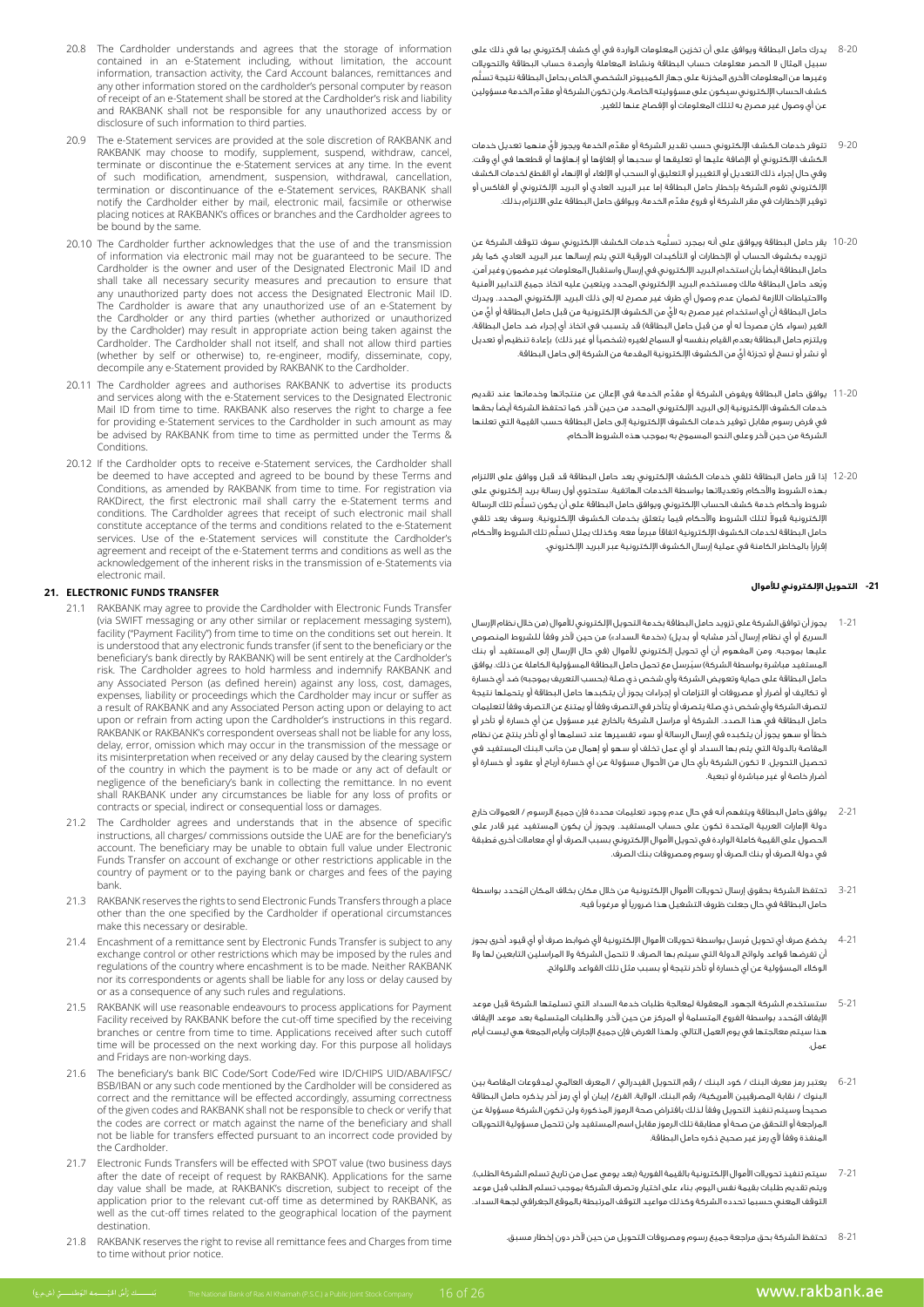- 9-21 في حال إرسال أي تعليمات وصالحية تحويل أموال إلكترونيًا إلى الشركة بريديًا أو من خالل خدمة التراسل أو عبر الفاكس (أو خلاف ذلك بواسطة حامل البطاقة شخصياً) يجوز للشركة العمل وفقاً لتلك الصلاحية )»التعليمات«( ويجوز لها أن تفترض أنها أصلية وتعرض بصورة صحيحة رغبات لحامل البطاقة حتى لو تم االلتزام بالتعليمات بصورة فعلية أو تم إرسالها بالخطأ أو بالخطأ أو باالحتيال أو بالسهو واإلهمال أو تم التغيير أو التعديل بواسطة أي شخص آخر بخالف حامل البطاقة مع معرفة أو تعليمات حامل البطاقة الفعلية من عدمه. وال تتحمل الشركة أي واجب بشأن التحقق من صحة أو سريان التعليمات.
- 10-21 ُ يوافق حامل البطاقة ويقبل أنه في حال رغب مقدم الطلب في استرداد قيمة التحويل من الشركة أو عادت األموال المحولة بواسطة البنك المراسل أو البنك الوسيط أو البنك المستفيد ألي سبب كان بعد تسلم األموال من البنك المراسل أو المستفيد فإن الشركة تجري السداد بناء على اختيارها وتقديرها إلى حامل البطاقة بسعر الشراء السائد للعملية المعنية مطروحًا منه جميع الرسوم والمصروفات التي يحددها البنك بناء على اختياره وتقديره وحده.
- 11-21 يوافق حامل البطاقة على أن الشركة يجوز لها أن ترفض إجراء السداد الذي تعتقد أنه ينطوي على خرق من قبل أي شخص لقانون أو لوائح أي دولة أو السياسات الداخلية للشركة. ويجوز تأخير أو رفض السداد بسبب أن شخصًا مشارك في السداد أو سلطة بنك مراسل / أي بنك وسيط آخر / بنك مستفيد يطلب معلومات أو إيضاح بشأن االلتزام بالقانون أو اللوائح ويرفض تنفيذ السداد. ستقوم الشركة بمشاركة المعلومات المرتبطة بالتحويل، في حال تطلب األمر ذلك.
- 12-21 يوافق حامل البطاقة على توفير رقم حساب البنك الدولي (إيبان) للمستفيد عندما يكون التحويل مطلوباً داخل دولة الإمارات العربية المتحدة أو خارجها (حيثما كان مطلوباً في دولة المستفيد) ويتفهم أن الشركة يجوز لها رفض السداد حيثما كان رقم إيبان مطلوبًا في دولة المستفيد.

# **-22 نظام الخصم المباشر بدولة اإلمارات العربية المتحدة**

- 1-22 من خالل اختيار طريقة المدفوعات بموجب نظام الخصم المباشر بدولة اإلمارات العربية المتحدة، يوافق حامل البطاقة على ما يلي:
- 1( االلتزام واالمتثال بقواعد نظام الخصم المباشر بدولة اإلمارات العربية المتحدة )»قواعد الخصم المباشر») وجميع مستندات نظام الخصم المباشر بدولة الإمارات العربية المتحدة والنماذج وتلك الشروط واألحكام.
- 2( إبالغ الشركة في حال تغيير التفاصيل المذكورة في نماذج نظام الخصم المباشر بدولة اإلمارات العربية المتحدة و/ أو نموذج طل بالبطاقة.
	- 3( سداد أي رسوم أو مصروفات فيما يتعلق بنظام الخصم المباشر بدولة اإلمارات العربية المتحدة.
- 4( عدم بدء طلب إغالق الحساب حتى يحين وقت إلغاء صالحية الخصم المباشر )»صالحية الخصم المباشر») أو أن تقدم الشركة إيضاح بشأن جميع المبالغ المالية المستحقة شاملة رسوم ومصروفات الشركة فيما يتعلق بحساب البطاقة حيثما تكون طريقة السداد من خالل صالحية الخصم المباشر.
- 2-22 يوافق حامل البطاقة على أن الشركة لها الحق الكامل في مراقبة ومراجعة المدفوعات التي تمت من خالل نظام الخصم المباشر بدولة اإلمارات العربية المتحدة ويمكنه إنهاء / إلغاء / سحب خدمة السداد بموجب نظام الخصم المباشر بدولة اإلمارات العربية المتحدة وفقًا لتقديرها وحدها وعندما ترى ذلك ضروريًا دون الحاجة إلخطار حامل البطاقة.
- 3-22 يوافق حامل البطاقة على أن المدفوعات التي تمت من خالل نظام الخصم المباشر بدولة اإلمارات العربية المتحدة متاحة وستكون مبالغ مستحقة شاملة رسوم ومصروفات الشركة فيما يتعلق بحساب البطاقة.
- 4-22 يوافق حامل البطاقة على أن الشركة لها الحق الكامل في مراقبة ومراجعة المدفوعات التي تمت من خالل نظام الخصم المباشر بدولة اإلمارات العربية المتحدة ويمكنه إنهاء / إلغاء / سحب خدمة السداد بموجب نظام الخصم المباشر بدولة اإلمارات العربية المتحدة وفقًا لتقديرها وحدها وعندما ترى ذلك ضروريًا دون الحاجة إلخطار حامل البطاقة.
- 5-22 حامل البطاقة على علم بأن أي مطالبة باالسترداد ستتم فقط وفقًا لقواعد الخصم المباشر وأن أي مطالبة يمكن أن تتم فقط خالل وقت العمل المحدد المعني بعد تسلم الحساب من بنك السداد بما يشير إلى أن السداد المعني قد تم.
- 6-22 يتفهم حامل البطاقة أنه في حال أي نزاع فإنه له الحق في تقديم شكوى إلى مصرف اإلمارات العربية المتحدة المركزي والذي سينفذ إجراءات تسوية النزاعات حسبما يراه ضروريًا.
- 7-22 يوافق حامل البطاقة على أن جميع المصروفات التي تخص استخدام نظام الخصم المباشر بدولة اإلمارات ُ العربية المتحدة بما في ذلك حاالت تخلف السداد ستطبق فيما يتعلق بالرسوم والمصروفات المنصوص عليها في دليل الخدمة والسعر.
- 8-22 يوافق حامل البطاقة على أنه في حال تغيير المفوضين بالتوقيع فإن الشركة يمكنها التعامل مع صالحية ُ الخصم المباشر الموقعة حديثًا مع المفوضين بالتوقيع الجدد دون الحصول على نموذج إلغاء موقع من المفوضين بالتوقيع القائمين.
- 9-22 يقر حامل البطاقة بأن مصرف اإلمارات العربية المتحدة المركزي ال يتحمل أي مسؤولية مباشرة أو غير مباشرة تجاه حامل البطاقة فيما يتعلق بتشغيل نظام الخصم المباشر بدولة اإلمارات العربية المتحدة.
- 10-22 ُ مصرف اإلمارات العربية المتحدة المركزي والشركة والبنك الراعي )كما هو معرف في قواعد الخصم المباشر( ونظام الخصم المباشر بدولة اإلمارات العربية المتحدة ليس عليهم أي مسؤولية أو دور في أي .<br>نزاعات تنشأ بين حامل البطاقة والمنشئ (بحسب التعريف في قواعدا لخصم المباشر).

# **-23 الخدمات المصرفية عبر الهاتف المتحرك**

- يتم توفير الخدمات المصرفية عبر الهاتف المتحرك حسب تقدير مقدّم الخدمة وحده ويجوز قطعها في أي وقت بإشعار مسبق لحامل البطاقة.
- 2-23 يجب على حامل البطاقة وكل مستخدم مفوض استكمال عملية التسجيل في الخدمات المصرفية عبر الهاتف المتحرك بنجاح.
- 3-23 تتوفر الخدمات المصرفية عبر الهاتف المتحرك لشبكات اتصال الهاتف المحمول وشبكات البيانات فقط ِّ المطابقة للمواصفات المطلوبة وإجراءات التهيئة على النحو الذي يحدده مقدم الخدمة من حين آلخر ويوافق حامل البطاقة وكل مستخدم مفوض لدى حامل البطاقة على الحصول على اتصال بقاعدة البيانات أو بشبكة الهاتف المحمول المطابقة للمواصفات على نفقة حامل البطاقة أو المستخدم المعتمد لدى حامل البطاقة.
- 4-23 يتم تزويد حامل البطاقة بإرشادات أثناء تشغيل الخدمات المصرفية عبر الهاتف ويتعين على حامل البطاقة وكل مستخدم مفوض اتباع جميع اإلرشادات ذات الصلة متي قام أي مستخدم مفوض بالدخول ِّ إلى خدمة الخدمات المصرفية عبر الهاتف المتحرك وتشغيلها ويجوز لمقدم الخدمة إبالغ حامل البطاقة من حين آلخر بالتغيرات الطارئة علي طريقة الوصول إلى الخدمات المصرفية عبر االنترنت وتشغيلها من قبل حامل البطاقة أو أي مستخدم مفوض لدى حامل البطاقة.
- 21.9 If an Electronic Funds Transfer instruction and authority is submitted to RAKBANK by postal or messenger service or by fax (or otherwise than by the Cardholder in person) RAKBANK may act upon such authority ("instructions") and may presume that they are genuine and accurately represent the wishes of the Cardholder, even if the instructions are actually compiled or sent in error or by fraud or negligence or altered or amended by someone other than the Cardholder with or without the actual knowledge or instructions of the Cardholder. RAKBANK has no duty to verify the fact or genuineness of the .instructions
- 21.10 The Cardholder agrees and accepts that if a refund of the remittance amount is desired from RAKBANK by the applicant or the remitted funds are returned by the correspondent bank, other intermediary bank or beneficiary's bank for any reason whatsoever, after receipt of funds from the correspondent or beneficiary's bank, RAKBANK shall, at its discretion make the payment to the Cardholder at the prevailing buying rate for the relevant currency less all charges and expenses determined by RAKBANK at its absolute discretion.
- 21.11 The Cardholder agrees that RAKBANK may decline to make a payment it believes might involve a breach by any person of a law or regulations of any country or RAKBANK's internal policies. A payment may be delayed or declined because a person involved in the payment or an authority /correspondent bank/ other intermediary bank /beneficiary's bank requires information or clarification as to compliance with the law or regulations, or declines to process it. RAKBANK will share information as to your remittance, if necessary.
- 21.12 The Cardholder agrees to provide the International Bank Account Number (IBAN) of the beneficiary when the transfer is requested within UAE or outside UAE (wherever required in beneficiary's country) and understand that RAKBANK may decline to make a payment wherever IBAN is required in the beneficiary .country

# **S2.** UAE DIRECT DEBIT SYSTEM

- 22.1 By selecting the mode of payments under UAE Direct Debit System ("UAEDDS"), the Cardholder agrees:
- 1) To be bound by and comply with the Rules of the UAE Direct Debit System ("DDS Rules"), all UAEDDS documents, forms and these Terms & ;Conditions
	- 2) To inform RAKBANK in case of change to the details mentioned in the UAEDDS forms and/or the Card Application Form;
	- 3) To pay any fees or charges in connection with UAEDDS; and
	- 4) Not to initiate account closure request until such time each the Direct Debit Authority ("DDA") is cancelled or RAKBANK provides the clearance of all outstanding amounts, including RAKBANK's fees and charges, in respect of the Card Account(s) where mode of payment is by way of DDA.
	- 22.2 The Cardholder agrees that RAKBANK has the full right to monitor and review the payments made through UAEDDS and can terminate/ cancel/ withdraw the payment service under UAEDDS at its sole discretion as and when seen necessary without any notice to the Cardholder.
	- 22.3 The Cardholder agrees that the payments made through UAEDDS are variable and will be for outstanding amounts, including RAKBANK's fees and charges, in  $r$ espect of the Card  $Accounf(s)$
	- 22.4 The Cardholder agrees that RAKBANK has the full right to monitor and review the payments made through UAEDDS and can terminate/cancel/withdraw the payment service under UAEDDS at its sole discretion as and when seen necessary without any notice to the Cardholder.
	- 22.5 The Cardholder is aware that any claim of refunds will only be made in accordance with the DDS Rules and that any claim can only be made within the relevant mandated turnaround time after the receipt of the account from the paying bank indicating that the relevant payment has been made.
	- 22.6 The Cardholder understands that in case of any dispute, it has the right to raise a complaint to the UAE Central Bank, which will implement the Dispute Resolution process, as deemed necessary.
	- 22.7 The Cardholder agrees that all charges pertaining to use of the UAEDDS, including payment defaults, will be applicable as per the fees and charges stipulated in the Service & Price Guide.
	- 22.8 The Cardholder agrees that in the event of change in signatories, RAKBANK can proceed with newly signed DDA form signed by the new signatories without obtaining a signed cancellation from existing signatories.
	- 22.9 The Cardholder acknowledges that the UAE Central Bank shall have no direct or indirect liability towards the Cardholder with respect to the operation of the .UAEDDS
	- 22.10 The UAE Central Bank, RAKBANK, the Sponsoring Bank (as defined in the DDS Rules) and the UAEDDS shall have no responsibility or role in any disputes arising between the Cardholder and the Originator (as defined in the DDS Rules)

# **SERVICES MOBILE 23.**

- 23.1 The Mobile Banking Service shall be provided at the sole discretion of the Provider and may be discontinued by the Provider at any time, with prior notice to the Cardholder
- 23.2 The Cardholder and each Authorized User for the Cardholder must successfully complete the registration process for Mobile Banking Service.
- 23.3 The Mobile Banking Service will only be available for mobile and data connections, which meet the required specifications, and configurations as may be specified by the Provider from time to time. The Cardholder and each Authorized User for the Cardholder agrees to procure and maintain a mobile and data connection, which meet these requirements at the Cardholder's or that Authorized User's own expense.
- 23.4 Guidance on the operation of the Mobile Banking Service will be made available to the Cardholder. The Cardholder and each Authorized User must follow all relevant guidance whenever an Authorized User accesses or operates the Mobile Banking Service. The Provider may inform the Cardholder from time to time about changes to the way the Cardholder or any Authorized User should access or operate the Mobile Banking Service.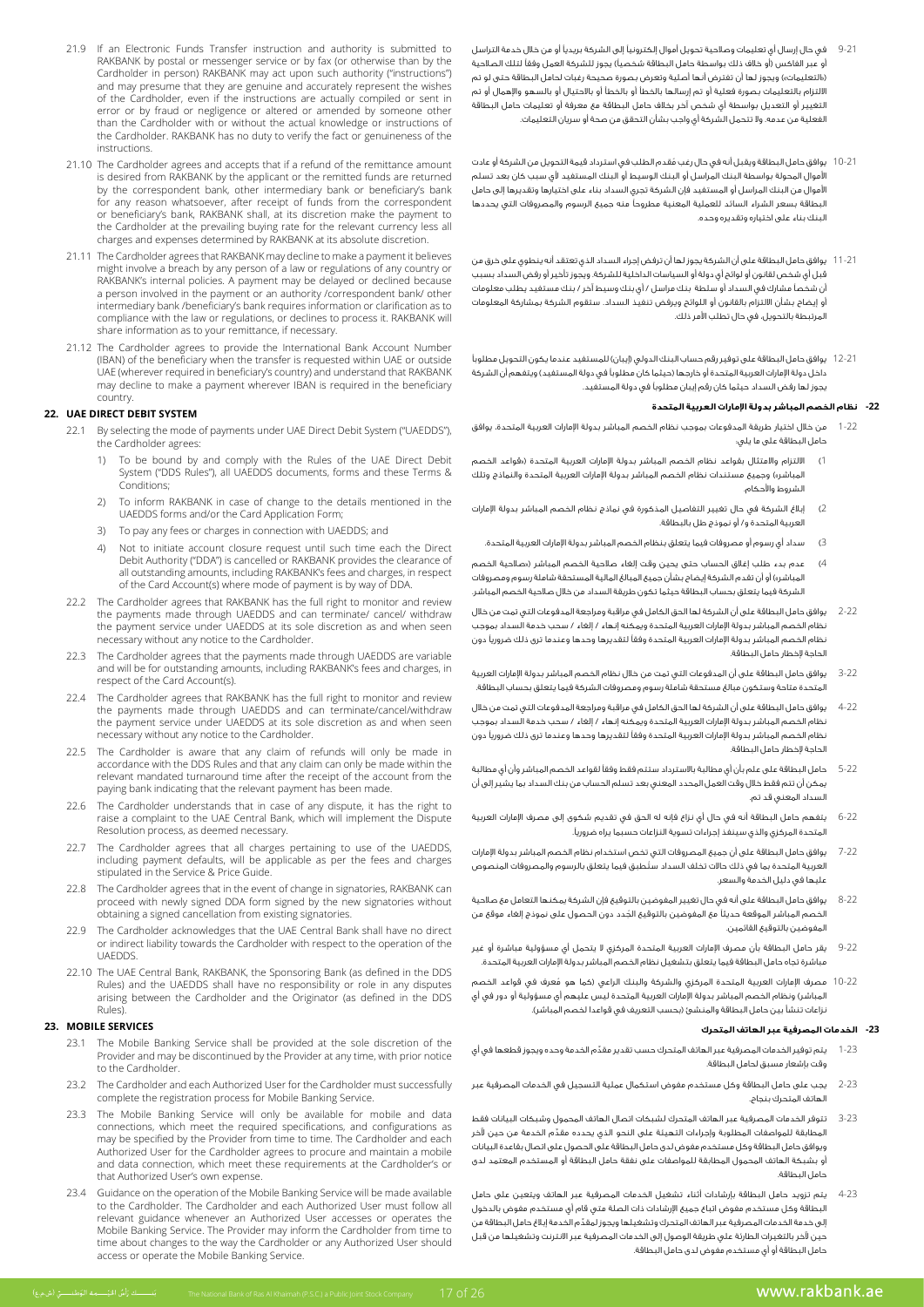- 5-23 ِّ يجوز لمقدم الخدمة إرسال جميع التنبيهات عبر الرسائل القصيرة علي الهاتف المتحرك للمستخدم ِّ المعتمد ويقر حامل البطاقة أنه يجوز لمقدم الخدمة في المستقبل إرسال التنبيهات عبر وسائط اتصال ِّ إضافية ويجوز لمقدم الخدمة من حين آلخر تغيير خصائص أية تنبيهات ويتعين على حامل البطاقة التحقق ِّ من جميع التنبيهات التي سيتم نشرها من قبل مقدم الخدمة على الموقع اإللكتروني و/أو إرسالها علي ِّ الهاتف المتحرك للمستخدم المعتمد ويجوز لمقدم الخدمة من حين آلخر إضافة أو حذف و/أو تعديل التنبهات بناء على طلب حامل البطاقة أو المستخدم المعتمد. **ا**
- 6-23 يوافق حامل البطاقة وكل مستخدم مفوض بصورة غير قابلة لإللغاء على تلقي المكالمات أو الرسائل ِّ التسويقية و/أو الترويجية أو رسائل الترحيب التي تصدر عن مقدم الخدمة بين الساعة 7:00ص إلى 9:00م ُّ وإذا رغب أي مستخدم مفوض في إيقاف تسلم الرسائل التسويقية و/أو الترويجية عبر الرسائل القصيرة. .<br>يتعين عليه إبلاغ مقدّم الخدمة كتابةً وطلب شطب رقم الهاتف المتحرك الخاص به من قاعدة البيانات الخاصة بتلك الرسائل ويوافق حامل البطاقة وكل مستخدم مفوض بصورة غير مشروطة وغير قابلة ِّ لإللغاء على عدم تأويل أي من تلك المكالمات أو الرسائل المرسلة من قبل مقدم الخدمة و/أو وكالئه كانتهاك لخصوصية حامل البطاقة أو المستخدم المعتمد وال يحق له تقديم أي شكوى أو اتخاذ أي إجراء فيما يتعلق بذلك.
- 7-23 تم تصميم خدمة الخدمات المصرفية عبر الهاتف المتحرك لتكون متوفرة على مدار اليوم طوال أيام األسبوع غير أنه ليس هناك ما يضمن توفر الخدمات المصرفية عبر اإلنترنت في جميع األوقات وسيتم تنفيذ التعليمات التي يتم تسلَّمها من قبل مقدِّم الخدمة بعد ساعات العمل الرسمية فقط في يوم العمل ِّ التالي ويوافق حامل البطاقة وكل مستخدم مفوض على أنه يحق لمقدم الخدمة في أي وقت وحسب ِّ .<br>تقدير مقدِّم الخدمة وحده ودون سابق إشعار أن يعلق خدمة الخدمات المصرفية عبر الهاتف المتحرك مؤقتاً لأغراض التحديث أو الصيانة أو الترقية أو أي غرض آخر مقدّم الخدمة مسؤولا عن أي تكلفة أو خسارة ً أو التزام أو ضرر قد يتم تحمله بواسطة حامل البطاقة أو أي مستخدم مفوض نتيجة لذلك.
- 8-23 ألغراض االستخدام والتسجيل من قبل حامل البطاقة وأي مستخدم مفوض يجوز لحامل البطاقة أو أي مستخدم مفوض تنزيل وتخزين البيانات على الهاتف المتحرك الخاص به وطباعة نسخ ورقية من السجالت ذات الصلة.
- 9-23 ِّ عند إتاحة الخدمات المصرفية عبر الهاتف المتحرك لحساب البطاقة المشترك المفتوح لدى مقدم الخدمة تحت اسمين أو أكثر من المقرر أنه وبغض النظر عما إذا تم فتح حساب البطاقة في بادئ األمر كحساب فردي أو مشترك يمكن الوصول إلى الخدمات المصرفية عبر الهاتف المتحرك من خالل مستخدم مفوض أو حامل بطاقة واحد فقط.
- 10-23 ِّ يوافق حامل البطاقة على أنه ال يمكن معاملة أي تعليمات دفع تقدم إلى مقدم الخدمة على أنها دليل على ِّ إتمام الدفع لصالح مقدم الخدمة أو موافقته على دفع ذلك المبلغ المطلوب.
- 11-23 يقبل حامل البطاقة وكل مستخدم مفوض أن يكون موعد انتهاء يوم العمل هو نفس مواعيد العمل ِّ الرسمية المطبقة لدى مقد ً م الخدمة داخل دولة اإلمارات العربية المتحدة من األحد إلى الخميس. وبناء عليه تعتبر جميع الطلبات المقدمة بعد مواعيد العمل الرسمية أو في أي يوم ليس من أيام العمل كما لو أنها متسلمة في يوم العمل التالي.
- 12-23 يقبل حامل البطاقة وكل مستخدم مفوض استكمال أي معاملة متى تم إجراء العملية بنجاح شريطة استيفاء جميع الشروط األخرى دون الحاجة إلى مرجع أو توثيق أو إشعار خطي أو تأكيد آخر.
	- 13-23 الوصول إلى الحسابات وتوفر الخدمات
- 1( لن يتم توفير الخدمات المصرفية عبر الهاتف المتحرك إال لحساب البطاقة الذي يحدده حامل البطاقة على وجه التعيين.
- 2( ُّ يستطيع حامل البطاقة وأي مستخدم مفوض طلب وتسلم المعلومات حول معظم أنواع حسابات ِّ البطاقة التي تؤول ملكيتها إلى حامل البطاقة ويجوز لمقدم الخدمات تقييد:
- 3( الحد األقصى لعدد حسابات البطاقات التي يمكن الوصول إليها باستخدام الخدمات المصرفية عبر الهاتف المتحرك.
- 4( حسابات البطاقة التي يمكن لحامل البطاقة اختيارها فيما يتعلق بتفعيل الخدمات المصرفية عبر الهاتف المتحرك
- 5( استخدام حامل البطاقة أو المستخدم المعتمد الخدمات المصرفية عبر الهاتف المتحرك من خالل حساب بطاقة معين.
- 6( ِّ يقر حامل البطاقة أن مقدم الخدمة لن يقوم بالتحقق من هوية حامل البطاقة أو أي مستخدم مفوض إال من خالل رمز األمان وأدوات األمن ورقم الهاتف المتحرك المحدد من قبل حامل البطاقة.
- 7( ِّ يقوم مقدم الخدمة بتزويد حامل البطاقة برمز أمان ليتم استخدامه من قبل كل مستخدم مفوض حتى يتمكن من الوصول إلى الخدمات المصرفية عبر الهاتف المتحرك ويجوز لمقدّم الخدمة أيضاً إصدار أية شروط أو قيود أو تعليمات أو إجراءات تفعيل ودخول مستقلة أو أية شروط أخرى متعلقة بالوصول إلى واستخدام الخدمات المصرفية عبر الهاتف المتحرك والبرامج ورموز األمان وإرسال التعليمات («الإجراءات») ويوافق ويتعهد حامل البطاقة وكل مستخدم مفوض على أن يكون ملزماً ِّ وملتزمًا بجميع اإلجراءات التي تصدر عن مقدم الخدمة من حين آلخر.

14-23 ِّ يفوض حامل البطاقة مقد َ م الخدمة تفويضًا ال رجعة فيه وغير ٍ مشروط بما يلي:

- 1( الدخول على حساب حامل البطاقة المسجل فيما يتعلق بالخدمات المصرفية عبر الهاتف المتحرك لتنفيذ المعامالت المصرفية أو غيرها من المعامالت.
- 2) الإفصاح إلى الوكيل أو أيٍّ من الغير عن جميع معلومات حامل البطاقة والمستخدم المعتم الموجودة في حيازته، كما قد يطالبون بها بغية تقديم الخدمات المصرفية عبر الهاتف المتحرك إلى حامل البطاقة أو أي مستخدم معتمد.
	- 3( ِّ تدوين تفاصيل المعامالت على سجالت مقدم الخدمة.
- 4( إرسال أي رسالة رفض فيما يتعلق بأي تعليمات أو معاملة مقترحة، إذا وجد أن الطلب المرسل من ِّ حامل البطاقة أو أي مستخدم معتمد ليس مطابقًا لنسق مقدم الخدمة أو االشتراطات األخرى.
- 5( ُ التعريف بأي تسهيالت تقدم بالخدمات المصرفية عبر الهاتف المتحرك في أي وقت في المستقبل ُّ ومباشرة المعامالت، مستخدمًا تلك التسهيالت الجديدة عند تسلم طلب من صاحب البطاقة.
- 23.5 The Provider may post all Alerts via SMS to the Mobile Device of an Authorized User. The Cardholder acknowledges that in the future, the Provider may send Alerts via additional mediums of communication. The Provider may from time to time, change the features of any Alert. It is the Cardholder is responsibility to cheque all available Alerts, which will be notified by the Provider on the Website and/or to an Authorized User's Mobile Device. The Provider may from time to time, add, delete, and/or modify the Alerts based on Cardholder or Authorized User requests.
- 23.6 The Cardholder and each Authorized User unconditionally consents to the Provider sending marketing and/or promotional messages or greetings via calling or SMS to the Mobile Number between 7.00 AM to 9.00 PM. If any Authorized User elects to stop receiving such marketing and/or promotional messages via SMS, they shall advise the Provider in writing and request the removal of their Mobile Number from the database for such messages. The Cardholder and each Authorized User irrevocably and unconditionally agrees that such calls or messages made by the Provider and or its Agents shall not be construed as a breach of the privacy of the Cardholder or any Authorized User and no complaint or proceedings shall be made or brought in relation to them.
- 23.7 Mobile Banking Service is intended to be available 7 days a week, 24 hours a day but there is no warranty that Mobile Banking Service will be available at all times. Instructions received after the Provider's normal working hours will be processed only on the next Business Day. The Cardholder and each Authorized User further agrees that the Provider shall be entitled at any time, at the Provider's sole discretion and without prior notice, to temporarily suspend the operation of the Mobile Banking Service for updating, maintenance and upgrading purposes, or any other purpose whatsoever as the Provider deems here is the notice of the provider that the shall not be not shall provider shall not be liable for any cost, loss liability or damage which may be incurred by the Cardholder or any Authorized User as a result
- 23.8 For the purpose of the Cardholder and any Authorized User's use and records only, the Cardholder and any Authorized User may download and store data on the Mobile Device and print hard copies of certain records.
- 23.9 Where the Mobile Banking Service is made available linked to a joint Card Account in two or more names with the Provider, it is acknowledged that, irrespective of whether the Card Account is normally operated either jointly or singly, the Mobile Banking Service may be accessed by one Authorized User, Cardholder acting alone.
- 23.10 The Cardholder agrees that any payment Instructions submitted to the Provider cannot be treated as evidence of the Provider having paid or agreed to pay the sum so requested.
- 23.11 The Cardholder and each Authorized User accepts that the cut-off time for a Business Day is the same as the Provider's normal business timings in the UAE from Sunday to Thursday. All requests received after the cut-off time or on a day, which is not a Business Day, will be deemed to have been received on the following Business Day.
- 23.12 The Cardholder and each Authorized User accepts that any Transaction will be completed as and when the process is successfully concluded, provided all of completed as and methods are present and methods are reference, authentication, written notice or verification.
- 23.13. Access to Accounts and Availability
	- 1) Mobile Banking Service will only be available for a Card Account specifically nominated by the Cardholder.
	- 2) The Cardholder and any Authorized User may request and receive information on most types of Card Accounts for which the Cardholder is the Card Account owner. The Provider may restrict:
	- 3) The maximum number of Card Accounts accessible using the Mobile Banking Service;
	- 4) the Card Accounts which the Cardholder can nominate for use on the Mobile Banking Service; and
	- 5) Cardholder or Authorized User use of the Mobile Banking Service on a narticular Card Account
	- 6) The Cardholder acknowledges that the Provider shall authenticate the identity of the Cardholder or any Authorized User only through the Security Code, Security Tools and Mobile Number set by the Cardholder.
	- 7) To access Mobile Banking Service, the Provider will issue a Security Code to the Cardholder for use by each Authorized User. The Provider may also issue separate requirements, restrictions, instructions, activation and access procedures, or any additional conditions pertaining to the access and use of the Mobile Banking Service, the Software, the Security Codes, and the transmission of Instructions («Procedures»). The Cardholder and each Authorized User agrees and undertakes to be bound by and to comply with all Procedures as may be issued by the Provider from time to .time
- 23.14 The Cardholder irrevocably and unconditionally authorizes the Provider to:
	- 1) access the Cardholder's Card Account registered for Mobile Banking Service to effect banking or other Transactions;
- 2) disclose to the Agent or any other third party, all Cardholder and Authorized User information in its possession, as may be required by them to provide the Mobile Banking Service to the Cardholder or any Authorized ;User
	- 3) record the Transaction details on the Provider's records:
	- 4) send any rejection message in relation to any Instructions or proposed Transaction, if it finds that the request sent by the Cardholder or any Authorized User is not in accordance with the Provider's format or other requirements; and
	- 5) introduce any new facilities through the Mobile Banking Service at any time in future and undertake Transactions using such new facilities when a request is received from the Cardholder.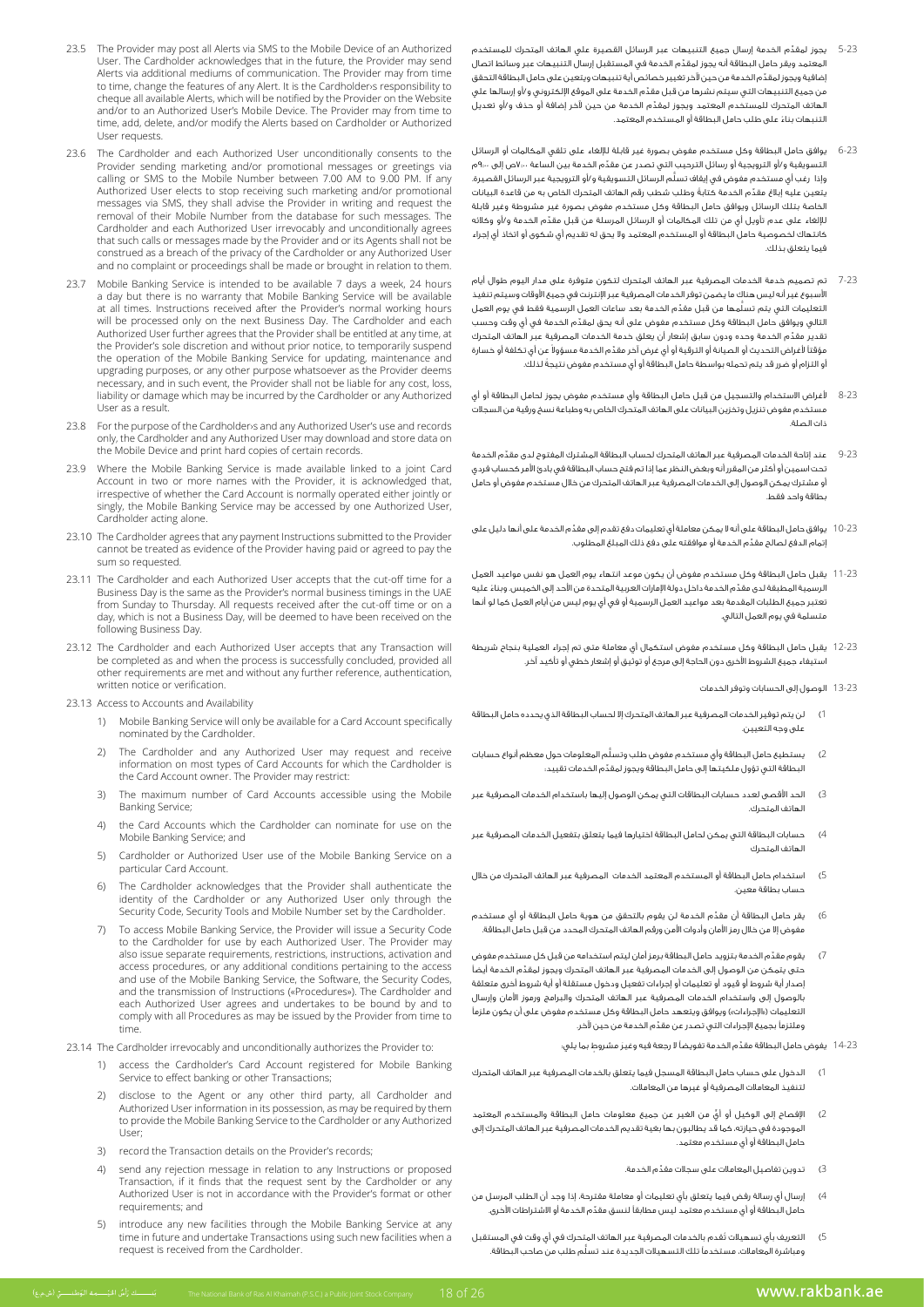- 6( ِّ يقر حامل البطاقة وكل مستخدم معتمد بأنه عندما ينفذ مقدم الخدمة أو وكيله، أو كالهما معًا، ِّ معاملة من أي من حسابات البطاقة أو إليه، فإن مقد ً م الخدمة ووكيله يعمالن بوصفهما وكيال لحامل ً البطاقة وليس وكيال ٍّ ألي ٍّ من الغير أو نيابة عن أي من الغير. ويوافق حامل البطاقة وكل مستخدم ِّ معتمد على أنه يحق لمقدم الخدمة وشركاته الفرعية ووكالئه وشركائه االعتماد على التفويض أو ِّ الوكالة أو السلطة السالفة الذكر التي يمنحها صاحب البطاقة. وال يعد مقدم الخدمة ملزمًا بقبول أي تعديل لتعليمات صاحب البطاقة أو أي مستخدم معتمد أو أي إلغاء لها.
	- 15-23 المعدات والبرامج
- 1) يعد حامل البطاقة مسؤولاً وحده عن التأكد من أن جهاز الهاتف المتحرك والمعدات الأخرى، التي يدخل بها حامل البطاقة وأي مستخدم معتمد على الخدمات المصرفية عبر الهاتف المتحرك ويستخدمها مناسبة لذلك االستخدام وتعمل على نحو صحيح )بما في ذلك، في أي وقت، توفير مساحة تخزين كافية لتنزيل البيانات على قرص أو على ورق لطبعها(.
- 2( ُ عند إكمال إجراءات التسجيل والتفعيل المقررة، يصرح لحامل البطاقة أو أي مستخدم معتمد، أو كليهما معًا، بتنزيل البرامج لتثبيتها على جهاز الهاتف المتحرك لصاحب البطاقة أو المستخدم ُ المعتمد وبمنح حقًا محدودًا وغير حصري وغير قابل للتحويل في استخدام البرامج. على أن يوافق حامل البطاقة وكل مستخدم معتمد على:
- 1( عدم استخدام البرامج ألي غرض غير الدخول على حساب بطاقة حامل البطاقة من خالل الخدمات المصرفية عبر الهاتف المتحرك على الهاتف المتحرك لحامل البطاقة أو المستخدم المعتمد.
- 2( عدم التصريح ألي شخص أو تمكينه من الدخول على البرنامج أو ترك جهاز الهاتف المتحرك دون رقابة وبأسلوب يُمَكِّن الآخرين من الدخول على البرنامج.
	- 3( عدم نسخ أو تغيير أو إلغاء أو تفكيك البرنامج وعدم التصريح ألي شخص بفعل هذا.
- 4( عدم التصريح ألي شخص باالطالع على رموز أمان حامل البطاقة أو رموز األمان أو غير ذلك مما ُي َم ِّكن أي شخص من تنزيل نسخة من البرنامج.
	- 3( حامل البطاقة وأي مستخدم معتمد ذي صلة:
- 1( مسؤوالن وحدهما وعلى نحو مشترك عن حماية رموز أمان الهاتف المتحرك المسجلة بقصد استخدامها بموجب الخدمات المصرفية عبر الهاتف المتحرك.
- 2( ُ يقبالن أن أي تعليمات أو معامالت صادرة عن الهاتف المتحرك أو رقم الهاتف المتحرك المقدم، ُيفترض، ألغراض أداء الخدمات المصرفية عبر الهاتف المتحرك، أن المستخدم المعتمد قد بدأها.
- 3) يطلبان من مقدّم الخدمات، عبر أي قنوات مصرفية، وقف الخدمات المصرفية عبر الهاتف المتحرك أو تغيير رقم الهاتف المتحرك، أو كلا الأمرين معاً، إذا فُقدَ جهاز الهاتف المتحرك أو ُخصص جهاز الهاتف المتحرك أو رقمه لشخص آخر، حيث يبلغ حامل البطاقة أو المستخدم ِّ المعتمد، أو كالهما معًا، مقد َم الخدمة فورًا بأي تغيير في رقم الهاتف المتحرك أو بأي معاملة غير معتمدة في حساب بطاقته/ بطاقتها مما نمى إلى علمه/ علمها.
	- 4) شروط خدمات الرسائل القصيرة
- 1( ِّ عندما يتقدم حامل البطاقة بطلب، يجوز لمقدم الخدمة، حسبما يتراءى له على نحو مطلق، أن يقدم خدمات الرسائل القصيرة إلى حامل البطاقة )إشعارات الخدمات المصرفية عبر الهاتف المتحرك(.
- 2( ً ما لم يكن حامل البطاقة قد منع بنك رأس الخيمة الوطني صراحة من إرسال معلومات ترويجية إلى جهاز هاتفه المتحرك، يجوز أن يرسل بنك رأس الخيمة الوطني من وقت آلخر وعلى نفقته معلومات ترويجية إلى جهاز الهاتف المتحرك لحامل البطاقة.
- 3) لا يعد بنك رأس الخيمة الوطني مسؤولاً عن أي توقف في الشبكة يحدثه مقدِّم خدمات شبكة النظام العالمي لالتصاالت المتنقلة أو أي خطأ في البث أو توقف وصول إشعارات الخدمات المصرفية عبر الهاتف المتحرك لحامل البطاقة.
- 4( يتحمل حامل البطاقة بصورة كاملة رسوم تسلم الرسائل القصيرة وإرسالها، حتى لو كان ُ جهاز الهاتف المتحرك لديه خاصية التجوال وكان المشغل األجنبي يفرض رسومًا على ُّ الرسائل القصيرة. ويوافق حامل البطاقة على تسلم أي عدد من الرسائل في أي وقت.
- 5( ِّ يخطر حامل البطاقة فورًا مقدم الخدمة بفقد جهاز الهاتف المتحرك أو سرقته، حيث يوقف ِّ مقدم الخدمة من ذلك الوقت تقديم خدمة إشعارات الخدمات المصرفية عبر الهاتف المتحرك لذلك الجهاز.

# **-24 خدمات اإلنترنت**

- 1-24 الشروط العامة الستخدام خدمات اإلنترنت
- 1) يقبل حامل البطاقة قبولاً نـهائياً وغير قابل للإلغاء وغير مشروط أن تكون أي معاملة أو تعليمات، أو ُ كليهما معًا، مما يصدر أو يقدم عبر خدمات اإلنترنت، على مسؤولية حامل البطاقة. كما أن تسجيل مقدّم الخدمة لأي معاملة أو تعليمات مُعالجة، فيما يتعلق بخدمات الإنترنت، يعد دليلاً ملزماً ودامغاً لتلك المعاملة أو التعليمات وذلك لجميع األغراض.
- .<br>2) يوافق حامل البطاقة على أن جميع الإجراءات الأمنية التي يستخدمها وينفذها مقدِّم الخدمة معقولة ووافية. كما أن حامل البطاقة يصون ويضمن الحفاظ على سرية اإلجراءات األمنية في جميع األوقات، ويحمي رموز أمان صاحب البطاقة وأي أساليب/ أدوات مصادقة أخرى من أن يفصح عنها أو .<br>يستخدمها أي شخص آخر (أشخاص آخرون) أو من أن تُكشف إلى أيّ من الغير أو عاملين غير مصرح ُـهم. وقد آبلغ حامل البطاقة (ووافق على)؛
	- 1( ُّ تذك ُّ ر رموز األمان وإتالف أي إشعار بمجرد تسلمه.
		- 2( عدم كتابة أو تدوين رموز أمانة.
- 3( وجوب االحتفاظ بأي جهاز يتعلق باألمان في مكان آمن على نحو مادي، بما في ذلك التأكد من الحفاظ على رموز الأمان بأي صيغة (بما في ذلك عبر المتصفح أو أي برامج أخرى) بحيث يمكن ألي شخص يستخدم نفس الجهاز أن يستعرض اإلجراءات األمنية، مستخدمًا التفاصيل المخزنة. ُ
- 4( تدوين قيود استخدام رموز األمان أو أي أساليب/ أدوات مصادقة، أو كليهما معًا، كما يبلغها ِّ مقدم الخدمة.
- 6) The Cardholder and each Authorized User acknowledges and agrees that when the Provider and/or its Agents effect a Transaction from or to any of the Card Accounts, the Provider and its Agents is acting as the Cardholder's agent, and not as the agent or on behalf of any third party. The Cardholder and each Authorized User agrees that the Provider, its affiliates, Agents and partners shall be entitled to rely on the foregoing authorization. agency and authority granted by the Cardholder. The Provider shall be under no obligation to accept any amendment or cancellation of any Instruction by the Cardholder or any Authorized User
- 23.15 Equipment and Software
	- 1) The Cardholder is solely responsible for ensuring that the Mobile Device and other equipment with which the Cardholder or any Authorized User accesses and uses the Mobile Banking Service are suitable for such use and are functioning properly (including at any time providing sufficient storage for downloading data to disc or paper for printouts).
	- 2) Upon completion of the prescribed registration and activation procedures the Cardholder and/or any Authorized User will be permitted to download the Software for installation into the Cardholder's or Authorized User's Mobile-Device and be granted a limited, non-exclusive, non-transferable The card and Cardholder and each Authorized right to use the Software, provided the Cardholder and each Authorized User agrees to:
		- not use the Software for any purpose other than to access the Cardholder's own Card Account via the Mobile Banking Service on the Cardholder's or any Authorized User's own Mobile Device;
		- 2) not permit or enable any person to access the Software, or leave the Mobile Device unattended in such a manner as to enable others to access the Software;
		- 3) neither reproduce, modify or reverse engineer, modify or decompile the Software nor permit any other person to do so; and
		- 4) not permit any person to access the Cardholder Security Codes or of community person to person and the continuous person general to determine the Security Code or otherwise enable any person to download a copy of the Software.
	- The Cardholder and any relevant Authorized User:
		- 1) are jointly solely responsible for protecting the registered Mobile and Security Codes for the use under the Mobile Banking Service.
		- 2) accept that for the purposes of the Mobile Banking Service any Instructions or Transaction emanating from the given Mobile and Mobile Number shall be assumed to be initiated by the Authorized .User
		- 3) shall request the Provider, through any of banking channels, to suspend the Mobile Banking Service and/or change Mobile Number If the Mobile Device is lost or the Mobile Device or Mobile Number has been allotted to another person. The Cardholder and/or any Authorized User shall immediately inform the Provider of any change in the Mobile Number or any unauthorized Transaction in his/her Card Account of which he/she has knowledge.
	- 4) Conditions relating to SMS service:
		- 1) Upon application by the Cardholder, the Provider may at its absolute discretion provide SMS services to the Cardholder ("Mobile Banking Notifications").
- 2) Unless the Cardholder has expressly forbidden RAKBANK to send promotional information to its Mobile Device, RAKBANK may from time to time, at its own cost, send promotional information to the Cardholder's Mobile Device.
	- RAKBANK shall not be responsible for any network failure by the GSM network provider or any transmission error or any failure of a Mobile Banking Notification to reach the Cardholder.
	- 4) Charges for receiving and sending SMS messages will be completely borne by the Cardholder even if the Mobile Device has a roaming facility and the foreign operator charges for SMS messages. The Cardholder agrees to receive any number of messages at any time.
	- 5) The Cardholder shall immediately notify the Provider of any loss or theft of the Mobile Device, and the Provider shall from the time of notification stop providing the Mobile Banking Notifications service to that Mobile Device.

# **24. ONLINE SERVICES**

- 24.1 General Conditions for use of Online Services
- 1) The Cardholder irrevocably and unconditionally accepts that any Transaction and/or Instruction made or given through the Online Services will be entirely at the Cardholder's own risk and responsibility. Instruction in the transaction or Instruction processed in<br>The Provider's record of any Transaction or Instruction processed in connection with Online Services will be binding and conclusive evidence of such Transaction or Instruction for all purposes.
	- The Cardholder agrees that all security procedures used and implemented by the Provider are reasonable and adequate. The Cardholder shall safeguard and ensure that the security procedures are kept secret and disclosure from the security procedures are nept secret at all times and shall diligently safeguard from disclosure and/or use by any other person(s), the Cardholder's Security Codes, or any other authentication methods/devices, not to be disclosed to any third parties or unauthorized personnel. The Cardholder is advised (and agrees)
		- 1) to remember the Security Codes and destroy any notification as soon as the Cardholder receives it:
		- 2) not to write down or record their Security Codes;
		- 3) that any security-related device must be kept physically secure, which includes making sure that Security Codes are not kept in any form (including by browser or any other Software) in such a way that anyone using the same device can go through the security procedures using stored details;
		- 4) to note the restrictions for usage of the Security Codes and/or any other authentication methods/devices as advised by the Provider.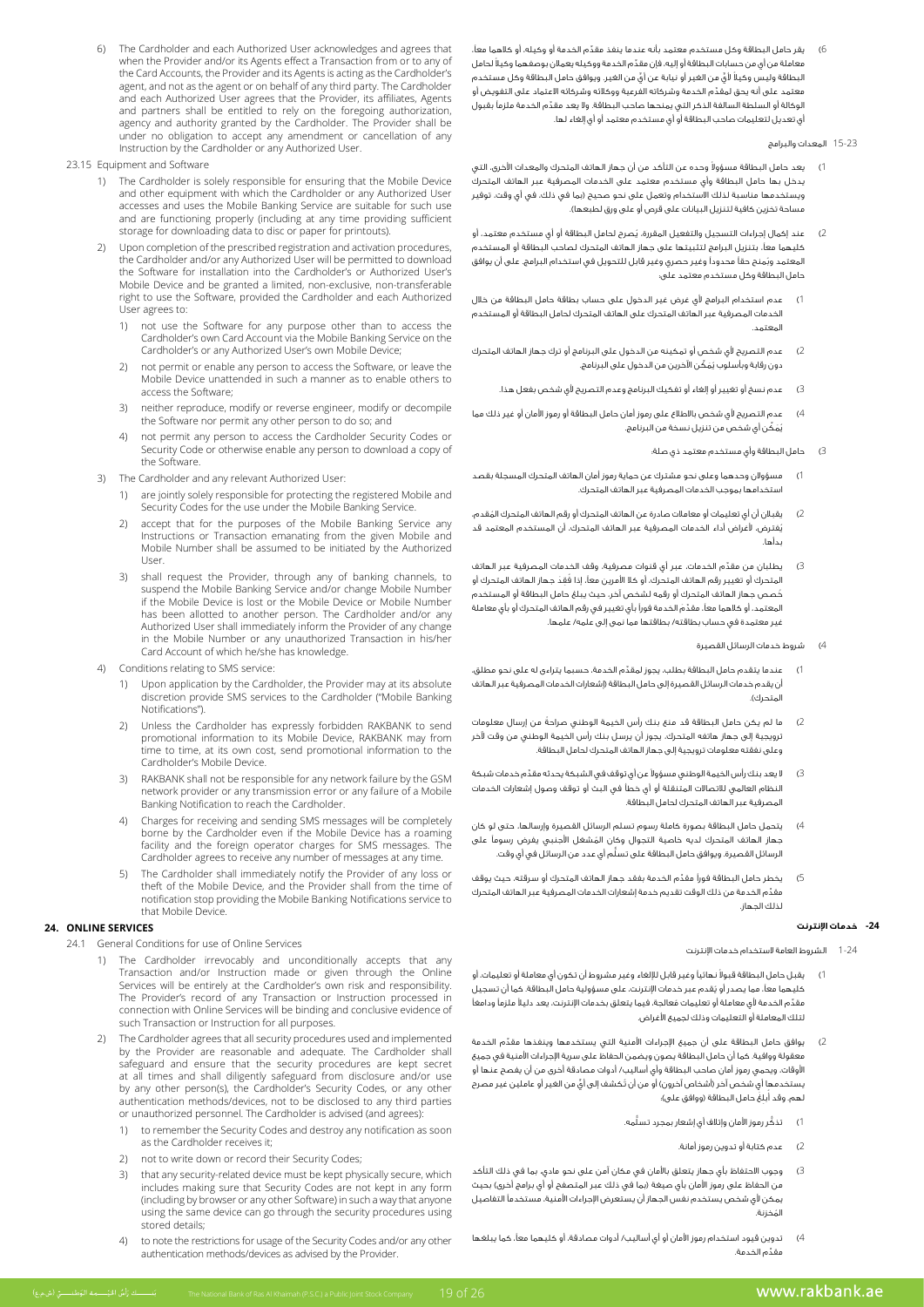- 3( ِّ لحامل البطاقة إمكانية الدخول على شبكة مقدم الخدمة طوال أربع وعشرين ساعة لمدة سبعة أيام في األسبوع، باستثناء أي توقف مخطط له أو غير متوقع أثناء ساعات التشغيل وعدم التشغيل. ُ ويقر حامل البطاقة بأن حاالت توقف التشغيل تلك قد تسفر عن إمكانية الدخول على خدمات ِّ اإلنترنت على نحو جزئي أو عدم إمكانية الدخول عليها. ويحتفظ مقدم الخدمة بالحق في أن يدون ِّ على أنظمة معلوماته جميع البيانات بخصوص أي مراسلة أو إجراء يرتبط بأي معامالت. ويبذل مقدم الخدمة المساعي المعقولة لتنفيذ التعليمات بمجرد تسلم هذه التعليمات من حامل البطاقة ِّ وقبول أنظمة معلومات مقد ُ م الخدمة لها، غير أنه ال يضمن أي مدة زمنية مشار إليها. يجري التحقق ٍّ من صحة تاريخ كل ِّ من التعليمات ومحتواها بأي وسائل متاحة لمقدم الخدمة.
- 4( ِّ يقر حامل البطاقة بأن روابط مواقع البرامج التي يمكن تنزيلها هي للتيسير فحسب، وأن مقدم الخدمة غير مسؤول عن أي صعوبات أو تبعات مقترنة بتنزيل البرامج. كما أن استخدام أي برامج تم ُ تنزيلها محكومة بشروط اتفاقية الترخيص، إن وجدت، التي تصاحب البرامج أو تقدم معها.

# 2-24 خدمة دفع الفواتير

- 1( تسمح خدمة دفع الفواتير لحامل البطاقة بأن يدفع فواتير مرافقه من حساب البطاقة إلى كيانات محددة في اإلمارات العربية المتحدة، مستخدمًا خدمات اإلنترنت، حيث يستطيع حامل البطاقة أن يرى ما إذا كانت تعليمات دفع الفاتورة قد نُفذت أو لم تُنفذ بعدٌ، ويجوز له أن يضيف أو يحذف الكيانات المحددة أو تفاصيلها.
- 2( ِّ يفوض حامل البطاقة مقدم الخدمة باتباع تعليمات الدفع المنصوص عليها بموجب هذه الشروط ِّ واألحكام مستخدمًا خدمة اإلنترنت. ويقدم حامل البطاقة لمقدم الخدمة الرقم المرجعي لعمالئه أو رقم حساب البطاقة أو أي معلومات أخرى ذات صلة بتلك الكيانات، التي توصف باعتبارها الكيانات المحددة، أو جميع ما سبق معًا، وذلك لتنفيذ طلب دفع الفواتير. وعندما يبادر حامل البطاقة ِّ بتقديم طلب دفع الفواتير يفوض حامل البطاقة مقدم الخدمة بأن يقيد على حساب بطاقته المبالغ المنصوص عليها في المعاملة لصالح الكيان المحدد بالمبلغ المقابل وذلك نيابة عن حامل البطاقة.
- 3) لُت فذ طلبات دفع الفواتير حسب التعليمات وتُخصم من حساب بطاقة حامل البطاقة في يوم العمل بعد معالجة طلب دفع الفواتير.
- في حين أنه من المتوقع أن تُعالج وتُنجز معظم طلبات دفع الفواتير في يوم العمل بعد تاريخ .<br>معالجة دفع الفواتير الذي يختاره حامل البطاقة، فإن حامل البطاقة يوافق على أنه نظراً لوجود ِّ<br>ظروف خارجة عن سيطرة مقدِّم الخدمة يجوز أن تستغرق طلبات دفع الفواتير وقتاً أطول لقيدها في الحساب لدى الكيان المحدد. ويوافق حامل البطاقة على أن مقدِّم الخدمة ليس مسؤولا عن .<br>دفعات يتسلمها أو يقيدها الكيان المحدد بعد مدة السماح أو تسفر عن رسوم أو غرامة تأخير يقدرها المدفوع له، إذا لم يتبع حامل البطاقة هذه التوصية. وفي تلك الحالة يوافق حامل البطاقة ُّ على أن يتحمل وحده/ تتحمل وحدها مخاطر ومسؤولية تكبد جميع رسوم أو غرامات التأخير التي يقدرها المدفوع له.
	- 5) لا يجوز الدفع باستخدم خدمة دفع الفواتير إلا للكيات المحددة داخل الإمارات العربية المتحدة.
- 6( ِّ يحتفظ مقدم الخدمة بالحق في أن يرفض طلب دفع الفواتير، إذا كانت األموال المتاحة في حساب البطاقة أو في الرصيد القابل لالستخدام في حساب البطاقة غير كافية، أو ألي سبب آخر.
- .<br>7) يقر حامل البطاقة بأن جميع الإجراءات الأمنية التي يستخدمها وينفذها مقدِّم الخدمة معقولة ووافية. كما يضمن حامل البطاقة الحفاظ على سرية اإلجراءات األمنية في جميع األوقات ويجتهد في صون رموز أمان حامل البطاقة أو أي وسيلة/ أداة مصادقة أخرى –مما يجب ألا يُفصح عنه لأيٍّ من الغير أو أي عامل غير مصرح له- من أن يكشفها أو يستخدمها، أو كال األمرين معًا، أي شخص آخر )أشخاص َُ خرون). وقد آبلِغَ حامل البطاقة (ووافق على)؛
	- 1( ُّ تذك ُّ ر رموز األمان وإتالف أي إشعار بمجرد تسلمه .
		- 2( عدم كتابة أو تدوين رموز أمانه.
- 3) وجوب الاحتفاظ بأي جهاز يتعلق بالأمان في مكان آمن على نحو مادي، بما في ذلك التأكد من الحفاظ على رموز الأمان بأي صيغة (بما في ذلك عبر المتصفح أو أي برامج أخرى) بحيث يمكن ُ ألي شخص يستخدم نفس الجهاز أن يبحث اإلجراءات األمنية، مستخدمًا التفاصيل المخزنة.
- 4) تدوين قيود استخدام رموز الأمان أو أي أساليب/ أدوات مصادقة، أو كلا الأمرين معاً، كما يبلغها ِّ مقدم الخدمة.
- 8( ِّ لحامل البطاقة إمكانية الدخول على شبكة مقدم الخدمة طوال أربع وعشرين ساعة لمدة سبعة أيام في األسبوع، باستثناء أي توقف مخطط له أو غير متوقع أثناء ساعات التشغيل وعدم التشغيل. ويقر حامل البطاقة بأن حاالت توقف التشغيل تلك قد تسفر عن إمكانية الدخول على خدمات ِّ اإلنترنت على نحو جزئي أو عدم إمكانية الدخول عليها. ويحتفظ مقدم الخدمة بالحق في أن يدون ِّ على أنظمة معلوماته جميع البيانات بخصوص أي مراسلة أو إجراء يرتبط بأي معامالت. ويبذل مقدم الخدمة المساعي المعقولة لتنفيذ التعليمات بمجرد تسلم هذه التعليمات من حامل البطاقة وقبول أنظمة معلومات مقدّم الخدمة لها، غير أنه لا يضمن أي مدة زمنية مُشار إليها. ويجري التحقق ٍّ من صحة تاريخ كل ِّ من التعليمات ومحتواها وذلك بأي وسائل متاحة لمقدم الخدمة.
- يقر حامل البطاقة بأن روابط مواقع البرامج التي يمكن تنزيلها هي للتيسير فحسب، وأن مقدّم الخدمة غير مسؤول عن أي صعوبات أو تبعات مقترنة بتنزيل البرامج. كما أن استخدام أي برامج تم ُ تنزيلها يكون محكومًا بشروط اتفاقية الترخيص، إن وجدت التي تصاحب البرامج أو تقدم معها.
	- 3-24 خدمة سداد البطاقة
- تتيح خدمة سداد البطاقة، التي يقدمها بنك رأس الخيمة الوطني عبر مقدّم الخدمة، لحامل البطاقة إمكانية االطالع، عبر خدمات اإلنترنت، على بيانات بطاقته وموجز حاالت الخصم لبطاقته ورصيدها الدائن المتاح لالستخدام وكشفها الحالي/ السابق ودفعات البطاقة.
- 3) The Cardholder will have access to the Provider's network 24 hours/7 days, with the exception of any planned or unexpected shutdowns during operating and non-operating hours. The Cardholder acknowledges that such shutdowns may result in either partial or no access to the Online Services. The Provider reserves the right to record in its information systems all data concerning any communication or action relating to any Transactions. The Provider will use reasonable endeavours to execute Instructions as soon as these are received from the Cardholder and accepted by the Provider's information systems but does not guarantee any indicated turn around time. The date and content of each Instruction will be verified by any means available to the Provider
- The Cardholder agrees and acknowledges that the links to downloadable software sites are for convenience only and the Provider is not responsible or liable for any difficulties or consequences associated with downloading the software. Use of any downloaded software is governed by the terms of the license agreement, if any, which accompanies or is provided with the software.
- 24.2 Bill Payment Service
	- 1) The Bill Payment Service allows the Cardholder to pay their utility bills from the Cardholder's Card Account to specified entities in UAE using the Online Service. The Cardholder can also view whether the Instruction is pending or completed for the payment of the bill and may add or delete the Specified Entities or its details
	- 2) The Cardholder authorizes the Provider to follow the payment Instructions provided under these Terms and Conditions using the Online Service. The Cardholder will provide the Provider with their consumer reference number, Card Account Number and/or any other information related to those entities that qualify as Specified Entities, to in carrying out a Bill Payment request. When the Cardholder initiates a Bill Payment request, the Cardholder authorizes the Provider to charge their Card Account with the amounts provided in the Transaction and to the Specified Entity the equivalent amount on Cardholder's behalf.
- 3) Bill Payment requests are executed as per the Instructions and the Cardholder's Card Account will be debited on the Business Day after the Bill Payment request is processed.
	- 4) While it is anticipated that most Bill Payment requests will be processed and completed on the Business Day after the Cardholder's selected Bill Payment process date, the Cardholder agrees that due to circumstances beyond the control of the Provider some Bill Payment requests may take longer to be posted to the account at the Specified Entity. The Cardholder arrees that the Provider will not be responsible for any payments that are that or posted by the Specified Entities after the grace period, or that result in a late charge or penalty assessed by the payee, if the Cardholder does not follow this recommendation. In such an event, the Cardholder agrees that he/she shall have the sole risk of incurring and the sole responsibility for paying any and all late Charges or penalties assessed by the payee.
	- 5) Only Specified Entities within UAE may be paid using the Bill Payment .Service
	- The Provider reserves the right to reject a Bill Payment request, if there are insufficient funds available in the Card Account, or in the usable balance in the Card Account or for any other reason.
	- 7) The Cardholder agrees that all security procedures used and implemented by the Provider are reasonable and adequate. The Cardholder shall safeguard and ensure that the security procedures are kept secret and disclosure from the security procedures are nept secret at all times and shall diligently safeguard from disclosure and/or use by any other person(s), the Cardholder's Security Codes, or any other authentication methods/devices, not to be disclosed to any third parties or unauthorized personnel. The Cardholder is advised (and agrees)
		- 1) to remember the Security Codes and destroy any notification as soon as the Cardholder receives it:
		- 2) not to write down or record their Security Codes;
		- 3) that any security-related device must be kept physically secure, which includes making sure that Security Codes are not kept in any form (including by browser or any other Software) in such a way that anyone using the same device can go through the security procedures using stored details; and
		- 4) to note the restrictions for usage of the Security Codes and/or any other authentication methods/devices as advised by the Provider.
	- 8) The Cardholder will have access to the Provider's network 24 hours/7 days, with the exception of any planned or unexpected shutdowns during operating and non-operating hours. The Cardholder acknowledges that such shutdowns may result in either partial or no access to the Online Services. The Provider reserves the right to record in its information systems all data concerning any communication or action relating to any Transactions. The Provider will use reasonable endeavours to execute Instructions as soon as these are received from the Cardholder and accepted by the Provider's information systems but does not guarantee any indicated turn around time. The date and content of each Instruction will be verified by any means available to the Provider.
- 9) The Cardholder agrees and acknowledges that the links to downloadable software sites are for convenience only and the Provider is not responsible or liable for any difficulties or consequences associated with downloading the software. Use of any downloaded software is governed by the terms of the license agreement, if any, which accompanies or is provided with the .software
	- 24.3 Card Payment Service
		- 1) Card Payment service offered by RAKBANK through the Provider allows the Cardholder to access their Card details, summary of debits, credit balance available for use, current/previous statement and card payments through Online Services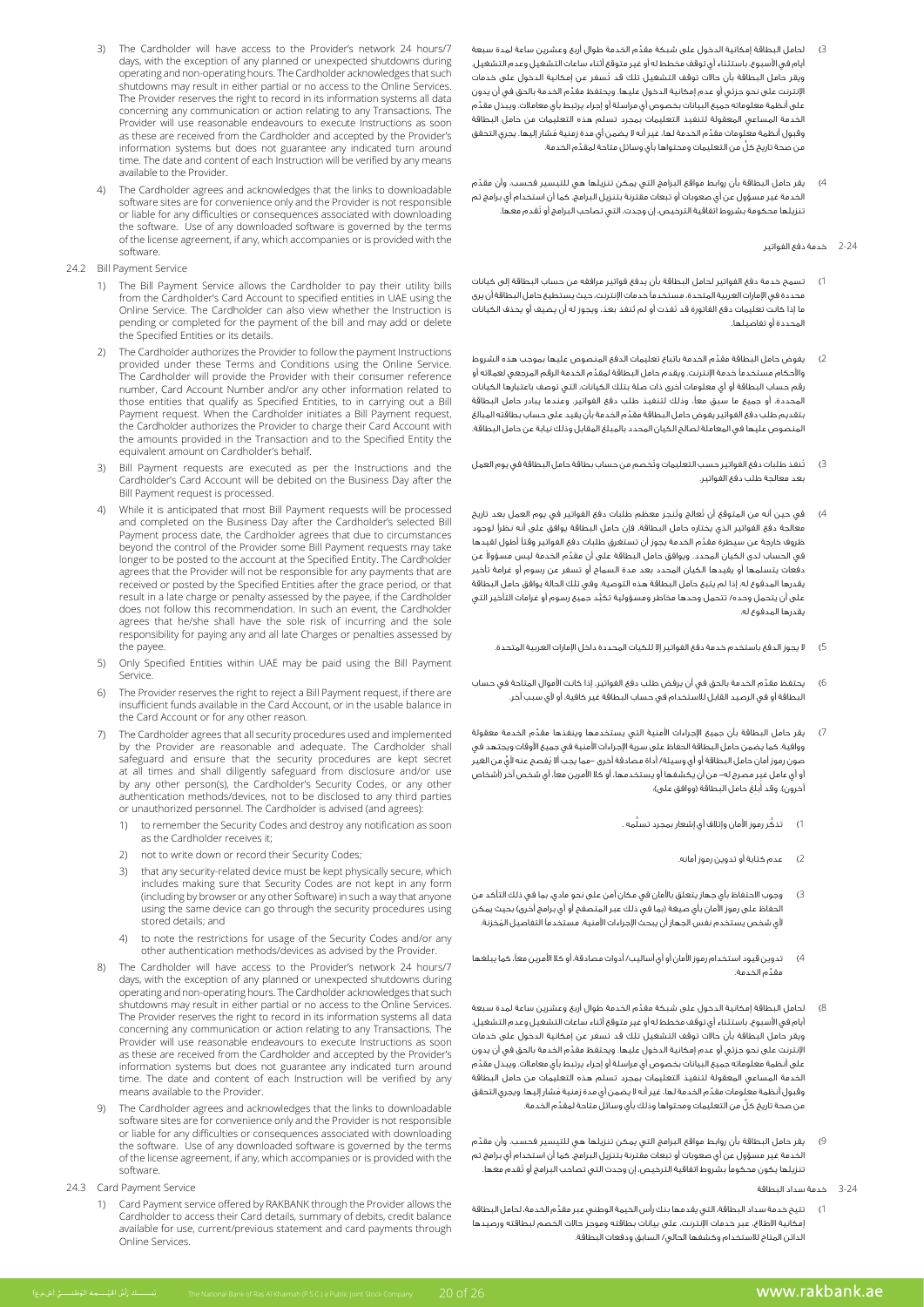- 2) Upon registration of the Online Services, all Cards issued by the Provider in the Cardholder's name will automatically be linked to the Online Services.
- This Service allows the Cardholder to request, payments, balance transfers, Card, cheques, reissue their Security Code, replacement of Card, change Card limit, report the Card lost/stolen cards, renewal of Card and amendment of Instructions and early card renewal requests.
- 4) This Service allows Cardholder' with a valid Card to use their Card to make online payments via the Online Services.
- 5) Any Instruction made through this Service will be debited from the Cardholder's Card immediately
- The Cardholder understands and agrees that any Card payments made using the Online Services are online payment Services. Payments will be subject to the cut-off times as provided by the Provider from time to time. 24.4 Responsibility for Errors
	- The Cardholder understands and agrees that the Provider will rely on the information provided by the Cardholder and the Cardholder authorizes the Provider to act on any Instructions, which have been or reasonably appear to have been sent by the Cardholder, to submit transfer, remittances or make payment Instructions on the Cardholder's behalf. The Cardholder understands that third party financial institutions receiving the transfer / payment Instructions may rely on such information. The Provider is not obliged to take any further steps to confirm or authenticate such Instructions and will act on them without requesting for any further confirmation. The Cardholder understands that if the Cardholder provides the Provider with incorrect information or if there is any error in the Cardholder's Instruction / information, the Cardholder accepts full responsibility for losses resulting from any of errors, duplication, ambiguities or fraud in the information that is provided by the Cardholder. The Cardholder agrees not to impersonate any person or use a name that the Cardholder is not authorized to use. If any information provided by the Cardholder is untrue, inaccurate, not current or incomplete, without limiting other remedies, the Provider reserves the right to recover from the Cardholder any actual costs or losses incurred as a direct or indirect result of the inaccurate or incomplete information. In any event, the Provider is not responsible for errors, delays and other problems caused the contact is not responsible for circle, early third party for transfers by or resulting from the action or inaction of any third party for transfers / payments Instructions. The Cardholder understands that any such errors, delays or other problems are the responsibility of the relevant third party. The Provider does not guarantee that the Cardholder's infrastructure will ensure connectivity to the Provider's network.
- 24.5 Online Disclaimer and Privacy Policy

The Online Services are specifically granted to the Cardholder as per these Terms and Conditions, Online Disclaimer and Privacy Policy made available to the Cardholder prior to using any of the Services under the Online Services.

- 24.6 Limitation of Liability and Warranty
	- 1) The Cardholder understands and agrees that the Online Services are provided «as-is" except as otherwise provided in these Terms and Conditions or the Provider's Online Disclaimer and Privacy Policy or as required by law, RAKBANK and the Provider assume no responsibility to failure to failure to failure to failure to store any user communications or personalization settings.
	- 2) The Cardholder understands and expressly agrees that use of the Online Services including any material and / or data download or otherwise obtained through the use of the Online Services is downloaded or obtained at the Cardholder's own risk and the Cardholder will be solely responsible for any damages, including without limitation damage to the Cardholder's computer system or loss of data that results from the download or the obtaining of such material and/or data.
	- Except as expressly set forth in these Terms and Conditions, the Provider disclaims warranties of any kind, express or implied, including without limitation any warranty of merchantability, fitness for a particular purpose or non-infringement of Intellectual Property or third party rights, and the Provider makes no warranty or representation regarding the accuracy or reliability of any information including such information as retrieved by the Cardholder from the Cardholder's Card Account or any results that may be obtained from the use of the Online Services, or that the Online Services will meet requirements of all users, be uninterrupted, timely, secure or error free.
- 24.7 Viruses and Technical Problems:

The Provider shall not be held liable for any harm caused by the transmission through the Online Services, of a computer virus, or other computer code or programming device that might be used to access, modify, delete, damage, corrupt, deactivate, disable, disrupt, or otherwise impede in any manner the operation of the Online Services or any of the Cardholder's software, hardware, data or property.

- 24.8 No Liability for failure to complete transaction through Online Services
	- 1) The Cardholder may access a statement of all the transfers and payments effected or pending at any time. If any Transaction could not be completed, the Provider and/or its Agent, upon learning that such transfer or payment has failed, will make reasonable efforts to complete the transfer / payment. If the transfer / payment fails a second time, the Provider will notify the Cardholder. The Provider does not guarantee good and timely execution of Transactions and will not be liable for any direct, indirect, incidental, complete the international consequential damages if the Provider's failure to complete any Transaction under the Online Services, which was not intentional and resulted from a bona fide error, notwithstanding the Provider's procedures to avoid such error, for instance:
	- 2) RAKBANK shall not be obligated to inform the Cardholder of a failure to effect any payment or execute any Transaction for any of the abovementioned reasons. RAKBANK or the Provider may at any time request from the Cardholder's written confirmation of submitted Transactions. The Cardholder declares that none of its Transactions shall contribute to the laundering of criminal proceeds and the Cardholder assumes responsibility for the authenticity and lawfulness of its .Transactions
- 2( ُ عند التسجيل للحصول على خدمات اإلنترنت، تربط تلقائيًا بخدمات اإلنترنت جميع البطاقات التي ِّ يصدرها مقدم الخدمة باسم حامل البطاقة.
- 3( تسمح هذه الخدمة لحامل البطاقة بأن يطلب إجراء عمليات الدفع وتحويل األرصدة وإصدار الشيكات ْ وإعادة إصدار رمز األمان الخاص به واالستعاضة عن البطاقة وتغيير حد البطاقة واإلبالغ عن فقد/ سرقة البطاقات وتجديد البطاقة وتعديل التعليمات وتقديم طلبات التجديد المبكر للبطاقات.
- 4( تسمح هذه الخدمة لحامل البطاقة السارية بأن يستخدم بطاقته إلجراء عمليات الدفع على اإلنترنت وذلك عبر خدمات اإلنترنت.
	- 5( ُ أي تعليمات تصدر عبر هذه الخدمة تخصم من بطاقة حامل البطاقة على الفور.
- 6( يقر حامل البطاقة بأن أي عمليات دفع للبطاقة تجري باستخدام خدمات اإلنترنت تمثل خدمات الدفع ِّ على اإلنترنت، حيث تخضع عمليات الدفع لتواريخ االنتهاء، كما يحددها مقدم الخدمة من وقت آلخر.
	- 4-24 المسؤولية عن األخطاء

يوافق حامل البطاقة على أن يُعَوِّل مقدِّم الخدمة على المعلومات التي يقدمها حامل البطاقة، كما أن حامل ِّ البطاقة يفوض مقدم الخدمة للتصرف في أي تعليمات أرسلها على نحو معقول حامل البطاقة لتقديم تحويل أو حواالت أو إصدار تعليمات بالدفع نيابة عن حامل البطاقة. كما يقر حامل البطاقة بأن المؤسسات ُ المالية من الغير -التي تتسلم التحويل/ تعليمات الدفع- يجوز لها أن تعول على تلك المعلومات. وال يعد ِّ مقدم الخدمة ملزمًا باتخاذ أي خطوات إضافية لتأكيد تلك التعليمات أو مصادقتها ويتصرف فيها دون أن ِّ يطلب أي تأكيد إضافي. ويقر حامل البطاقة بأنه إذا قدم لمقدم الخدمة معلومات غير صحيحة، أو إذا كان هناك أي خطأ في تعليمات/ معلومات حامل البطاقة، فإن حامل البطاقة يتحمل المسؤولية التامة عن أي خطأ في تعليمات/ معلومات حامل البطاقة، ويتحمل مسؤولية الخسائر الناتجة عن أي أخطاء أو ازدواجية أو غموض أو احتيال في المعلومات التي يقدمها حامل البطاقة. كما يقر حامل البطاقة بأال ينتحل شخصية أي شحص أو يستخدم اسمًا ليس مصرحًا لحامل البطاقة باستخدامه. وإذا كانت أي معلومات، مما يقدمه ِّ حامل البطاقة، غير صحيحة أو غير دقيقة أو قديمة أو ناقصة، فإن مقدم الخدمة، ودون حصر التعويضات االنتصافية األخرى، يحتفظ بالحق في أن يسترد من حامل البطاقة أي تكاليف أو خسائر فعلية مما تكبده على نحو مباشر أو غير مباشر نتيجة المعلومات غير الدقيقة أو غير المكتملة. وفي أي حال من األحوال، ال يعد مقدِّم الخدمة مسؤولا عن الأخطاء والتآخيرات والمشكلات الآخرى التي يسببها أو تنتج عن فعل أيٍّ من الغير أو تراخيه فيما يتعلق بتعليمات التحويل/ الدفع. ويقر حامل البطاقة بأن الغير ذا الصلة مسؤول عن ٍّ أي ِّ من تلك األخطاء أو التأخيرات أو المشكالت األخرى. وال يكفل يضمن مقدم الخدمة أن تضمن توفر البنية ِّ األساسية لحامل البطاقة االتصال بشبكة مقدم الخدمة.

5-24 إخالء المسؤولية اإللكترونية وسياسة الخصوصية

 ُتمنح خدمات اإلنترنت تحديدًا لحامل البطاقة، حسب هذه الشروط واألحكام وإخالء المسؤولية اإللكتروني وسياسة الخصوصية المتاحين لحامل البطاقة قبل استخدام أي خدمات تندرج ضمن خدمات اإلنترنت.

- 6-24 حد المسؤولية والضمان
- يقر حامل البطاقة بأن خدمات الإنترنت تُقدم «كما هي»، ما لم يُنص على خلاف ذلك في هذه الشروط ِّ واألحكام أو نموذج إخالء المسؤولية اإللكتروني لمقدم الخدمة وسياسة الخصوصية أو كما يطلب القانون وبنك رأس الخيمة الوطني ومقدِّم الخدمة، ولا يتحمل مقدِّم الخدمة أي مسؤولية عن دقة وقت أي مراسلة للمستخدمين أو حذفها أو سوء تسليمها أو عدم تخزينها أو عن إعدادات التخصيص.
- يقر حامل البطاقة ويوافق صراحةً على أن استخدام خدمات الإنترنت، بما في ذلك أي مواد أو بيانات، أو كليهما معًا، مما تم تنزيله أو الحصول عليه عبر استخدام خدمات اإلنترنت، يكون على مسؤولية حامل لبطاقة. كما يعد حامل البطاقة مسؤولا وحده عن آي آضرار بما في ذلك على سبيل المثال لا الحصر األضرار التي تلحق بنظام الكمبيوتر الخاص بحامل البطاقة، أو خسارة البيانات الناتجة عن تنزيل تلك المادة أو البيانات، أو كليهما معًا، أو الحصول عليها.
- باستثناء ما هو منصوص عليه في هذه الشروط والأحكام، فإن مقدَّم الخدمة يُخلي مسؤوليته عن الضمانات، أيًا كان نوعها، سواء كانت صريحة أو ضمنية، بما في ذلك على سبيل المثال ال الحصر قابلية الرواج أو الصالحية لغرض معين أو عدم التعدي على الملكية الفكرية أو حقوق الغير. كما ِّ أن مقدم الخدمة ال يقر أو يضمن دقة أي معلومات أو موثوقيتها، بما فيها تلك المعلومات التي ُ يسترجعها حامل البطاقة من حساب بطاقته أو أي نتائج قد يحصل عليها من استخدام خدمات اإلنترنت، أو أن تستوفي خدمات اإلنترنت متطلبات جميع المستخدمين أو أن تعمل دون توقف أو أن ُت َّقد َّ م في حينها أو أن تكون مؤمنة أو خالية من األخطاء.
	- 7-24 الفيروسات والمشكالت التقنية:

لا يعد مقدِّم الخدمة مسؤولاً عن أي ضرر يسببه البث عبر خدمات الإنترنت فيما يتعلق بفيروسات الكمبيوتر أو رموز الكمبيوتر الأخرى أو جهاز البرمجة الذي قد يُستخدم للاطلاع على تشغيل خدمات الإنترنت أو أيٍّ من برامج حامل البطاقة أو أجهزته أو بياناته أو ممتلكاته أو لتغييرها أو حذفها أو إتالفها أو إفسادها أو إيقافها أو تعطيلها أو عرقلتها بأي أسلوب.

- 8-24 عدم تحمل المسؤولية عن عدم إنجاز المعاملة عبر خدمات اإلنترنت
- يجوز أن يطلع حامل البطاقة في أي وقت على كشف بجميع التحويلات والدفعات التي قد نَفَّذَت أو ر<br>لم تَنفذ بعد. وإذا لم يكن من الممكن تنفيذ أي معاملة، يبذل مقدّم الخدمة أو وكيله، أو كالهما ً معًا، عند علمه بعدم إنجاز ذلك التحويل أو الدفع، جهودًا مناسبة ُ إلنجاز التحويل/ الدفع. وإذا لم ينجز التحويل/ الدفع للمرة الثانية، يخطر مقدِّم الخدمة حامل البطاقة بذلك. ولايضمن مقدِّم الخدمة ننفيذ المعاملات تنفيذاً سليماً وفي حينه، ولا يَعد مسؤولاً عن أي أضرار مباشرة أو غير مباشرة أو عَرَضية أو خاصة أو تَبَعية، إذا لم ينجز مقدَّم الخدمة أي معاملة بموجب خدمات الإنترنت دون قصد ِّ وعلى نحو ناتج عن خطأ بنية حسنة، على الرغم من إجراءات مقدم الخدمة لتفادي ذلك الخطأ، وعلى سبيل المثال:
- لا يلتزم بنك رأس الخيمة الوطني بإبلاغ حامل البطاقة بعدم سداد أي دفعة أو تنفيذ أي معاملة لأيّ ِّ من األسباب المذكورة أعاله. ويجوز أن يطلب بنك رأس الخيمة الوطني أو مقدم الخدمة في أي وقت من حامل البطاقة تأكيداً خطياً بالمعاملات المُقدمة. ويعلن حامل البطاقة أن أياً من معاملاته لا تُمثل نوعًا من أنواع غسيل األموال. كما أن حامل البطاقة مسؤول عن صحة معامالته وقانونيتها.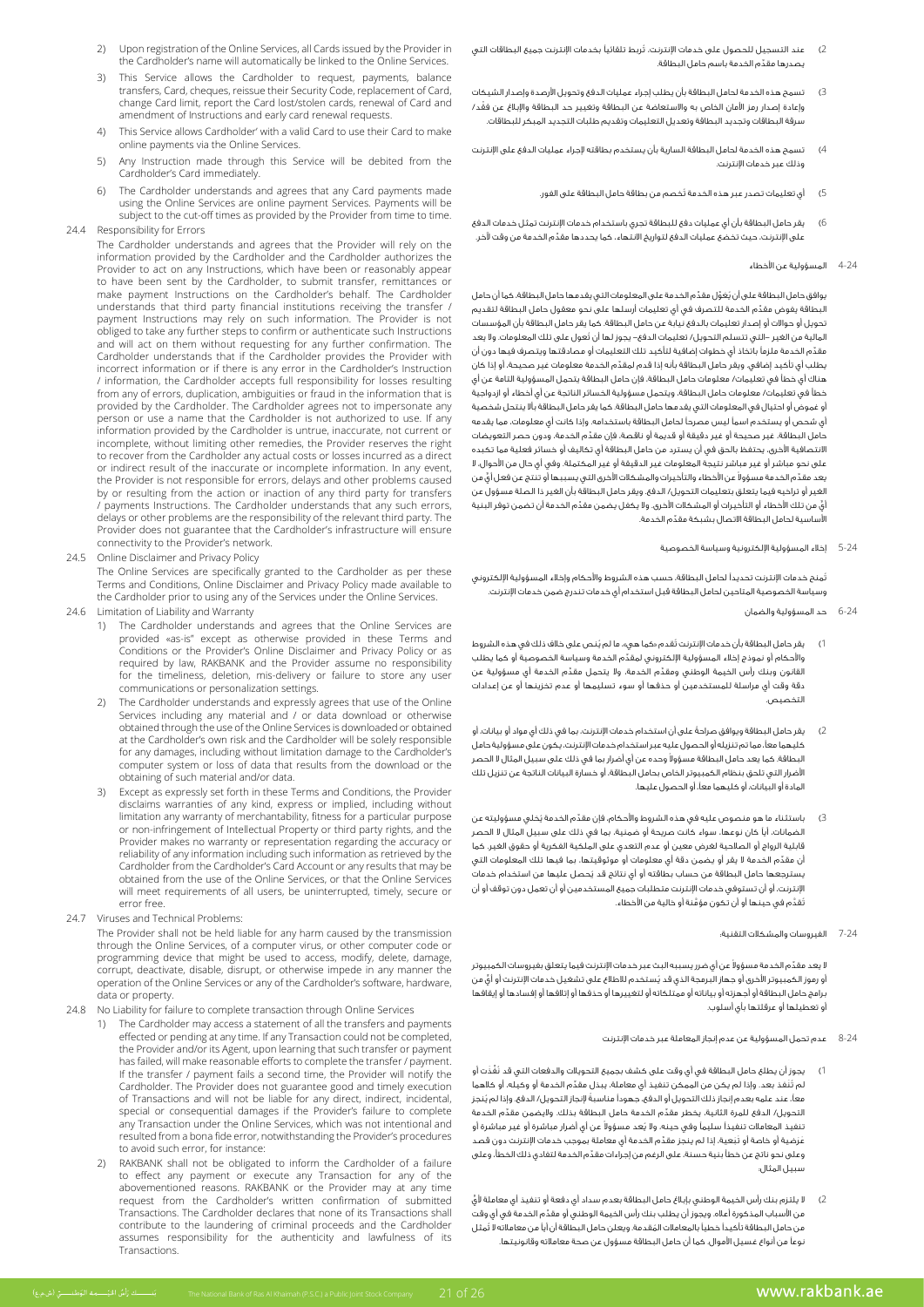### **أ- نصوص متنوعة**

### **-25 أحكام عامة**

- 1-25 يحق لبنك رأس الخيمة الوطني أن يعين أي وكيل لتحصيل أي مبالغ مستحقة للبنك من حامل البطاقة أو من ممتلكاته/ ممتلكاتها، أو كال األمرين معًا، بموجب هذه االتفاقية.
- 2-25 يحق لبنك رأس الخيمة الوطني، في أي وقت ودون الحصول على موافقة حامل البطاقة، أن يتنازل عن جميع حقوقه أو التزاماته المنصوص عليها بموجب هذه االتفاقية أو عن جزء منها بتقديم إخطار لحامل البطاقة أو دون تقديم إخطار له. ويتعهد حامل البطاقة بأن يوقع على ذلك المستند اإلضافي -كما قد يطلبه على ِّ نحو معقول بنك رأس الخيمة الوطني أو مقدم الخدمة من وقت آلخر- وذلك لتنفيذ هذه الشروط واألحكام.
- 3-25 تعد الحقوق والتعويضات اإلنصافية المنصوص عليها في هذه االتفاقية تراكمية وال تستبعد أي حقوق أو ِ تعويضات إنصافية ينص عليها القانون. كما أن الشروط واألحكام الواردة في هذه االتفاقية ملزمة لحامل البطاقة، حيث إنه ال يتنازل عن التزاماته/ التزاماتها الواردة في هذه االتفاقية ألي شخص آخر.
- 4-25 ٍّ يجوز أن يتنازل بنك رأس الخيمة الوطني، في أي وقت، سواء على نحو غير مشروط أو خالف ذلك، عن أي ُ من هذه الشروط واألحكام أو عن أي تقصير أو خرق يرتكبه حامل البطاقة، على أن يقدم بنك رأس الخيمة الوطني ذلك التنازل خطياً. وباستنثاء ما ذُكرَ آنفاً فإن أي تغاض من جانب بنك رأس الخيمة الوطني أو عفو ُو تجاهل أو تساهل بشأن أي تقصير في تنفيذ هذه الشروط والأحكام أو خرقها لا يُعد تنازلا عن حقوق بنك رأس الخيمة الوطني وصالحياته. كما أن أي تنازل لا يُستدل عليه أو يُفهم ضمنياً من أي شيء نفذه ُ بنك رأس الخيمة الوطني أو لم ينفذه ما لم يعبر عنه بنك رأس الخيمة الوطني خطيًا. وال يعد أي تنازل إال غنازلا عن مسألة محددة ترتبط به، كما أنه لا يعد تنازلا عن أيٍّ من هذه الشروط والأحكام أو إعفاءً منها.
- 5-25 ُ فيما يتعلق بالخصومات والعروض الخاصة التي يطرحها التجار المعنيون، ال يقر بنك رأس الخيمة الوطني ِّ وال مقدم الخدمة وال يضمنان التسليم والجودة والتصميم والمواصفات المبينة فيما يخص تلك العروض ُ الخاصة. وتخضع، كذلك، هذه المنتجات والخدمات لمدى إتاحتها وتوزع على أساس أولوية الوصول.
- 6-25 فيما يتعلق بالخصومات والعروض الخاصة التي يطرحها التجار المعنيون، ال يعد بنك رأس الخيمة الوطني ِّ وال مقد َّ م الخدمة مسؤولين، متى سحب أي تاجر أو ألغى أو غي َّ ر أو عدل هذه المنتجات والخدمات. ويحتفظ، ِّ كذلك، بنك رأس الخيمة الوطني أو مقدم الخدمة، أو كالهما معًا، بالحق في تغيير المزايا المتاحة لحامل البطاقة في أي وقت ودون تقديم إخطار مسبق.

#### **-26 اإلنهاء**

- 1-26 قد يسفر أي احتيال أو تالعب، أو كليهما معًا، فيما يتعلق بكسب نقاط المكافآت واستبدالها بموجب البرنامج ً عن مصادرة نقاط المكافآت فضال عن وقف البرنامج بالنسبة لحامل البطاقة أو إلغائه.
- 2-26 يحتفظ بنك رأس الخيمة الوطني بالحق في إلغاء نقاط المكافآت أو شروط نقاط المكافآت أو أساس حساب نقاط المكافآت أو وشروط البرنامج وأحكام أو وقفها أو تغييرها أو االستعاضة عنها في أي وقت دون تقديم أي تنويه مسبق لحامل البطاقة.
- 3-26 على الرغم من نصوص الدفع المجملة أعاله، فإن جميع المبالغ المستحقة على حساب البطاقة، )بما في ذلك جميع البطاقات الإضافية) إلى جانب المبلغ المُتكبد بسبب استخدام البطاقة –ولكنه لم يقيد على حساب بطاقة حامل البطاقة- تعد واجبة السداد فورًا وبصورة كاملة، عند إنهاء هذه االتفاقية.
- 4-26 يخطر حامل البطاقة الرئيسية في أي وقت بنك رأس الخيمة الوطني بنيته/ نيتها إغالق حساب البطاقة وإنهاء استخدام جميع البطاقات وذلك بتقديم إخطار خطي وإعادة جميع البطاقات مقسومة نصفين لبنك رأس الخيمة الوطني. ال تتوقف البطاقة إال بعد أن يتسلم بنك رأس الخيمة الوطني جميع البطاقات مقسومة نصفين والدفعة الكاملة لجميع الرسوم والمطلوبات المنصوص عليها بموجب حساب البطاقة.
- 5-26 ٪ إذا أنهى حامل البطاقة الإضافية بطاقته/ بطاقتها، يظل حامل البطاقة الرئيسية مسؤولاً أمام بنك رأس الخيمة الوطني عن جميع الرسوم والمطلوبات األخرى طبقًا لهذه الشروط واألحكام.
- 6-26 يجوز أن يستدعي بنك رأس الخيمة الوطني أي بطاقات وأن ينهي استخدامها وذلك بتقديم إخطار مسبق إلى حامل البطاقة أو دون تقديمه، حيث يعيد حامل البطاقة، فور ذلك االستدعاء، تلك البطاقة مقسومة نصفين إلى بنك رأس الخيمة الوطني ويدفع إليه جميع الرسوم والمطلوبات كاملة.
- 7-26 ينهي بنك رأس الخيمة الوطني استخدام جميع البطاقات، الرئيسية واإلضافية، دون تقديم إخطار بذلك، عند وفاة حامل البطاقة الرئيسية أو إفالسه أو إعساره، أو عندما يصبح محل إقامة حامل البطاقة الرئيسية ُ غير معلوم لبنك رأس الخيمة الوطني نظرًا ألي سبب ال يعزى إلى بنك رأس الخيمة الوطني.
- 8-26 ينهي بنك رأس الخيمة الوطني استخدام البطاقة اإلضافية دون تقديم إخطار بذلك، عند وفاة حامل البطاقة اإلضافية.
- 9-26 يعد حامل البطاقة الرئيسية وممتلكاته/ ممتلكاتها مسؤولين عن تسوية األرصدة المستحقة على حساب البطاقة، كما أنهما يعوضان بنك رأس الخيمة الوطني وأي شخص ذي صلة عن جميع التكاليف )بما في ذلك .<br>الأتعاب القانونية والرسوم) والمصروفات المتكبدة عند استرداد تلك الأرصدة المستحقة.
- 10-26 لا يعد بنك رأس الخيمة الوطني مسؤولا عن رد الرسوم السنوية أو أي جزء منها عند إنهاء حساب البطاقة. وتجنباً للشك، فإنه في حالة الإنهاء، لا يعد حامل البطاقة مسؤولا عن سداد أي رسوم مستقبلية.
- 11-26 إذا احتفظ بنك رأس الخيمة الوطني بأي ضمان على أنه ضمان إضافي إلصدار البطاقة يحتفظ بنك رأس الخيمة الوطني بالحق في احتجاز ذلك الضمان لتلك المدة كما يعدها البنك مناسبة، حسبما يتراءى له ء<br>على نحو مطلق، لما لا يقل عن (45) خمسة وأربعين يوماً بعد إلغاء البطاقة وإعادتها إلى بنك رأس الخيمة الوطني أو بعد إنهاء االتفاقية.
- 12-26 في حال عدم سداد حامل البطاقة الرئيسية ألي أرصدة على حساب البطاقة يحتفظ بنك رأس الخيمة .<br>الوطني بالحق في اتخاذ أي إجراء قانوني أو أي إجراء احترازي آخر، بما في ذلك تحريك دعوى ضد حامل لبطاقة الرئيسية لاسترداد المبلغ المترصد فى ذمته، حيث يعد حامل البطاقة الرئيسية مسؤولا عن سداد جميع التكاليف والمصروفات التي يتكبدها بنك رأس الخيمة الوطني نتيجة اإلجراء الذي اتخذه.

#### **-27 استبعاد المسؤولية**

- 1-27 لا يُعد بنك رأس الخيمة الوطني ومقدِّم الخدمة مسؤولين أمام حامل البطاقة فيما يخص أي خسارة أو ضرر ناجم على نحو مباشر أو غير مباشر عن:
- 1( ِّ أي خسارة أو ضرر، كيفما يتكبدها حامل البطاقة بسبب بنك رأس الخيمة الوطني أو مقدم الخدمة أو تاجر أو بنك أو مؤسسة مالية أخرى أو جهاز للصراف اآللي أو أي طرف آخر يرفض السماح بإجراء معاملة البطاقة أو يرفض قبول البطاقة أو أرقام البطاقة أو رمز األمان أو شيك البطاقة أو يرفض تقديم السحوبات النقدية حتى الحد االئتماني.

# **Miscellaneous .A**

### **TERMS GENERAL 25.**

- 25.1 RAKBANK shall be entitled to appoint any agent to collect all or any sums due to RAKBANK from the Cardholder and/or his/her estate under this Agreement.
- 25.2 RAKBANK shall be entitled at any time without the consent of the Cardholder to assign the whole or any part of its rights or obligations under this Agreement assign the whole of any part of its nghts of obligations ander this rightenient with or without notice to the Cardholder. The Cardholder undertakes to sign the or window honce to the earanoider. The earanoider andertance to significant further document as may be reasonably requested by RAKBANK or the Provider from time to time to give effect to these Terms and Conditions.
- 25.3 The rights and remedies herein provided are cumulative and not exclusive of any rights or remedies provided by law. The Terms and Conditions herein are binding upon the Cardholder and he shall not assign his/her obligations herein to anyone else.
- 25.4 RAKBANK may at any time waive, either unconditionally or otherwise, any of these Terms and Conditions or any default or breach of the Cardholder, provided that such waiver is given in writing by RAKBANK and save as aforesaid no condoning or excusing of and no neglect or forbearance on the part of shall Conditions and Conditions and Terms the Conditions shall be shall waiver and powers and no waiver shall be operate as a waiver of RAKBANK s rights and powers and no waiver shall be inferred from or implied by anything done or not done by RAKBANK unless expressed in writing by RAKBANK. Any waiver shall operate only as a waiver of the particular matter to which it relates and shall not operate as a waiver or release of any of these Terms and Conditions.
- 25.5 In connection with the special discounts and offers made by the respective Merchants, RAKBANK nor the Provider do not hold out any warranty or make any representation of the delivery, quality, design, specifications or otherwise set out in respect of these offers. In addition, these products and services are subject to availability and will be allocated on a first come, first served basis.
- In connection with the special discounts and offers made by the respective Merchants, RAKBANK or the provider will not be held responsible where any Merchant withdraws, cancels, alters or amends these products and services. In addition, RAKBANK and/or Provider reserves the right to change the benefits available to Cardholder at any time without prior notice.

#### **TERMINATION 26.**

- 26.1 Any fraud and/or abuse relating to earning and redemption of Reward Points under the Program may result in forfeiture of the Reward Points, as well as suspension and cancellation of the Program for the Cardholder.
- RAKBANK reserves the right to cancel, suspend, change or substitute the Reward Points or Reward Points conditions or the basis of computation of Reward Points or the terms and conditions of the Program at any time, without giving any prior intimation to the Cardholder.
- 26.3 Notwithstanding the payment provisions outlined above, all amounts outstanding on a Card Account (including that of all Supplementary Cards) together with the amount incurred by the use of the Card but not yet charged to the Cardholder's Card Account shall be payable immediately in full upon the termination of this Agreement
- 26.4 The Primary Cardholder may at any time notify RAKBANK of his/her intention to close the Card Account and terminate the use of all Cards by giving a notice in writing and returning all Cards cut into half to RAKBANK. The Card Account shall be closed only after the receipt by RAKBANK of all Cards cut in half and full payment of all Charges and liabilities under the Card Account.
- In the event of the Supplementary Cardholder terminating his/her Card, the Primary Cardholder shall continue to be liable to RAKBANK for all Charges and other liabilities in accordance with these Terms and Conditions
- RAKBANK may at any time recall all or any Cards and terminate their use with or without giving prior notice to the Cardholder. The Cardholder shall immediately after such recall, return such Card cut in half to RAKBANK and make full payment of all Charges and liabilities to RAKBANK.
- 26.7 The use of all Cards, both Primary and Supplementary, shall be terminated by RAKBANK without notice upon the death, bankruptcy or insolvency of the Primary Cardholder or when the whereabouts of the Primary Cardholder becomes unknown to RAKBANK due to any cause not attributable to RAKBANK.
- 26.8 The use of a Supplementary Card shall be terminated by RAKBANK without notice upon the death of the Supplementary Cardholder.
- 26.9 The Primary Cardholder and/or his/her estate will be responsible for settling outstanding balances on the Card Account and shall keep RAKBANK and any Associated Person indemnified for all costs (including legal fees and Charges) and expenses incurred in recovering such outstanding balances.
- 26.10 RAKBANK shall not be liable to refund the Annual Fee for or any part thereof in the event of the termination of the Card Account. For the avoidance of doubt, in the event of termination, the Cardholder shall not be liable to pay future fees. .
- 26.11 In the event that any Security is held by RAKBANK as collateral for the issuance of the Card, RAKBANK reserves the right to retain such Security for such period as RAKBANK in its absolute discretion deems fit and for not less than 45 days following the Card being cancelled and returned to RAKBANK whether cancelled by the Cardholder or by RAKBANK or following the Agreement being .terminated
- 26.12 In the event that any balances on the Card Account remain unpaid by the Primary Cardholder, RAKBANK reserves the right to take any legal action, or any other precautionary action including the institution of litigation against the Primary Cardholder to recover the amount owing and the Primary Cardholder shall be liable for all the costs, expenses incurred by RAKBANK as a result of RAKBANK's action.

### **27. EXCLUSION OF LIABILITY**

- 27.1 RAKBANK and Provider shall be under no liability whatsoever to the Cardholder in respect of any loss or damage arising directly or indirectly out of:
	- 1) Any loss or damage howsoever incurred or suffered by the Cardholder by reason of RAKBANK or a Provider or a Merchant or other bank or financial institution or any ATM or other party refusing to allow a Card Transaction or refusing to accept the Card or the Card numbers or the Security Code or a Card Cheque or refusing to extend or provide Cash Withdrawal up to the Credit Limit or at all;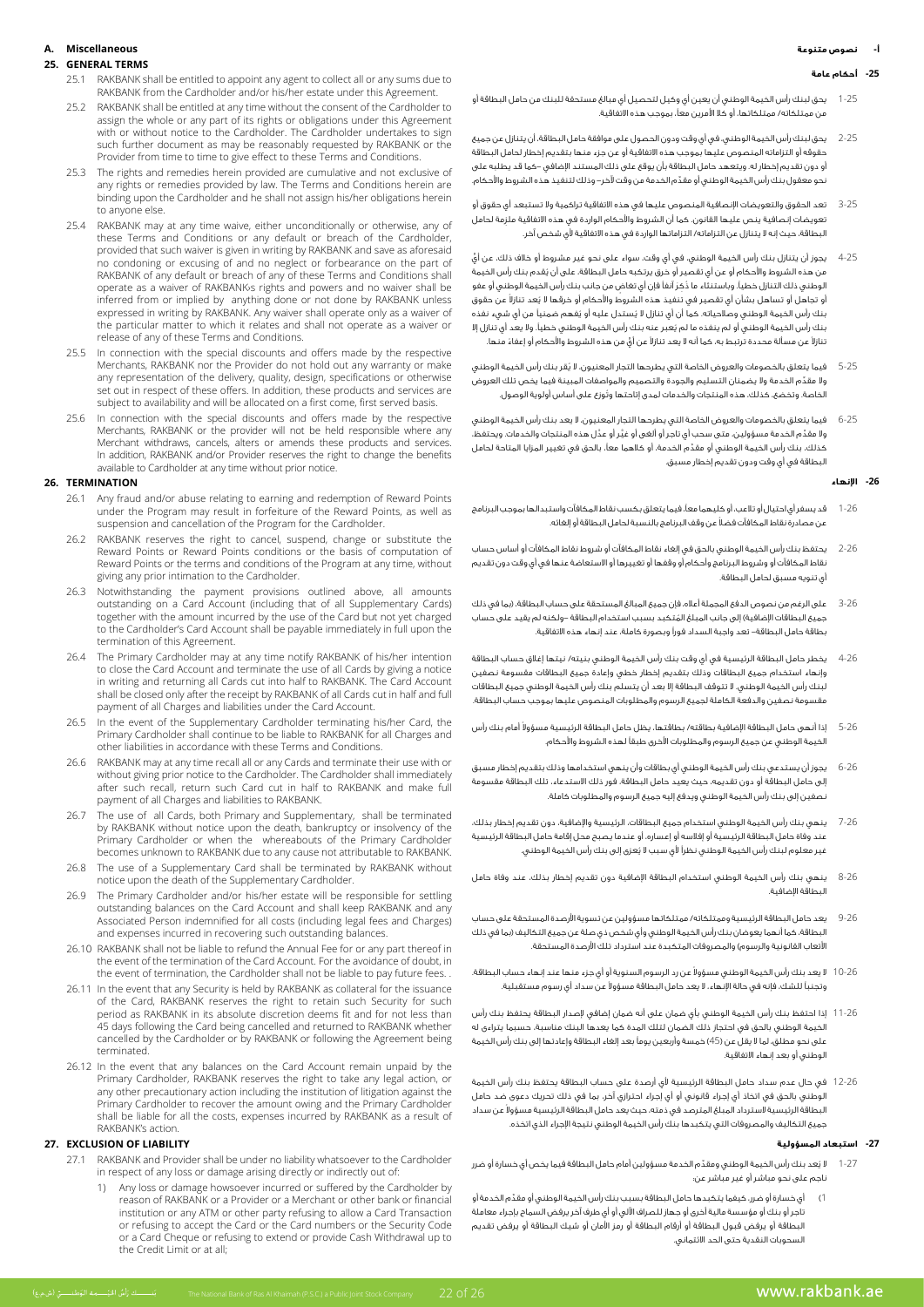- 2) Any loss or damage howsoever incurred or suffered by the Cardholder by reason of a RAKBANK ATM rejecting banknotes deposited towards full or partial settlement of the Card Account outstanding balance
- 3) Refusal of any Merchant or member institution of VISA International or MasterCard International to honour or accept the Card or for any defect or deficiency in the goods or services supplied to the Cardholder by any Merchant or, where applicable, for any breach or non-performance by a Merchant of a Card Transaction;
- The malfunction of any ATM or disruption of communication systems;
- 5) The exercise by RAKBANK of its right to demand and procure surrender of the Card prior to the expiry date embossed on its face, whether such demand and surrender are made and/or procured by RAKBANK or by any other person or ATM:
- 6) The exercise by RAKBANK of its right to terminate any Card or the Card Account pursuant to clause 26 ;
- 7) Any injury to the credit character and reputation of the Cardholder arising from the repossession of the Card, any request for its return or the refusal of any Person to honour or accept the Card;
- Any mis-statement, misrepresentation, error or omission in any details disclosed by RAKBANK pursuant to these Terms and Conditions
- Any dispute between the Cardholder and any Merchant or bank or financial institution or any other Person. The Cardholder's liability to RAKBANK shall not in any way be affected by such dispute or counterclaim or right of set-off which the Cardholder may have against such Merchant or bank or financial institution or person.

### **28. DISCLOSURE OF INFORMATION**

- The Cardholder irrevocably authorises and permits the Provider to disclose and furnish such information that it deems fit concerning the Cardholder and his/ her affairs including but not limited to this Agreement to RAKBANK s associates, Provider branches, assignees, agents or other parties.
- RAKBANK shall have the right to check the credit standing of the applicant for the Card and/or check credit standing of the Cardholder at any time as and when RAKBANK deems fit without reference to him/her.
- 28.3 RAKBANK is deemed to have acted in good faith in response to any oral or electronic Instruction or inquiry by the Cardholder in respect of any matter in relation to this Program and fulfillment of any redemption request. The Cardholder shall not be entitled to claim or allege any loss, damage, liability or expense attributable, directly or indirectly, to any such good faith action of RAKBANK and the Cardholder shall fully indemnify and hold RAKBANK harmless in respect thereof.

#### **INDEMNITY 29.**

29.1 All Services are provided at the sole discretion of RAKBANK and the Provider (the "Providers") and the Providers may choose to modify, amend, suspend, withdraw, cancel, terminate or discontinue the Services at any time. Providers shall not be responsible or liable in the event of such modification, amendment, suspension, withdrawal, cancellation, termination or discontinuance of the Services at any time. Further, Providers give no warranty or representation to the Cardholder as to the availability of the Services, and any such warranty or representation is expressly excluded in clause 29.2 below. The Providers shall have no liability to the Cardholder whatsoever for any loss or damage, whether direct or indirect, in respect of (a) any inaccuracy, incompleteness or misinformation contained in information retrieved using any of the Services; (b) the Providers requiring fresh Instructions by one or more signatories of a Card Account; (c) any action in good faith or reliance upon any Instructions or communications which purport to have been dispatched by any Authorized User or signatory or any delays in transmission or non-receipt of Instructions, notwithstanding that such Instructions may have been initiated or transmitted in error or from any unauthorized individual(s), fraudulently altered, misunderstood or distorted in the lines of communication or transmission; (d) the Providers having refrained from acting in accordance with Instructions for any reason whatsoever including without limitation, by reason of failure of actual transmission thereof to the Providers or receipt by the Providers for whatsoever reason, whether connected with fault, failure, mechanical defect, or insufficiency of funds or malfunctions of the sending or receiving machines (i.e. ATM or POS Terminal): (e) the Providers' reliance on the information, Instruction. pursuant or under cardholder the burst or under the backet of the backet cardholder the bursuant to these Terms and Conditions, the Cardholder's violation of the Terms and Conditions or his/her infringement, or infringement by any other user of the Card Accounts, of any Intellectual Property or other right of any person or entity, usage of the Services, the Providers acting on the Instructions, any damage to the system of the Cardholder or any third party and/ or the Cardholder's misuse/improper use / access of the Services and Security Codes as granted by the Providers, for failure to provide any or all of the facilities available under the Services attributable, either wholly or partly, to reasons beyond the Providers' control, including any technical malfunction/ breakdown; (f) as a result of generating, delivering, managing, errors, viruses, disruption, delays, unauthorized alteration, unauthorized usage/ access, inaccuracy, interruption, interception, unavailability of E-statement, Services, communication failure, electrical or network failure or other equipment failure, such as the Cardholder's Mobile Device switched off, lost or stolen, that may result in Services or Providers' documents provided being incomplete or unavailable; (g) any incorrect Funds Transfers or Instructions due to the Cardholder's error; (h) any loss or damage arising from the issuance of the Card, howsoever caused.; (i) delivery of any Services, bank documents or message to a party other than the Cardholder if the Mobile Device or electronic mail ID is not in the possession or control of the Cardholder; (i) any difficulties or consequences associated with downloading software from third party sites; (k) the use of or the inability to use Services, any inaccuracy of any information or amount retrieved by the Providers from the Account(s) or Card Accounts, any breach of security caused by a third party, any Transactions entered into based on the Services, any loss of transmissions access to or alteration of the Cardholder's transmissions or data or Instructions or for the cost of procurement of substitute goods and services, including but not limited to damages for loss of profits, use, data or other intangibles, even if the Providers had been advised of the possibility of such damages; (I) Any lack of action by the Providers to implement, amend

- 2( أي خسارة أو ضرر، كيفما يتكبدها أو يعاني منها حامل البطاقة بسبب رفض جهاز الصراف اآللي لدى بنك رأس الخيمة الوطني لألوراق النقدية المودعة لتسوية حساب الرصيد المستحق على حساب البطاقة تسوية تامة أو جزئية.
- 3( رفض أي تاجر أو فرد لدى مؤسسة فيزا إنترناشيونال أو ماستر كارد إنترناشيونال أن يسدد أو يقبل البطاقة، أو بسبب أي عيب أو قصور في السلع أو الخدمات التي يقدمها إلى حامل البطاقة أي تاجر أو ِ -حسب مقتضى الحال- بسبب أي خرق أو عدم أداء من قبل تاجر معاملة البطاقة.
	- 4) تعطُّل أيٍّ من أجهزة الصراف الآلي أو توقف أنظمة الاتصالات.
- 5( َّ ممارسة بنك رأس الخيمة الوطني حقه في المطالبة بتسليم البطاقة قبل تاريخ انتهائها المبين بخط بارز على جانبها األمامي، سواء كان بنك رأس الخيمة الوطني أو أي شخص أو جهاز صراف آلي قد اضطلع بتلك المطالبة أو تسبب فيها أو كال األمرين معًا.
	- 6) ممارسة بنك رأس الخيمة الوطني حقَّه في إنهاء أي بطاقة أو حساب البطاقة عملاً بالبند 26.
- 7( أي ضرر يلحق بالطابع االئتماني لحامل البطاقة وسمعته ينجم عن حيازة البطاقة مجددًا أو أي طلب بردها أو رفض أي شخص قبول البطاقة.
- 8( ً أي تحريف أو تشويه أو خطأ أو سهو في أي تفاصيل يفصح عنها بنك رأس الخيمة الوطني عمال بهذه الشروط واألحكام.
- 9( أي نزاع بين حامل البطاقة وأي تاجر أو بنك أو مؤسسة مالية أو أي شخص آخر. وال تتأثر مسؤولية حامل البطاقة تجاه بنك رأس الخيمة الوطني بذلك النزاع أو الدعوى المتقابلة أو حق المقاصة الذي قد يكون لحامل البطاقة على ذلك التاجر أو البنك أو المؤسسة المالية أو الشخص.

#### **-28 اإلفصاح عن المعلومات**

- 1-28 ِّ يفوض حامل البطاقة ويسمح لمقدم الخدمة -على نحو غير قابل لإللغاء- بأن يقدم ويفصح عن تلك المعلومات التي يعدها مناسبة بخصوص حامل البطاقة وشؤونه/ شؤونها، بما في ذلك على سبيل ِّ.<br>المثال لا الحصر هذه الاتفاقية، للشركات الزميلة لبنك رأس الخيمة الوطني وفروع مقدِّم الخدمة أو المتنازل لهم أو وكالئه أو األطراف األخرى.
- 2-28 اليحق لبنك رأس الخيمة الوطني التحقق من الوضع االئتماني لمقدم طلب البطاقة أو التحقق من الوضع االئتماني لحامل البطاقة في أي وقت يعده بنك رأس الخيمة الوطني مناسبًا دون الرجوع إليه/ إليها.
- 3-28 اليعد بنك رأس الخيمة الوطني قد تصرف بنية حسنة ردًا على أي تعليمات أو استفسارات شفهية أو إلكترونية قدمها حامل البطاقة فيما يخص أي مسألة تتعلق بهذا البرنامج وتنفيذ أي طلب باالستبدال. وال يحق لحامل البطاقة أن يدعي أو يزعم تكبد أي خسارة أو ضرر أو مطلوبات أو مصروفات منسوبة، على نحو مباشر أو غير مباشر، ألي إجراء ينفذه بنك رأس الخيمة الوطني بنية حسنة، كما أن حامل البطاقة يعوض بنك رأس الخيمة الوطني تعويضًا تامًا فيما يخص ذلك.

#### **-29 التعويض**

1-29 ٪ تُقدم جميع الخدمات حسب ما يتراءى تقدير لبنك رأس الخيمة الوطني ومقدّم الخدمة (مقدّمي الخدمة) ِّ على نحو مطلق. ويجوز أن يختار مقدم الخدمة تغيير الخدمات أو تعديلها أو وقفها أو سحبها أو إلغاءها أو قطعها في أي وقت. وال يعد مقدمو الخدمات مسؤولين في حال تغير الخدمات أو تعديلها أو وقفها ِّ أو سحبها أو إلغائها أو إنهائها أو قطعها في أي وقت. وال يقدم مقدمو الخدمات، كذلك، أي ضمان أو إقرار ٍّ لحامل البطاقة فيما يتعلق بمدى إتاحة الخدمات وأي ً من تلك اإلقرارات والضمانات المستبعدة صراحة في البند 2-29 ِّ أدناه. وال يتحمل مقدم الخدمة أي مسؤولية تجاه حامل البطاقة، أيًا كانت، عن أي خسارة أو ضرر، سواء كان مباشرًا أو غير مباشر، فيما يخص: )أ( أي عدم دقة أو نقصان أو خطأ وارد في المعلومات التي حُصلَ عليها باستخدام أي من الخدمات. (ب) مقدّمي الخدمات الذين يطالبون بتعليمات جديدة من .<br>أحد المفوضين بالتوقيع فيما يخص حساب البطاقة أو أكثر. (ج) أي فعل بنية حسنة أو اعتماد على أي ُ تعليمات أو مراسالت يزعم أن أي مستخدم معتمد أو مفوض بالتوقيع قد أصدرها أو أي تأخير في إرسال لتعليمات أو عدم تسلمها، رغم أن تلك التعليمات قد تكون أُرسلت بالخطأ أو من فرد غير مصرح له (أفراد ُغير مصرح لهم) أو تغيرت على نحو احتيالي أو أسيء فهمها أو حُرَّفَت عند إرسالها أو بثها. (د) امتناع ِّ مقدمي الخدمة عن التصرف طبقًا للتعليمات وذلك ألي سبب أيًا كان، بما في ذلك على سبيل المثال ال ِّ الحصر بسبب عدم إرسالها فعليًا إلى مقد ِّ مي الخدمة أو عدم تسلم مقدمي الخدمة لها ألي سبب، أيًا كان، ُ سواء كان يتعلق بخطأ أو عطل أو عيب ميكانيكي أو عدم كفاية األموال أو تعطل آالت اإلرسال أو التسلم (مثل جهاز الصراف الآلي أو جهاز نقاط البيع). (هـ) اعتماد مقدّم الخدمة على المعلومات أو التعليمات أو ً الترخيص أو التفويض، أو جميعهم معًا، الذي يقدمه حامل البطاقة بموجب هذه الشروط واألحكام أو عمال بها، حيث إن مخالفة حامل البطاقة للشروط واألحكام أو تعديه/ تعديها أو تعدي مستخدم آخر لحسابات ِّ البطاقة على أي ملكية فكرية أو أي حق آخر ألي شخص أو كيان أو على استخدام الخدمات أو مقدمي ً الخدمات الذين يتصرفون بناء ٍّ على التعليمات وأي ضرر يلحق بنظام حامل البطاقة أو أي من الغير أو سوء استخدام حامل البطاقة/ استخدامه للخدمات ورموز األمان/ دخوله على الخدمات ورموز األمان على نحو غير ِّ صحيح، كما يمنحها مقد ٍّ مو الخدمات، أو بسبب عدم تقديم أي من التسهيالت المتاحة بموجب الخدمات عما يُعزى –على نحو كلي أو جزئي– إلى أسباب خارجة عن سيطرة مقدّم الخدمات، بما في ذلك أي خلل/ .<br>غطل فني. (و) نتيجة ظهور أو تسليم أو التعامل مع أخطاء أو فيروسات أو عطل أو تأخير أو تغيير غير مصرح به أو استخدم/ دخول غير مصرح به أو عدم الدقة أو التوقف أو التداخل أو عدم اإلتاحة فيما يتعلق بكشف إلكتروني أو الخدمات أو عدم اإلرسال أو عطل كهربائي أو تعطل الشبكة أو تعطل المعدات األخرى مثل إغالق جهاز الهاتف المتحرك لحامل البطاقة أو فقده أو سرقته، مما قد يسفر عن نقصان الخدمات ِّ أو مستندات مقد َّ مي الخدمات أو عدم إتاحتها. )ز( عدم صحة عمليات تحويل األموال أو تعليماتها جراء خطأ حامل البطاقة. (ح) أي خسارة أو ضرر ناجم عن صدور البطاقة، كيفما حدث. (ط) تسليم أي خدمات أو مستندات أو رسالة مصرفية إلى شخص غير حامل البطاقة، إذا كان جهاز الهاتف المتحرك أو اسم مستخدم البريد الإلكتروني ليس في حوزة حامل البطاقة أو تحت سيطرته. (ي) أي صعوبات أو تبعيات مقترنة بتنزيل لبرامج من مواقع الغير. (ك) استخدام الخدمات أو عدم القدرة على استخدامها أو عدم دقة أي معلومات ِّ أو مبلغ مما يسترده مقدمو الخدمات من الحساب )الحسابات( أو حسابات البطاقة، وأي خرق لألمن يسببه الغير، وأي معاملات تُبرم بناءً على الخدمات، وأي خسارة لمراسلات حامل البطاقة أو بياناته أو تعليماته أو لتكلفة توريد السلع والخدمات البديلة أو االطالع على ذلك كله على نحو غير مصرح به أو تغييره، بما في ذلك على سبيل المثال ال الحصر تضرر األرباح أو االستخدام أو البيانات أو غير ذلك من األشياء غير الملموسة ُو خسارتها، حتى لو كان مقدِّمو الخدمات قد ابلغوا بإمكانية وقوع تلك الاضرار. (ل) عدم قيام مقدِّم الخدمة بأي فعل بغية تنفيذ أي تعليمات دائمة أو تعديلها أو إلغائها نتيجة عدم تسلم تعليمات حامل البطاقة أو التأخر في تسلمها أو عدم قدرة حامل البطاقة على إرسال التعليمات جراء أي مشكلة في تسليم تلك التعليمات بالبريد أو الفاكس أو الهاتف أو أي قناة اتصال أخرى. (م) عدم خصم مقدّمي الخدمات من أي حساب )حسابات( لحامل البطاقة طبقًا للتعلميات الدائمة. )ن( أي تكاليف ورسوم ومصروفات، كيفما نشأت، (بما في ذلك على سبيل المثال لا الحصر أي قيود دولية أو محلية قانونية أو رقابية) نتيجة تقلبات أسعار الصرف أو نتيجة تحويل عملة إلى عملة أخرى). (س) عدم خصم مقدّم الخدمة من أيٍّ من حسابات بنك رأس الخيمة الوطني طبقًا للتعليمات الدائمة.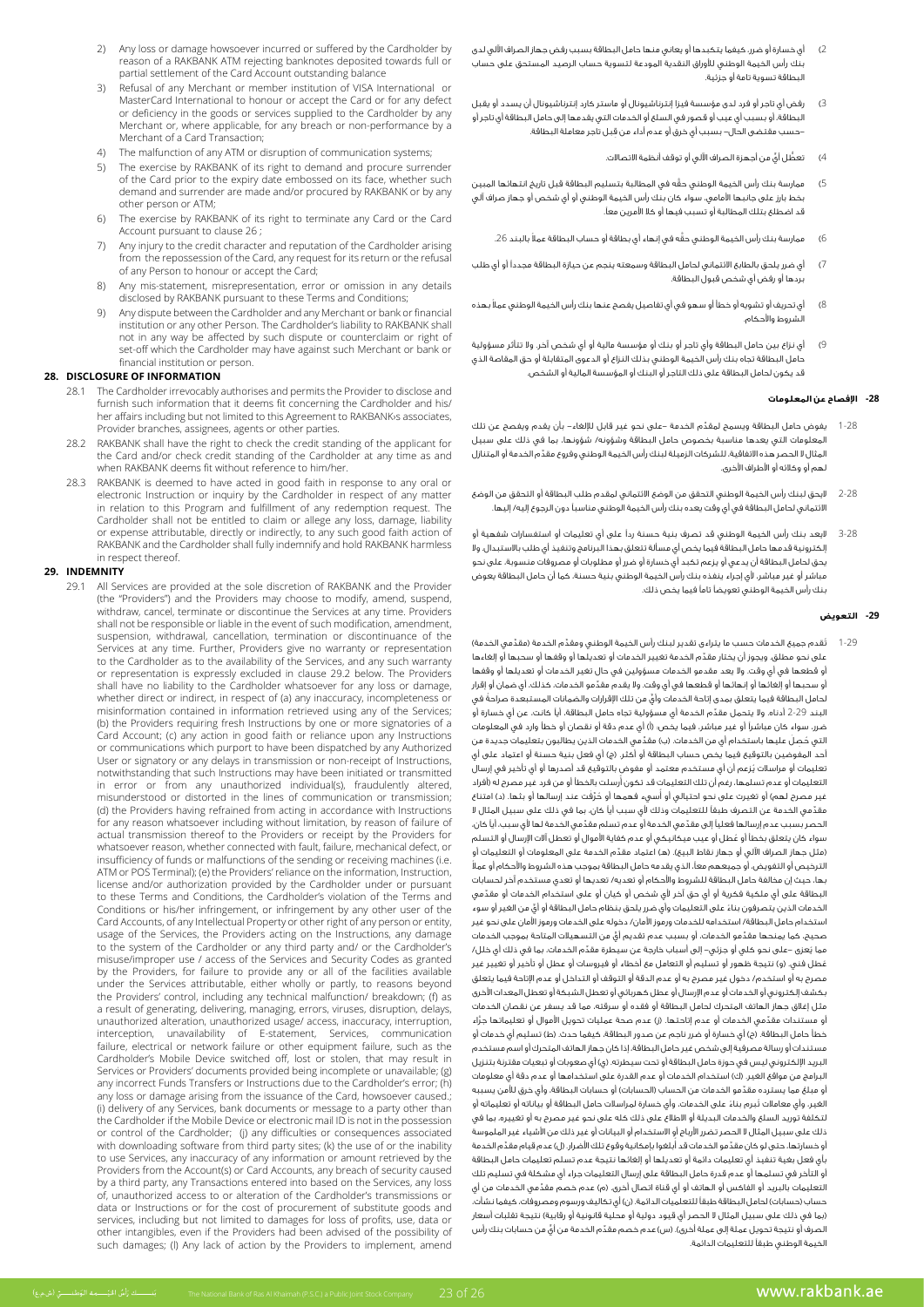2-29 ِّ يعوض حامل البطاقة، على نحو غير مشروط وغير قابل لإللغاء، مقدمي الخدمات أو مساهميهم أو ُ مديريهم أو موظفيهم أو ممثليهم أو وكالئهم أو وكالئهم التجاريين )وي ٍّ شار إلى كل منهم بوصفه «الشخص ذا الصلة») عن أي خسائر أو تكاليف أو أضرار يتكبدها أو يتحملها مقدِّمو الخدمات على نحو ٍّ مباشر أو غير مباشر نتيجة أي من المسائل المبينة في البند 1-29 أعاله.

# **-30 الحق في المقاصة**

- بالإضافة إلى أي حق عام في المقاصة أو غيره من الحقوق التي يمنحها القانون إلى بنك رأس الخيمة الوطني، يوافق حامل البطاقة الرئيسية على أنه يجوز لبنك رأس الخيمة الوطني، حسبما يتراءى له على نحو مطلق .<br>وفي أي وقت ودون تقديم إخطار، أن يُجمع ويوحد أي حساب (حسابات) يملكه حامل البطاقة، على نحو فردي أو مشترك، لدى بنك رأس الخيمة الوطن، أيًا كان وصفه وأينما وقع، وسواء كان بالدوالر األمريكي أو بالدرهم الإماراتي أو بأي عملة أخرى، أن يجري مقاصة أو يحول أي مبلغ مقيد لأي حساب (حسابات) لسداد .<br>جميع المبالغ المستحقة لبنك رأس الخيمة الوطني بموجب حساب (حسابات) البطاقة الخاصة بحامل البطاقة لدى بنك رأس الخيمة الوطني، أيًا كان وصفه وأينما وقع، وسواء كان بالدوالر األمريكي أو بالدرهم الإماراتي أو بأي عملة أخرى، ويجوز له أن يفعل ذلك، على الرغم من أن الأرصدة على حساب (حسابات) البطاقة والمبالغ المستحقة قد ال تظهر بنفس العملة، ويفوض حامل البطاقة، بموجب هذه االتفاقية، بنك رأس الخيمة الوطني بأن يعوض ذلك الجمع أو التوحيد أو المقاصة أو الحوالة بالتحويل الضروري بأسعار الصرف السائدة.
- 2-30 ألغراض تمكين بنك رأس الخيمة الوطني من الحفاظ على سالمة مسؤولية أي طرف، بما في ذلك حامل البطاقة، بمجرد صدور أمر أو استدعاء أو إثبات إفالس حامل البطاقة أو إعساره أو ألي سبب آخر -كما يعتقد يرى بنك رأس الخيمة الوطني أنه مناسب- فإنه يجوز لبنك رأس الخيمة الوطني في أي وقت ومكان أن يحتفظ بأي أموال –كما يعتقد يرى البنك أنه أمر حصيف– مما يُستلم أو يُسترد أو يتحقق بموجب هذه االتفاقية أو بموجب أي ضمان أو كفالة أخرى -كما يعتقد يرى البنك أنه مناسب- دون أي التزام مباشر من جانب بنك رأس الخيمة الوطني بتطبيق ذلك أو أي جزء منه عند سداد المبالغ المستحقة والمترصدة لبنك رأس الخيمة الوطني.

# **-31 اإلخطارات والمراسالت**

- 1-31 يجب أن يخطر حامل البطاقة بنك رأس الخيمة الوطني فورًا وعلى نحو خطي بأي تغييرات في عمله أو منوان (مكتبه أو مسكنه أو كليهما معاً) أو أي أرقام اتصالات أو إذا نوى حامل البطاقة أن يبتعد عن الإمارات العربية المتحدة لمدة تزيد على شهر.
- 2-31 إذا كان يجب على حامل البطاقة الرئيسية أن يغادر اإلمارت العربية المتحدة ليسكن في مكان آخر، فإنه يجب عليه/ عليها إخطار بنك رأس الخيمة الوطني في غضون )14( أربعة عشر يومًا على األقل قبل تلك المغادرة. وما لم يسمح بنك رأس الخيمة الوطني على نحو مسبق باستمرار البطاقة، يُرد كلٌّ من البطاقة الرئيسية والبطاقة اإلضافية إلى بنك رأس الخيمة الوطني في غضون )14( أربعة عشر يومًا على األقل قبل مغادرة حامل البطاقة. ويعد استخدام البطاقة الرئيسية والبطاقة الإضافية قد أنهي ويُطبق البند 26. كما يكون استمرار البطاقة حسب السلطة التقديرية لبنك رأس الخيمة الوطني وحده ويخضع استمرارها ُ لتقديم حامل البطاقة الرئيسي لذلك الضمان المعدل أو اإلضافي، كما يقرره بنك رأس الخيمة الوطني حسبما يتراءى لهاستنسابه المطلق.
- 3-31 تعد المعلومات، التي يرسلها حامل البطاقة الرئيسية إلى بنك رأس الخيمة الوطني عبر الفاكس معلومات صحيحة وملزمة لحامل البطاقة، ويجوز أن يتصرف بنك رأس الخيمة الوطني بناءً على تعليمات نُقِلَت بهذا ً األسلوب. كما يجوز أن يستخدم بنك رأس الخيمة الوطني نسخًا من رسائل الفاكس بوصفها دليال في أي محكمة.
- 4-31 أي بطاقات أو رموز أمان أو كشف بطاقة أو مطالبات أو غيرها من المراسالت المنصوص عليها بموجب ي .<br>هذه الشروط والأحكام يجوز أن تُسلم شخصياً أو تُرسل بالبريد العادي أو بشركة الشحن أو بالوسائل اإللكترونية إلى عنوان الفواتير الحالي أو أي عنوان آخر، كما يوعز به حامل البطاقة، حيث تعد تلك المراسلة ُ قد تسلمها حامل البطاقة في يوم التسليم إذا سلمت باليد أو بالوسائل اإللكترونية، وفي يوم العمل لتالي عقب إرسالها إذا أرسلت بالبريد، وفي يوم العمل التالي عقب إرسالها إذا أرسلت عبر شركة شحن.

# **-32 قابلية الفصل**

1-32 ُي ٌّ عد كل ً من هذه الشروط واألحكام قابال للفصل ومميزًا عن اآلخر. وإذا أصبح أحد هذه الشروط واألحكام ً أو أكثر -في أي وقت- باطال أو غير قانوني أو غير قابل للنفاذ فإن صحة النصوص المتبقية أو قانونيتها أو قابليتها للنفاذ ال تتأثر أو تفسد بأي أسلوب.

# **-33 تغيير الشروط**

- 1-33 يجوز أن يغير بنك رأس الخيمة الوطني من وقت آلخر شروط هذه االتفاقية وأحكامها. ومع مراعاة اشترطات المواد القانونية، يقدم بنك رأس الخيمة الوطني إلى حامل البطاقة اإلخطار بأي تغيير، إما على نحو خطي ُ أو بنشره، كما قد يعتبره بنك رأس الخيمة الوطني مالئمًا. وتطبق تلك التغييرات في يوم السريان الذي ُ يحدده بنك رأس الخيمة الوطني، كما أنها تطبق على جميع الرسوم والمصروفات والسحوبات النقدية والتكاليف ومعامالت البطاقة غير المدفوعة.
- 2-33 ٪ يشكل الاحتفاظ بالبطاقة أو استخدامها بعد تاريخ سريان أى تغيير للشروط والأحكام قبولاً لتلك التغييرات دون تحفظ من حامل البطاقة. وإذا لم يقبل حامل البطاقة التغيير المقترح، يجب على حامل البطاقة أن ينهي استخدام البطاقة بتقديم إخطار خطي مسبق إلى بنك رأس الخيمة الوطني وأن يعيد البطاقة ُ مقسومة نصفين إلى بنك رأس الخيمة الوطني قبل تاريخ السريان، ويطبق -منذ ذلك الحين- البند .26

# **-34 القانون الحاكم**

- 1-34 ُ تخضع هذه الشروط واألحكام وتفسر طبقًا لقوانين اإلمارات العربية المتحدة إلى الحد الذي ال تتعارض عنده هذه القوانين مع مبادئ الشريعة الإسلامية، وفي حالة وجود تعارض تسود مبادئ الشريعة الإسلامية. ويخضع بنك رأس الخيمة الوطني وحامل البطاقة وكل مستخدم معتمد بموجب هذه االتفاقية وعلى نحو غير قابل لإللغاء للوالية القضائية الحصرية لمحاكم اإلمارات العربية المتحدة وذلك لسماع أي قضية أو دعوى أو إجراءات قضائية والبت فيها ولتسوية أي منازعات قد تنشأ عن هذه الشروط واألحكام.
- 2-34 في حال حدوث أي تضارب بين النسختين العربية واإلنجليزية لهذه الشروط واألحكام تسود النسخة العربية.

or cancel any standing instruction as a consequence of the non-receipt or cardinate any stationing instructions of increased the orientation delayed receipt of Cardholder instructions or the inability of the Cardholder to send instructions due to any problem with delivery of such instructions by mail, facsimile, telephone or any other communication channel; (m) Providers failure to debit any of the Cardholder's account(s) in accordance with the standing instruction; (n) any costs, Charges and expenses, howsoever arising (including, without limitation, from any international or domestic legal or regulatory restrictions) as a result of exchange rate fluctuations or as a result of converting one currency into another) and (o) the Providers' failure to debit any of RAKBANK accounts in accordance with the standing instruction.

29.2 The Cardholder unconditionally and irrevocably indemnifies and holds harmless the Providers, its shareholders, directors, officers, employees, representatives, Agents or agents (each an "Associated Person") from and with regard to any losses, costs, damages incurred or sustained by the Providers, directly or indirectly, as a result of any of the matters set out in clause 29.1 above.

# **30. RIGHT TO SET-OFF**

- 30.1 In addition to any general right to set-off or other rights conferred by the law to RAKBANK, the Primary Cardholder agrees that RAKBANK may in its absolute discretion at any time and without notice combine and consolidate all or any account(s) held either individually or jointly, of the Cardholder with RAKBANK and/or RAKBANK of whatever description and wheresoever located and whether in U.S. Dollars or UAE Dirhams or in any other currency set-off or transfer any sum standing to the credit of any such account(s) in or towards discharge of all sums due to RAKBANK under any Card Account(s) of the and located with RAKBANK of whatever description wheresoever located and whether in U.S. Dollars or UAE Dirhams or any other currency and may do so notwithstanding that the balances on such Card Account(s) and the sums due may not be expressed in the same currency and the Cardholder hereby authorises RAKBANK to offset any such combination, consolidation, set-off or transfer with the necessary conversion at prevailing exchange rates.
- 30.2 For the purpose of enabling RAKBANK to preserve intact the liability of any party including the Cardholder once a writ or summons has been issued or to prove RAKBANKruptcy or insolvency of the Cardholder or for such other reasons as RAKBANK thinks fit, RAKBANK may at any time place and keep for such time as RAKBANK may think prudent any monies received, recovered or realised hereunder or under any other Security or Guarantee to the credit of the Cardholder as RAKBANK shall think fit without any intermediate obligation on the part of RAKBANK to apply the same or any part thereof in or towards the discharge of the sums due and owing to RAKBANK.

# **31. NOTICES AND COMMUNICATIONS**

- 31.1 The Cardholder must promptly notify RAKBANK in writing of any changes in employment or business or address (office and/or residential) or any contact numbers or if the Cardholder intends to be away from the United Arab Emirates for a period of over one (1) month.
- 31.2 If the Primary Cardholder were to leave the United Arab Emirates to take up residence elsewhere, he/she must notify RAKBANK at least fourteen (14) days before such departure. Unless RAKBANK agrees in advance to permit continuation of the Card, both the Primary and any Supplementary Card shall be returned to RAKBANK fourteen (14) days prior to the Cardholder's departure and the use of the Card and Supplementary Card shall be deemed to be terminated and clause 26 shall apply. Continuation of the Card is at the sole discretion of RAKBANK and shall be subject to provision by the Primary Cardholder of such amended or additional Security as RAKBANK shall in its discretion decide
- 31.3 Instructions sent by the Primary Cardholder to RAKBANK through facsimile communication shall be considered valid and binding on the Cardholder and RAKBANK may act upon instructions conveyed through this method. RAKBANK may use copies of facsimile transmissions as evidence in any court of law.
- 31.4 All Cards, Security Codes, , Card Statement, demands or any other communication under these Terms and Conditions may be delivered personally or sent by ordinary post or by courier or by electronic means to the current billing address or other address as instructed by the Cardholder and such communication shall be deemed to have been received by the Cardholder on the day of delivery if delivered by hand or by electronic means and on the next business day after posting, if sent by post and on the next business day after dispatch if sent by courier.

# **SEVERABILITY 32.**

32.1 Each of these Terms and Conditions shall be severable and distinct from one another and if at any time any one or more of such Terms and Conditions is or becomes invalid, illegal or unenforceable, the validity, legality or the or becomes mean, megan or differenced be yet remaining provisions result in any way be affected or impaired thereby.

# **TERMS OF VARIATION 33.**

- 33.1 RAKBANK may from time to time change the Terms and Conditions of this Agreement. Subject to the requirements of statute, notification of any such change shall be given to the Cardholder by RAKBANK either in writing or by publication thereof as may be considered appropriate by RAKBANK. Such changes shall apply on the effective date specified by RAKBANK and shall apply transactions Charges Shan apply on the checare date specified by it wish then shan costs and Card Transactions.
- 33.2 Retention or use of the Card after the effective date of any such change of Terms and Conditions shall be deemed to constitute acceptance of such changes the acceptance of states considered the Cardholder the Cardholder does not accept the proposed change, the Cardholder must terminate use of the Card by giving prior written notice to RAKBANK and return the Card cut in half to RAKBANK prior to the effective date and clause 26 shall henceforth be operative

# **34. GOVERNING LAW**

- 34.1 These Terms and Conditions thereof shall be governed by and construed in accordance with the laws of the UAE to the extent these laws are not inconsistent with the principles of Sharia in which case the principles of Sharia shall prevail. RAKBANK and the Cardholder and each Authorized User hereby irrevocably submits to the exclusive jurisdiction of the courts in the UAE to hear and determine any suit, action or proceeding and to settle any disputes which may arise out of or in connection with these Terms and Conditions.
- 34.2 In case of any conflict between the Arabic and English versions of these Terms and Conditions, the Arabic version will prevail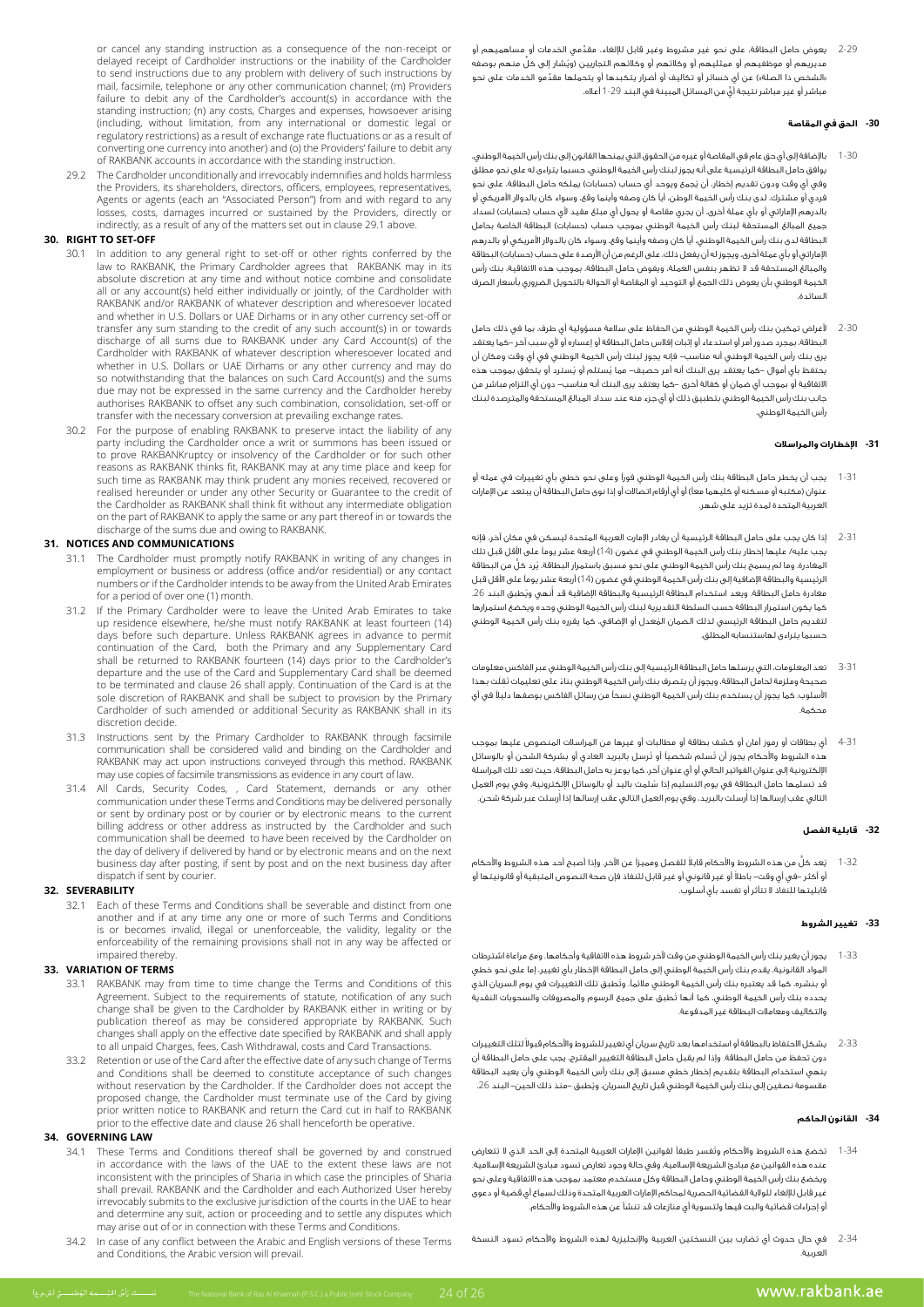#### **أحكام وشروط برنامج سكاي واردز مايلز**

# **.1 التعريفات**

**CONDITIONS MILES TERMS & CONDITIONS** 

# **DEFINITIONS 1.**

- 1) **"AED"** means the official currency of the United Arab Emirates
- 2) **"Skywards Card"** means the co-branded RAKBANK Emirates Skywards Islamic credit card.
- 3) **"Skywards Cardholders"** means the holders of a Skywards Card.
- 4) "Skywards Miles" means the points earned on Skywards Transactions reflected in the Rewards Statement, which can be earned and redeemed in accordance with the Skywards Terms & Conditions at the percentage/ratio decided by RAKBANK from time to time
- 5) **"Skywards Program"** means the proprietary loyalty program offered by Emirates and made available on the Skywards Card offered at the discretion of .RAKBANK
- 6) **"Skywards Miles Terms & Conditions"** means these terms and conditions as they relate to the Skywards Program.
- 7) **"Skywards Transactions"** means all qualifying transactions on a Skywards Card which earn Skywards Miles as set out under clauses 6.1 and 6.2 below.
- 8) **"Emirates"** means Emirates which is a Dubai corporation established by Decree No. (2) of 1985 (as amended) whose address is at P.O. Box 686, Dubai. United Arab Emirates.
- 9) **Primary Cardholder Statement"** means the Credit Card Statement in respect of the Skywards Card for the Primary Skywards Cardholder
- 10) **"Primary Skywards Cardholder"** means the person who is issued the Skywards Card and for whom the Card Account is first opened by RAKBANK pursuant to the Card Application Form.
- 11) **"Rewards Statement"** has the meaning attributed to it in clause 6.3.

### **PROGRAM THE 2.**

- 2.1 Skywards Program is a loyalty program entirely managed by Emirates. The Skywards Card allows eligible Skywards Cardholders to accumulate Skywards Miles on Skywards Transactions made on their Skywards Cards during the Billing Month, in accordance with the limits set by RAKBANK from time to time.
- Skywards Miles can only be redeemed through Emirates website against flight ticket purchase and add-on services or as advised by Emirates from time to time. The redemption of Skywards Miles is the sole responsibility of Emirates and RAKBANK shall have no liability or responsibility in connection with the redemption of Skywards Miles by Emirates. RAKBANK shall be entitled to share any information about the Skywards Cardholder with Emirates including but not limited to the Skywards Cardholder's name, address, Card number, transactions history (including value and nature) and other relevant information.
- 2.3 Only Skywards Transactions posted to the Primary Cardholder Statement are eligible for the Skywards Miles. Skywards Miles can be earned after the enrolment date and on each Posting Date. The Billed Amount of all Skywards Transactions will be considered by RAKBANK for the calculation of Skywards .Miles

### **ELIGIBILITY 3.**

- 3.1 The Skywards Program is open to such Skywards Cardholders as determined by RAKBANK from time to time whose Skywards Cards are not blocked and are in good standing as determined by RAKBANK. RAKBANK may at its sole discretion deny may all the internal program and may deny set additional criteria for enrolment in the Skywards Program and may deny the enrolment of any Skywards Cardholder in the Skywards Program without providing any reason whatsoever.
- 3.2 The Skywards Miles earned by any Supplementary Cardholders will be reflected on the Primary Card Account of the relevant Primary Skywards Cardholder.

### **ENROLMENT 4.**

- 4.1 In order to earn Skywards Miles on Skywards Transaction, the Skywards Cardholder must mention the accurate Skywards Program membership number of the Skywards Cardholder on the Card Application Form. If the accurate Skywards Program membership number of the Skywards Cardholder is not mentioned on the Card Application Form, RAKBANK will share the Skywards Cardholder's personal information with Emirates to enroll the Skywards Cardholder in the Skywards Program. The Skywards Program shall be governed by the Skywards Program terms and conditions as may be specified on the Emirates website from time to time.
- 4.2 The Skywards Cardholders may opt out of the Skywards Program by contacting Emirates Contact Centre
- 4.3 Cancellation of the Cardholder's membership in the Skywards Program, whether pursuant to any instructions provided pursuant to clause 4.2 or otherwise, shall result in cancellation of the Cardholder's Skywards Card by the Bank

### **5. SKYWARDS MILES**

- 5.1 The Skywards Cardholders will earn Skywards Miles as a percentage/ratio of each Skywards Transaction as specified by RAKBANK from time to time, provided that the total Skywards Transactions incurred in AED during a Billing Month meet the minimum Billing Amount as determined by RAKBANK in its sole discretion. The Skywards Miles earned by the Skywards Cardholder in accordance with these Skywards Miles Terms and Conditions will accrue as a reward balance in favour of the Skywards Cardholder.
- 5.2 The Skywards Miles do not have a monetary value and cannot be exchanged for cash or used in payment of any fees or charges due to RAKBANK and cannot be converted back to Skywards Miles once redeemed.
- 5.3 In the event the Primary Skywards Cardholder cancels the Skywards Card, including any Supplementary Cards, the Skywards Miles reflected in the Rewards Statement can be redeemed before expiry of the Skywards Miles as specified in the Rewards Statement If the Skywards Miles are not redeemed within the expiry period, such Skywards Miles will automatically lapse and will be forfeited on the expiry date as specified in the Rewards Statement.
- 5.4 If any Skywards Card is blocked or suspended for any reason whatsoever, then the Skywards Miles reflected in the Rewards Statement shall be forfeited, but may be reinstated, at the sole discretion of RAKBANK.
- 1( »الدرهم اإلماراتي« ُيقصد به العملة الرسمية لدولة اإلمارات العربية المتحدة.
- 2( »بطاقة سكاي واردز« ُيقصد بها بطاقة االئتمان ذات العالمة المشتركة »راك بنك وطيران اإلمارات«.
	- 3( »حاملو بطاقات سكاي واردز« ُ يقصد بهم حاملو أي بطاقة من بطاقات سكاي واردز.
- 4( »سكاي واردز مايلز« ُ ي ُ قصد بها النقاط المكتسبة على معامالت سكاي واردز والمقيدة في كشف المكافآت ويمكن اكتسابها أو استردادها وفقًا ألحكام وشروط سكاي واردز مايلز وبحسب النسبة المئوية/ المعدل الذي يقره راك بنك من حين آلخر.
- 5( »برنامج سكاي واردز« ُ يقصد به برنامج الوالء الممنوح من طيران اإلمارات والمتعلق ببطاقة سكاي واردز المطروحة وفق تقدير راك بنك.
	- 6( »شروط وأحكام سكاي واردز مايلز« ُ يقصد بها الشروط واألحكام التي تتعلق ببرنامج سكاي واردز.
- 7) «**معاملات سكاي واردز**» يُقصد بها تلك المعاملات المؤهلة التي تمت من خلال بطاقة سكاي واردز والمكتسبة لنقاط سكاي واردز مايلز على النحو المنصوص عليه بموجب بندي 1-6 و2-6 أدناه.
- 8( »طيران اإلمارات« ُ يقصد بها شركة طيران اإلمارات والتي تأسست في إمارة دبي بموجب قرار أميري رقم )2( لسنة 1985 (كما هو معدل) وعنوانها ص.ب 686 دبي – الإمارات العربية المتحدة.
- 9( »الكشف الرئيسي للبطاقة« ُ يقصد به كشف بطاقة االئتمان الذي يتعلق ببطاقة سكاي واردز الخاصة بالحامل الرئيسي لبطاقة سكاي واردز.
- 10( »الحامل الرئيسي لبطاقة سكاي واردز« ُ يقصد به الشخص الصادر لصالحه بطاقة سكاي واردز والمفتوح باسمه أول حساب للبطاقة في راك بنك وذلك وفقًا لنموذج طلب البطاقة.
	- 11) **«كشف المكافآت»** يُقصد به المعنى المُوكل إليه في بند 6-3.

### **.2 برنامج سكاي واردز**

- 1-2 ُيعد برنامج سكاي واردز برنامجًا للوالء تتولى شركة طيران اإلمارات إدارته كليًا. تتيح بطاقات سكاي واردز لحاملي تلك البطاقات المؤهلين تجميع نقاط سكاي واردز مايلز على معامالت سكاي واردز التي تجرى باستخدام بطاقات سكاي واردز الخاصة بهم وذلك خالل شهر الفوترة وفقًا للحدود التي يضعها راك بنك من حين آلخر.
- 2-2 ال يجوز استحقاق نقاط سكاي واردز مايلز إال عبر الموقع اإللكتروني لشركة طيران اإلمارات نظير شراء تذكرة ُ الطيران والخدمات المضافة أو على النحو الذي تخطر به شركة طيران اإلمارات من حين آلخر. وتتحمل شركة طيران الإمارات وحدها المسؤولية عن استحقاق نقاط سكاي واردز مايلز ولا يكون راك بنك مسؤولا ولا يتحمل اي مسؤولية في شركة طيران اإلمارات لنقاط سكاي واردز مايلز. ويحق لراك بنك اإلفصاح شركة طيران اإلمارات عن أي معلومات بشأن حامل بطاقة سكاي واردز بما في ذلك -دون حصر- اسم حامل البطاقة وعنوانه ورقم البطاقة وتاريخ المعاملات (بما في ذلك قيمتها وطبيعتها) وغيرها من المعلومات ذات الصلة.
- 3-2 تكون معامالت سكاي واردز مايلز المقيدة في الكشف الرئيسي للبطاقة قابلة للحصول على نقاط سكاي مايلز. ويمكن اكتساب نقاط سكاي واردز مايلز بعد تاريخ التسجيل وبحلول تاريخ قيد كل معاملة. وسيضع راك بنك قيمة فواتير جميع معامالت سكاي واردز بعين االعتبار وذلك لحساب نقاط سكاي واردز مايلز.

### **.3 األهلية**

- 1-3 ُيعد برنامج سكاي واردز برنامجًا متاحًا لحاملي بطاقات سكاي واردز ممن ال تخضع بطاقاتهم للحظر وتتمتع بوضع سليم على النحو الذي يحدده راك بنك من حين آلخر. ويجوز لراك بنك وفق تقديره المطلق أن يضع معايير إضافية للتسجيل في برنامج سكاي واردز كما يجوز له أن يرفض تسجيل أحد حاملي بطاقات سكاي واردز في برنامج سكاي واردز دون إبداء األسباب.
- 2-3 ُتقيد نقاط سكاي واردز مايلز التي يكتسبها الحامل اإلضافي للبطاقة في الحساب الرئيسي للبطاقة الخاص بالحامل الرئيسي لبطاقة سكاي واردز.

### **.4 التسجيل**

- 1-4 حتى يتسنى لحامل بطاقة سكاي واردز الحصول على نقاط سكاي واردز مايلز من جراء اجراء معامالت سكاي واردز، يتعين على حامل بطاقة سكاي واردز ذكر رقم عضويته الخاص ببرنامج »سكاي واردز« على نموذج الطلب الخاص بالبطاقة . في حالة إدراج رقم العضوية غير الصحيح،يحق لراك بنك اإلفصاح عن بيانات حامل بطاقة سكاي واردز الشخصية لشركة طيران اإلمارات حتى يتم تسجيل حامل البطاقة في برنامج سكاي واردز، مع العلم بأن برنامج سكاي واردز سيكون خاضعًا ألحكام وشروط برنامج سكاي واردز والمفصح عنها من وقت آلخر على موقع شركة طيران اإلمارات اإللكتروني.
- 2-4 يجوز لحاملي بطاقات سكاي واردز االنسحاب من برنامج سكاي واردز عبر االتصال بمركز خدمة العمالء لشركة طيران اإلمارات.
- 3-4 إن إلغاء عضوية حامل بطاقة سكاي واردز في برنامج سكاي واردز (سواء كان ذلك من خلال تطبيق البند رقم 4-2 أو خلافه) سينتج عنه ذلك إلغاء بطاقة سكاي واردز الخاصة بحامل البطاقة من قبل البنك.

### **.5 سكاي واردز مايلز**

- 1-5 يكتسب حاملي بطاقات سكاي واردز مايلز بوصفها النسبة المئوية/المعدل من كل معاملة سكاي واردز وذلك على النحو الذي يحدده راك بنك من حين آلخر شريطة بلوغ إجمالي معامالت سكاي واردز المنفذة بالدرهم اإلماراتي خالل شهر الفوترة الحد األدنى لقيمة الفواتير التي يحددها راك بنك وفق تقديره المطلق. وتكون نقاط سكاي واردز مايلز التي يكتسبها حاملي بطاقات سكاي واردز وفقًا ألحكام برنامج سكاي واردز وشروطه مستحقة بوصفها رصيدًا للمكافآت لصالح حاملي بطاقات سكاي واردز.
- 2-5 ٍ ال يكون لنقاط سكاي واردز مايلز قيمة مالية وال يجوز مقايضتها بمبلغ نقدي أو استخدامها في سداد أي رسوم أو مصروفات مستحقة السداد لراك بنك وال يجوز إعادة تحويلها إلى نقاط سكاي واردز مايلز بعد استخدامها.
- 3-5 في حال إلغاء الحامل الرئيسي لبطاقة سكاي واردز للبطاقة بما في ذلك جميع البطاقات اإلضافية، عندئذ ُ يجوز استرداد نقاط سكاي واردز مايلز المقيدة في كشف المكافآت وذلك قبل انتهاء صالحية هذه النقاط على النحو المنصوص عليه في كشف المكافآت. وفي حال عدم استخدام تلك النقاط خالل فترة الصالحية، ٍ عندئذ ُ تسقط تلك النقاط تلقائيًا وتصادر بحلول تاريخ انتهاء الصالحية وذلك على النحو المنصوص عليه في كشف المكافآت.
- 4-5 ٍ في حال حظر إحدى بطاقات سكاي واردز أو وقفها ألي سبب كان، عندئذ يتعين مصادرة نقاط سكاي واردز مايلز المُقيَّدة في كشف المكافآت ولكن يجوز إعادة سريانها وفق تقدير راك بنك المطلق.